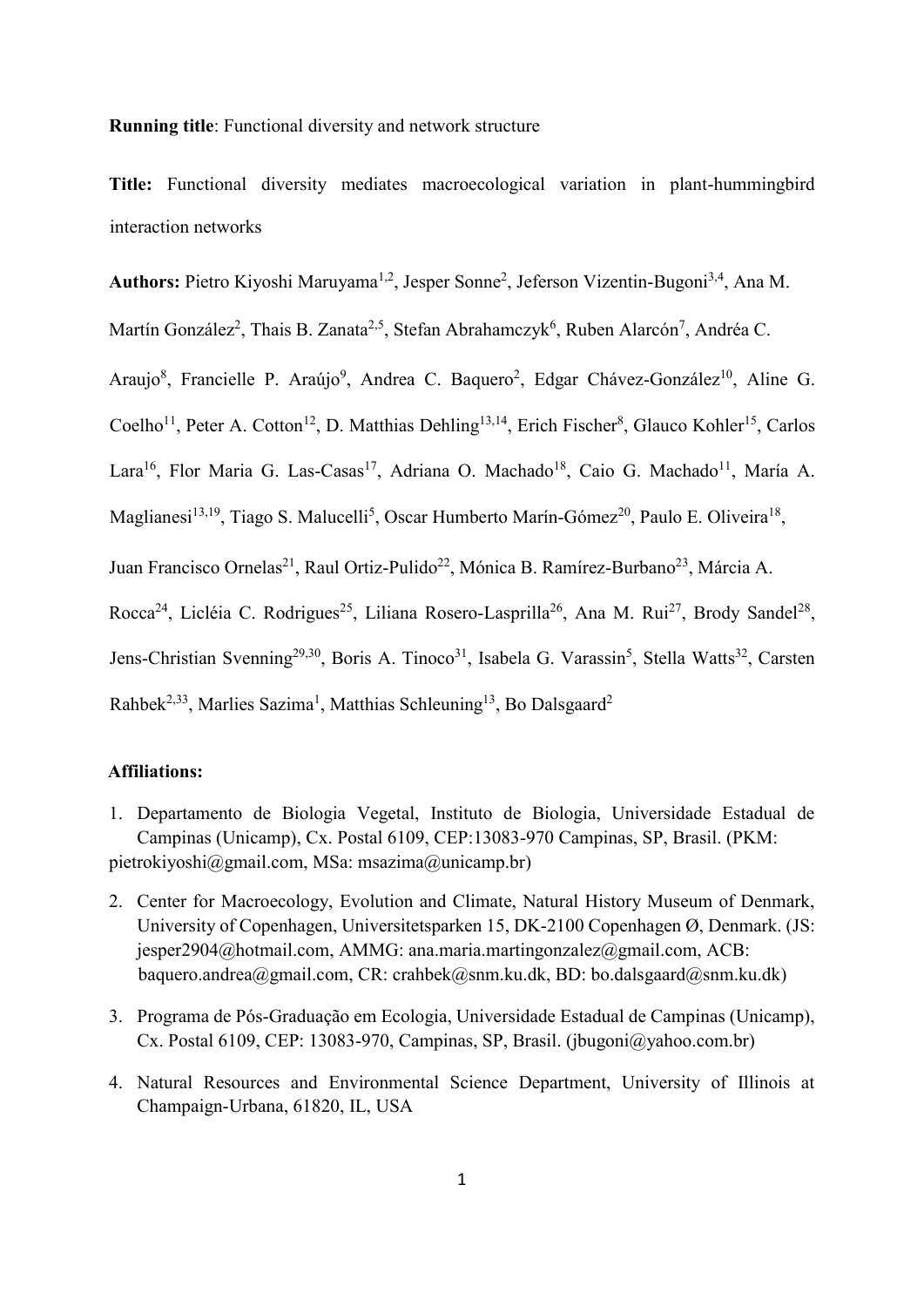- 5. Laboratório de Ecologia Vegetal, Departamento de Botânica, Centro Politécnico, Universidade Federal do Paraná, Cx. 19031, 81531-980, Curitiba, PR, Brasil (TBZ: thaisbzanata@gmail.com, TSM: malucelli.ts@gmail.com, IGV: isagalarda@gmail.com)
- 6. Nees Institute for Biodiversity of Plants, Meckenheimer Allee 170, Bonn 53115, Germany (sabraham@uni-bonn.de)
- 7. Biology Program, California State University Channel Islands, Camarillo, CA 23012, USA (ruben.alarcon@csuci.edu)
- 8. Instituto de Biociências, Universidade Federal de Mato Grosso do Sul, 79070-900, Campo Grande, MS, Brasil (ACA: andrea.araujo@ufms.br, EF: erich.fischer@ufms.br)
- 9. Universidade Estadual do Rio Grande do Sul, São Francisco de Paula, RS, Brasil.  $(franciaralp@yahoo.com.br)$
- 10. Red de Ecoetología, Instituto de Ecología, AC, Xalapa, Veracruz, 91070, Mexico (edgar.chavez.gonzalez.18@gmail.com)
- 11. Laboratório de Ornitologia, Departamento de Ciências Biológicas, Universidade Estadual de Feira de Santana, Feira de Santana, BA, 44036-900, Brasil (AGC: alinegcoelho@yahoo.com.br, CGM: gracom@uol.com.br)
- 12. Marine Biology & Ecology Research Centre, University of Plymouth, Plymouth PL4 8AA, UK. (p.cotton@plymouth.ac.uk)
- 13. Senckenberg Biodiversity and Climate Research Centre (BiK-F), Senckenberganlage 25, 60325 Frankfurt (Main), Germany. (DMD: dmdehling@gmail.com, MAM:  $mmaglianesi@uned.ac-cr, MSc:$  matthias.schleuning@senckenberg.de)
- 14. School of Biological Sciences, University of Canterbury, Private Bag 4800, Christchurch 8140, New Zealand.
- 15. Instituto Nacional de Pesquisas da Amazônia, Av. André Araújo 2936, Petrópolis, 69080971, Manaus, AM, Brasil (certhiaxis@gmail.com)

16. Centro de Investigación en Ciencias Biológicas, Universidad Autónoma de Tlaxcala, Km 10.5 Autopista Tlaxcala-San Martín Texmelucan, San Felipe Ixtacuixtla, Tlaxcala 90120, Mexico. (laracar@posgradouatx.com.mx)

- 17. Laboratory of Ecology, Systematics and Evolution of Birds, Federal University of Pernambuco, 50670-420, Recife, PE, Brasil. (flormarialc@hotmail.com)
- 18. Instituto de Biologia, Universidade Federal de Uberlândia, Uberlândia, MG, Brasil. (AOM: adrianaoliveiramachado@yahoo.com.br, PEO: poliveiragm@gmail.com)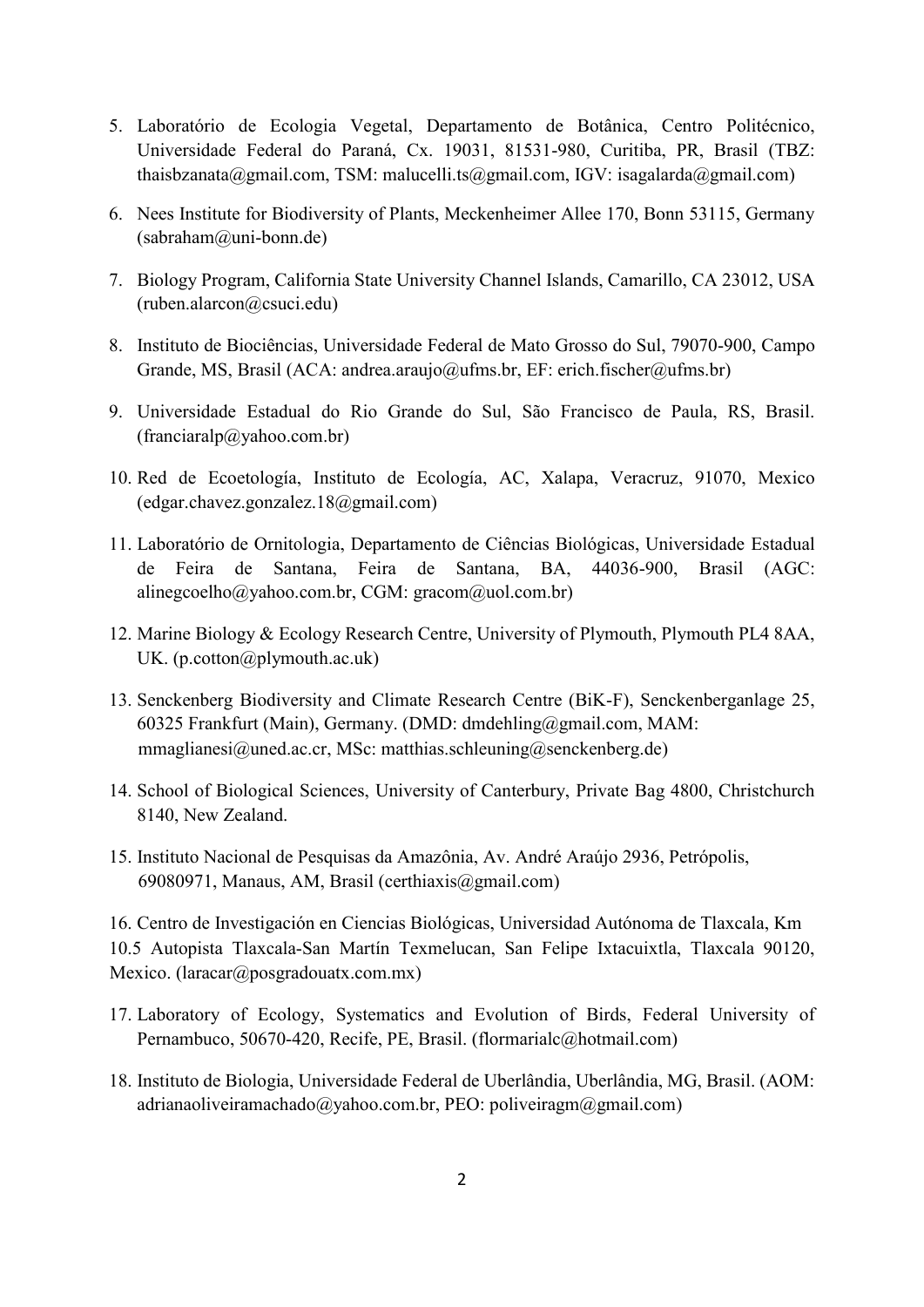- 19. Vicerrectoría de Investigación, Universidad Estatal a Distancia, de la Rotonda la Betania 500m al este, Carretera a Sabanilla, Mercedes de Montes de Oca, 474-2050 San José, Costa Rica.
- 20. Instituto de Ecología, A.C, Xalapa, Veracruz, 91070 Mexico. (oschumar@gmail.com)
- 21. Departamento de Biología Evolutiva, Instituto de Ecología, AC, Xalapa, Veracruz, 91070, Mexico. (francisco.ornelas@inecol.mx)

22. Centro de Investigaciones Biológicas, Instituto de Ciencias Básicas e Ingeniería, Universidad Autónoma del Estado de Hidalgo, Km 4.5, Carretera Pachuca–Tulancingo, Mineral de la Reforma, C.P. 42184 Pachuca, Hidalgo, Mexico. (raulortizpulido@yahoo.com)

23. Programa de doctorado en Ciencias-Biología, Facultad de Ciencias Naturales y Exactas, Departamento de Biología, Universidad del Valle, Cali, Colombia  $(monicabramirezb@gmail.com)$ 

24. Departamento de Ecologia, Centro de Ciências Biológicas e da Saúde, Universidade Federal de Sergipe, Avenida Marechal Rondon, s/n, Jardim Rosa Elze, CEP: 49100000 - São Cristóvão, SE, Brasil. (roccamarcia@yahoo.com.br)

- 25. Laboratório de Ornitologia, Departamento de Zoologia, ICB, Universidade Federal de Minas Gerais. Caixa Postal 486, 31270-901, Belo Horizonte, MG, Brasil. (licleia@yahoo.com.br)
- 26. Escuela de Ciencias Biológicas, Grupo de Investigación Biología para la Conservación, Universidad Pedagógica y Tecnológica de Colombia, Tunja, Boyacá, Colombia. (lilianaroslasprilla@gmail.com)
- 27. Departamento de Ecologia, Zoologia e Genética, Instituto de Biologia, Universidade Federal de Pelotas, Pelotas, RS, Brasil. (ana.rui@ufpel.edu.br)
- 28. Department of Biology, Santa Clara University. 500 El Camino Real, Santa Clara CA 95057, USA. (bsandel@scu.edu)
- 29. Section for Ecoinformatics and Biodiversity, Department of Bioscience, Aarhus University, Ny Munkegade 114, Aarhus C 8000, Denmark. (svenning@bios.au.dk)
- 30. Center for Biodiversity Dynamics in a Changing World (BIOCHANGE), Aarhus University, Ny Munkegade 114, Aarhus C 8000, Denmark.
- 31. Escuela de Biología, Ecología y Gestión, Universidad del Azuay, Cuenca, Ecuador. (btinoco@uazuay.edu.ec)

32. Landscape and Biodiversity Research Group, Department of Environmental and Geographical Sciences, University of Northampton, Avenue Campus, St George's Avenue, Northampton NN2 6JD, UK. (hummingbird pe@yahoo.com)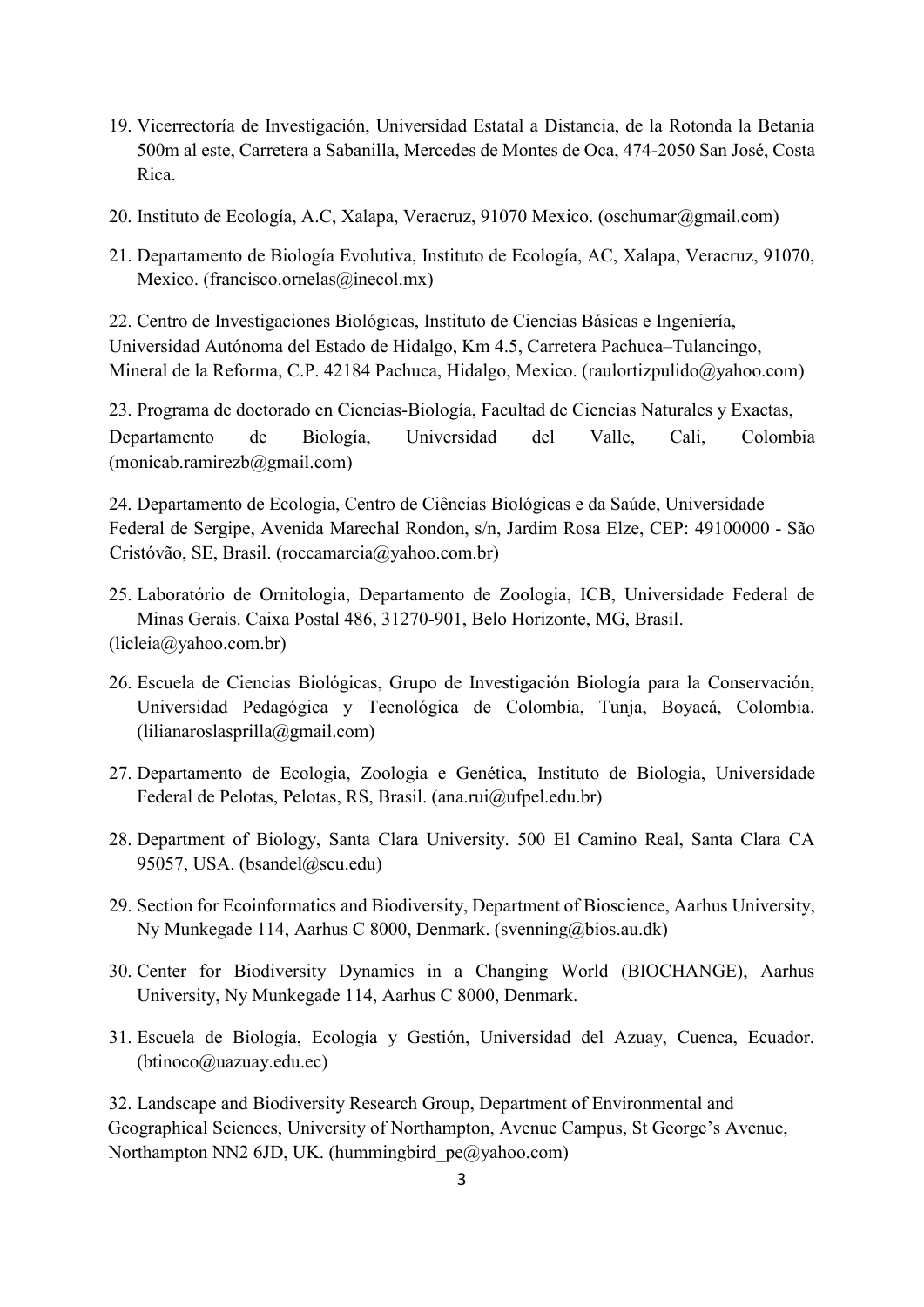33. Department of Life Sciences, Imperial College London, Silwood Park Campus, Ascot SL5 7PY, UK.

**Correspondence:** Pietro Kiyoshi Maruyama, Departamento de Biologia Vegetal, Instituto de Biologia, Universidade Estadual de Campinas (Unicamp), Cx. Postal 6109, CEP:13083-970

Campinas, SP, Brasil. **e-mail:** pietrokiyoshi@gmail.com; **phone: +55 19 98261-6145**

Number of words in the Abstract: **294**

Number of words in main body of the paper: **4919** 

Number of references: **70** 

### **ACKNOWLEDGMENTS**

Financial support was provided by São Paulo Research Foundation through a Postdoctoral grant to PKM (FAPESP grant #2015/21457-4). PKM, JS, TBZ, CR and BD acknowledge the Danish National Research Foundation for funding for the Center for Macroecology, Evolution and Climate, grant no. DNRF96. Funding was also provided by CAPES to JVB (Ph.D. scholarship and PDSE proc. 8012/2014-08), TBZ (PDSE proc. 8105/2014-6), LCR (proc.

2725/2011) and ACA; by CNPq to IGV and TBZ (proc. 445405/2014-7), MSa (proc.

303084/2011-1) and EF (proc. 307016/2015-3); by CONACyT to ROP (project 258364); VILLUM FONDEN to JCS (VILLUM Investigator project, grant 16549). We thank museum curators Paul Sweet (AMNH), John Bates (FMNH), Juliana Paulo da Silva (MBML), Marcos Raposo (MNRJ), Alexandre Aleixo (MPEG), Robert Prys-Jones and Mark Adams (NHMT), Gerald Mayr (SMF), Gary Graves (USNM), Till Töpfer and Karl-Ludwig Schuchmann (ZFMK) and Jon Fjeldså (ZMSNM) for allowing the hummingbirds measurements in the museums and Louis Hansen for help in gathering hummingbird weight data.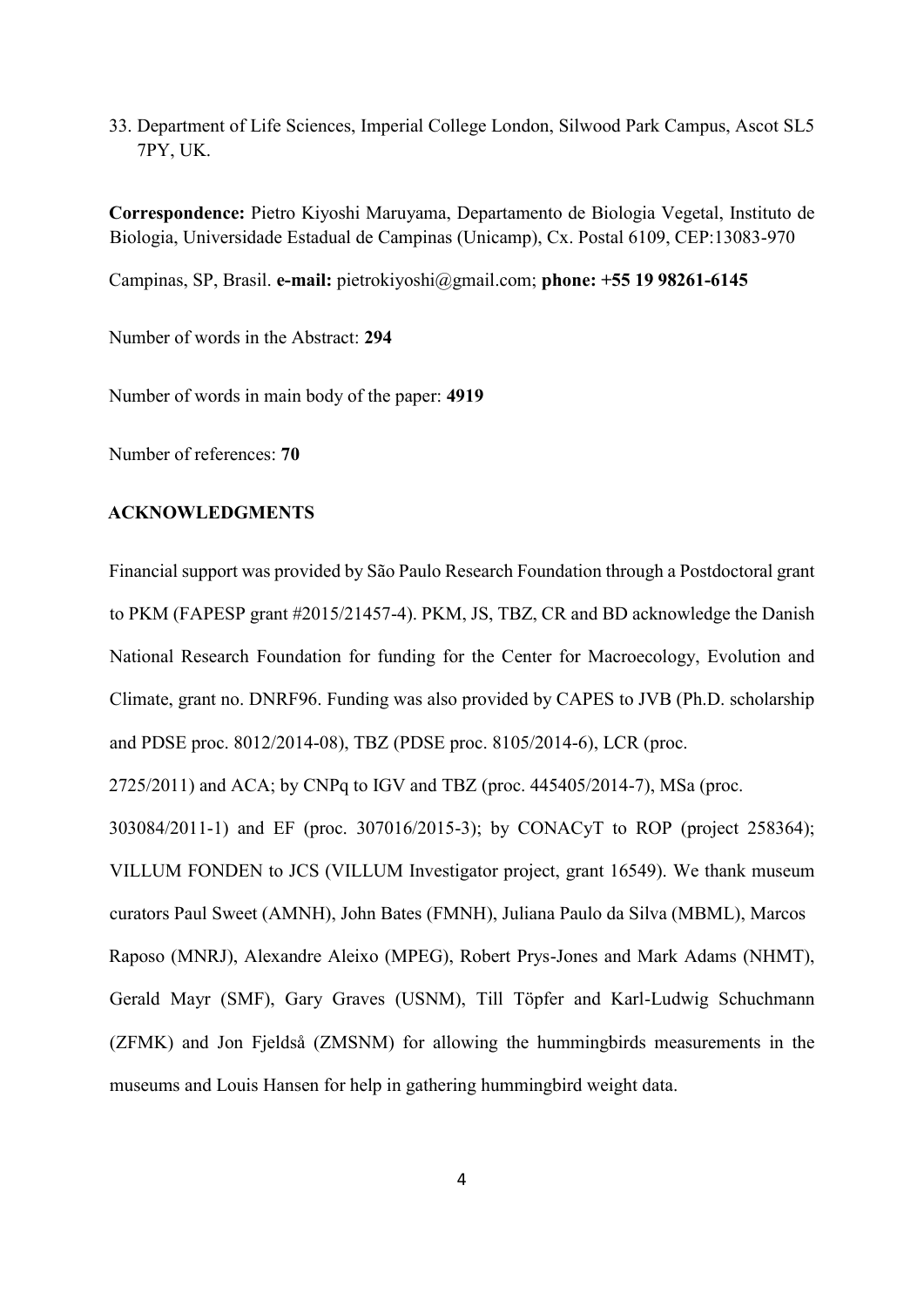#### **Abstract (up to 300 words)**

**Aim:** Species interaction networks are known to vary in structure over large spatial scales. We investigated the hypothesis that environmental factors affect interaction network structure by influencing the functional diversity of ecological communities. Notably, we expect more functionally diverse communities to form interaction networks with a higher degree of niche partitioning.

**Location:** Americas.

**Time period:** Current.

**Major taxa studied:** Hummingbirds and their nectar plants.

**Methods:** We used a large dataset comprising 74 quantitative plant-hummingbird interaction networks distributed across the Americas, along with morphological trait data for 158 hummingbird species. First, we used a model selection approach to evaluate associations between environment (climate, topography and insularity), species richness, and hummingbird functional diversity as predictors of network structure (niche partitioning, i.e., complementary specialization and modularity). Second, we used Structural Equation Models (SEMs) to ask whether environmental predictors and species richness affect network structure directly and/or indirectly through their influence on hummingbird functional diversity. For a subset of 28 networks, we additionally evaluated whether plant functional diversity was associated with hummingbird functional diversity and network structure.

**Results:** Precipitation, insularity and plant richness, together with hummingbird functional diversity (specifically functional dispersion), were consistently strong predictors of niche partitioning in plant-hummingbird networks. Moreover, SEMs showed that environmental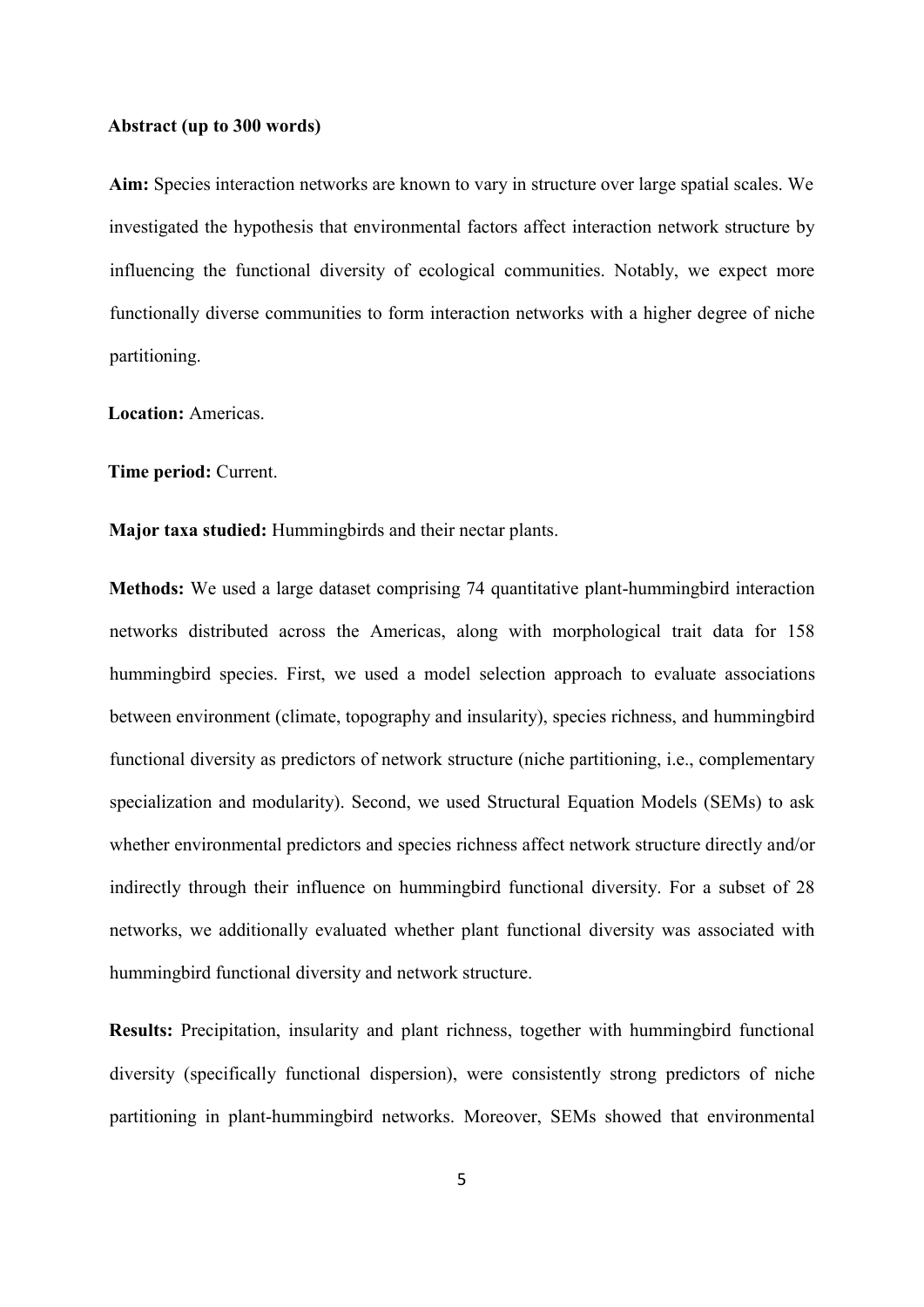predictors and species richness affected network structure indirectly through their effects on hummingbird functional diversity. Plant functional diversity, however, was unrelated to hummingbird functional diversity and network structure.

**Main conclusions:** We reveal the importance of hummingbird functional diversity for niche partitioning in plant-hummingbird interaction networks. The lack of support for similar effects for plant functional diversity potentially indicate that consumer functional diversity may be more important for structuring interaction networks than resource functional diversity. Changes in pollinator functional diversity are therefore likely to alter the structure of interaction networks and associated ecosystem functions.

# **KEYWORDS**

functional dispersion, insularity, modularity, network structure, niche partitioning, plantpollinator interactions, pollination networks, specialization, trait diversity

# **1 INTRODUCTION**

Species' traits influence niche partitioning between pairs of species, and thus should affect the structuring of entire networks of interacting organisms (Fründ, Dormann, Holzschuh & Tscharntke, 2013; Junker et al., 2013; Maruyama, Vizentin-Bugoni, Oliveira, Oliveira & Dalsgaard, 2014; Maglianesi, Böhning-Gaese & Schleuning, 2015). We may therefore expect a correspondence between community trait composition (i.e., functional diversity) and interaction network structure, such that communities in which species differ strongly in traits related to their ecological interactions should exhibit a high resource partitioning. Despite the potential importance for community stability and ecosystem functioning (Fontaine, Dajoz,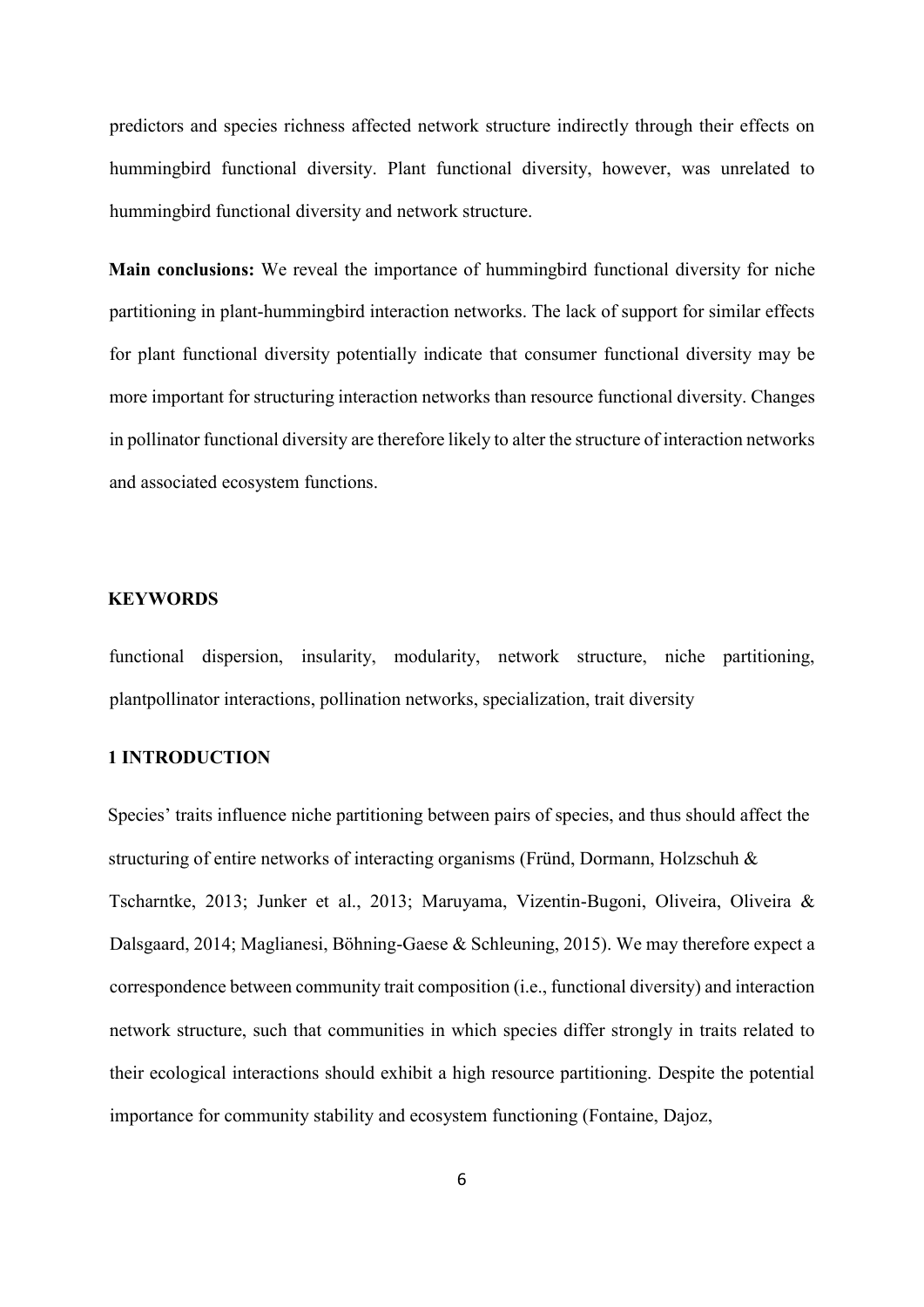Meriguet & Loreau, 2005; Fründ et al., 2013; Mouillot, Graham, Villéger, Mason & Bellwood, 2013; Schleuning, Fründ & Garcia, 2015), the relationship between functional diversity and the structure of species interaction networks remains untested at large geographical scales (Kissling & Schleuning, 2015; Gravel, Albouy & Thuiller, 2016).

Several recent studies have used mutualistic networks to examine how large-scale variation in environmental factors, notably climate, relate to network structure (e.g., Dalsgaard et al., 2011; Schleuning et al., 2012, 2014; Trøjelsgaard & Olesen, 2013; Martín González et al., 2015). Likewise, studies have reported relationships between environment and functional diversity of assemblages, for both plants and pollinators (Swenson et al., 2012;

Grass, Berens & Farwig, 2014; Rader, Bartomeus, Tylianakis & Laliberté, 2014; Ordonez & Svenning, 2017). However, apart from a few local and regional studies on a small number of networks (e.g., Junker, Blüthgen & Keller 2015; Maglianesi, Blüthgen, Böhning-Gaese & Schleuning 2015), the way in which functional diversity influences species interaction networks is poorly understood. In addition, despite the reported relationships between environmental factors and network structure, the mechanisms behind such relationships remain speculative (reviewed in Trøjelsgaard & Olesen, 2016 and Tylianakis & Morris, 2017).

One plausible way environmental factors may affect interaction network structure is through effects on the distribution of species and, hence, community composition (Dalsgaard et al., 2011; Bartomeus et al., 2016; Sonne et al., 2016, Tylianakis & Morris, 2017). Environmental factors have been shown to affect the distribution of species traits, e.g., body size (Olson et al., 2009), as well as plant richness (Kreft & Jetz, 2007). Moreover, high species richness has been linked to an increase in competition, which should promote greater trait differentiation within plant and pollinator communities (MacArthur & Levins, 1967; Inouye, 1978; Vamosi et al., 2006; Fründ et al., 2013). For example, traits linked to pollinators' body size and shapes have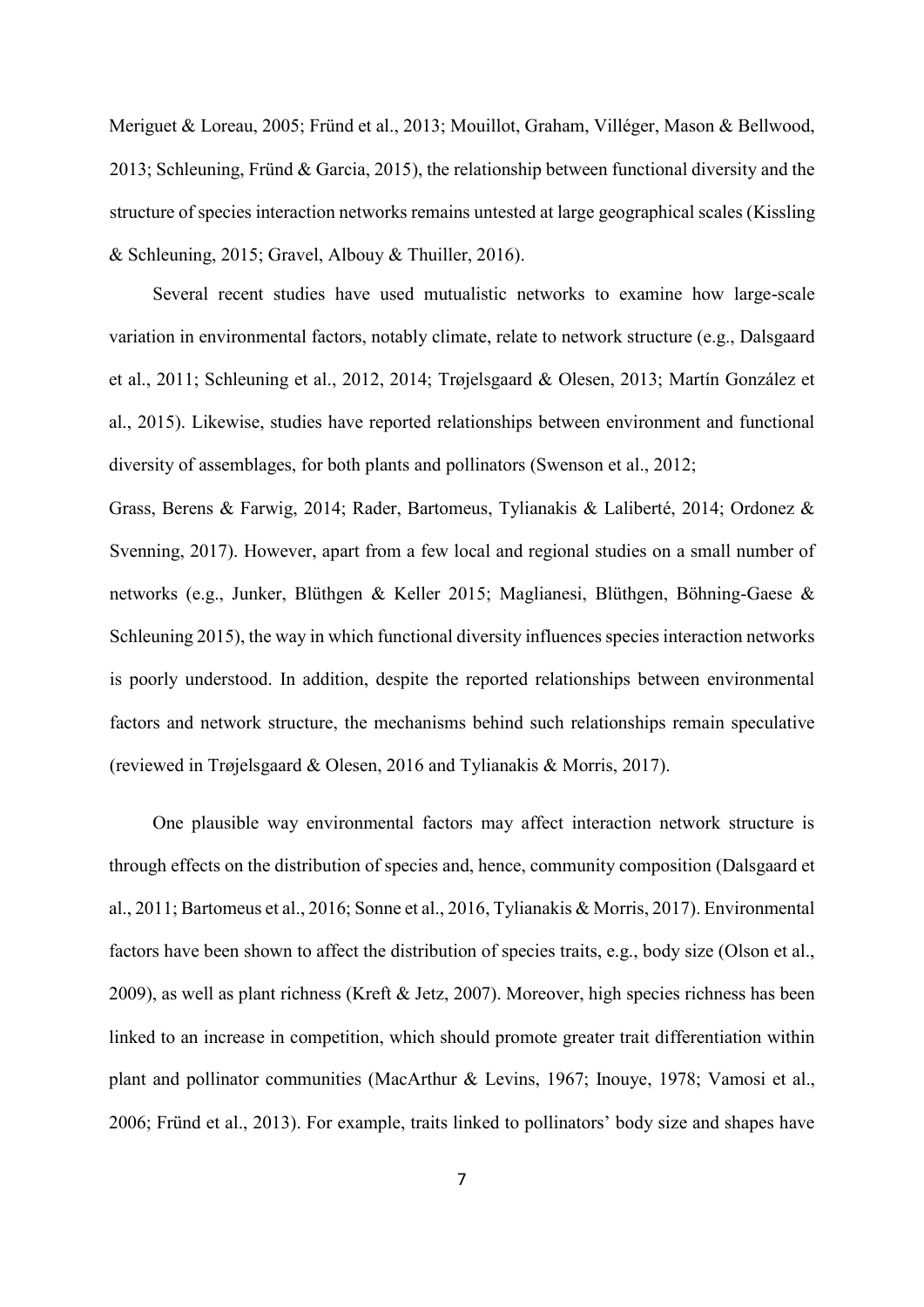been shown to determine interaction partitioning within plant-pollinator interactions (e.g., Inouye, 1978; Vizentin-Bugoni, Maruyama & Sazima, 2014). Thus, one hypothesis is that environmental factors influence species and functional diversity in communities (Kreft & Jetz, 2007, Olson et al., 2009, Ordonez & Svenning, 2017), which then mediate effects on network structure (Fründ et al., 2013; Mouillot et al., 2013; Bartomeus et al., 2016, Tylianakis & Morris, 2017). Specifically, a higher functional diversity in communities should lead to networks with a greater partitioning of interactions (Inouye, 1978; Junker et al., 2013, 2015; Maruyama et al., 2014; Maglianesi, Blüthgen et al., 2015).

We investigate this hypothesis using a large dataset of 74 quantitative planthummingbird mutualistic interaction networks distributed widely across the Americas. Hummingbirds, a species-rich family of nectar-feeding birds, are important pollinators in the

New World, showing specialized interactions with the plants they pollinate (Stiles, 1981; Cronk & Ojeda, 2008; Zanata et al., 2017). Due to their high diversity and strong specialization for nectarivory, hummingbirds have frequently been used as a model system to study the evolutionary, historical and ecological factors structuring the assembly of species into communities (Snow & Snow, 1972; Stiles, 1981; Graham Parra, Tinoco, Stiles &

McGuire, 2012; Vizentin-Bugoni et al., 2014; Maglianesi, Böhning-Gaese et al., 2015; Martín González et al., 2015; Sonne et al., 2016). We here evaluate the relationships between environmental factors, species richness, functional trait diversity, and network structure. Our aim is to elucidate whether functional trait diversity mediates the effects of environmental factors on network structure at a macroecological scale. We focused on hummingbird body mass, bill length and shape, as these traits are known to influence their interactions with their nectar-plants (Feinsinger & Colwell, 1978; Dalsgaard et al., 2009; Maglianesi, Blüthgen, Böhning-Gaese & Schleuning, 2014; Maglianesi, Böhning-Gaese, et al., 2015;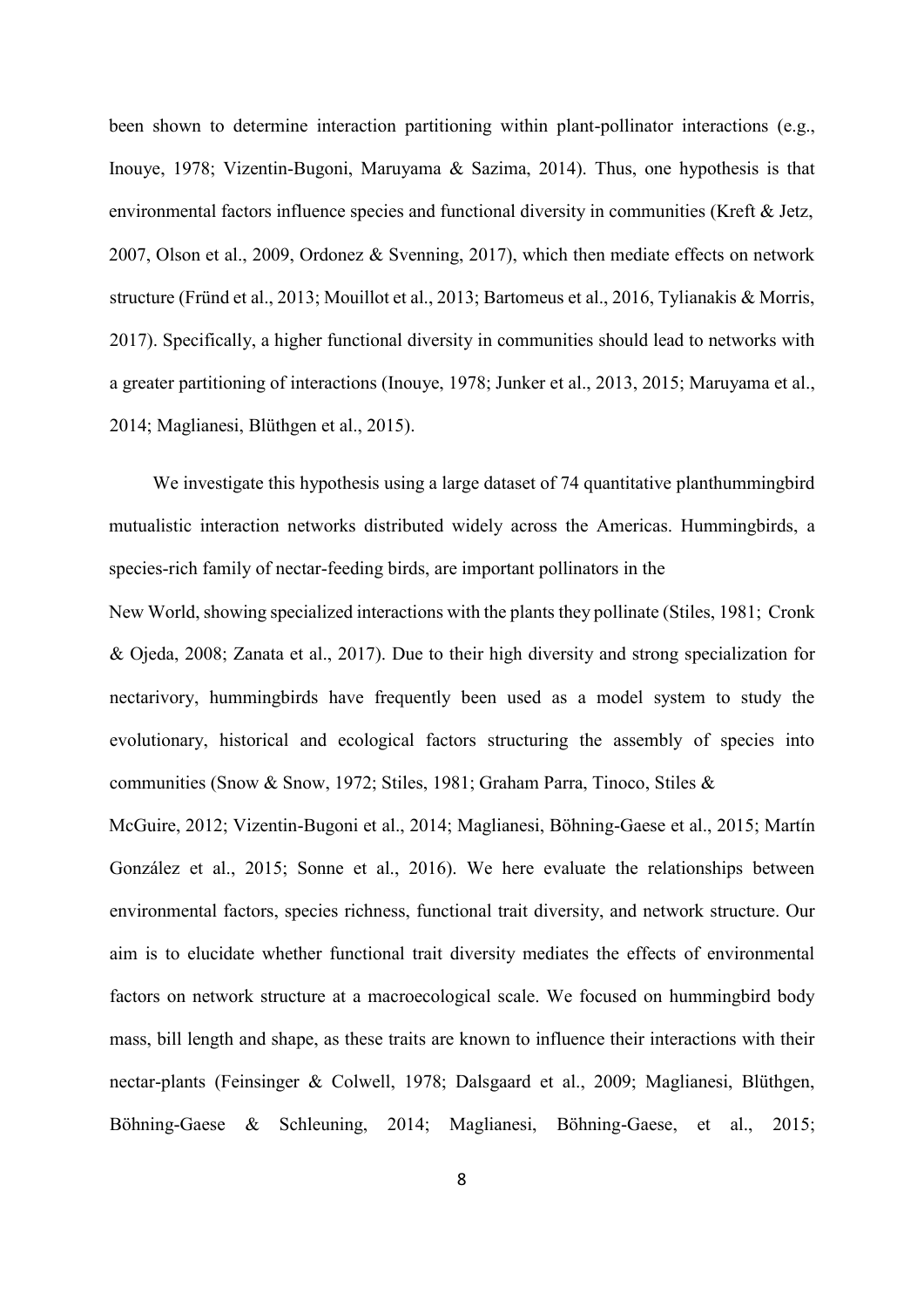LópezSegoviano, Bribiesca & Arizmendi, 2018). Because hummingbirds depend on floral nectar for energy intake and partition floral resources according to their morphology, we expected that hummingbird communities with higher degree of functional diversity should form specialized interaction networks with higher degree of niche partitioning (MacArthur & Levins, 1967; Feinsinger & Colwell, 1978; Inouye, 1978; Stiles, 1981; Maglianesi, Blüthgen, et al., 2015). We similarly expected a positive relationship between plant functional diversity and the degree of interaction niche partitioning as plant traits have been shown to constrain planthummingbird interactions (Maglianesi et al., 2014; Vizentin-Bugoni et al., 2014). Moreover, we expected that predictors linked to productivity, such as temperature and precipitation, are positively associated with both functional diversity (e.g., Ordonez & Svenning, 2017) and network specialization (Dalsgaard et al., 2011; Trøjelsgaard & Olesen, 2013; Martín González et al., 2015), whereas past climate instability should decrease specialization (Dalsgaard et al., 2011; Ordonez & Svenning, 2017). Climatic seasonality, on the other hand, may increase both the functional diversity (Swenson et al., 2012) and interaction partitioning (Schleuning et al., 2014) by causing regular species turnover related to predictable environment variability. In addition to climatic effects, we expected that topographical heterogeneity has a positive effect on both functional diversity and network specialization by generating habitat heterogeneity and enabling species to track changing climates more easily (Sonne et al., 2016; Ordonez & Svenning, 2017), while insularity is expected to have a negative effect due to ecological release and increased generalization on islands (Traveset, Olesen, et al., 2015). We tested these hypotheses by examining how environmental predictors affect network structure both directly and indirectly through their influence on functional diversity.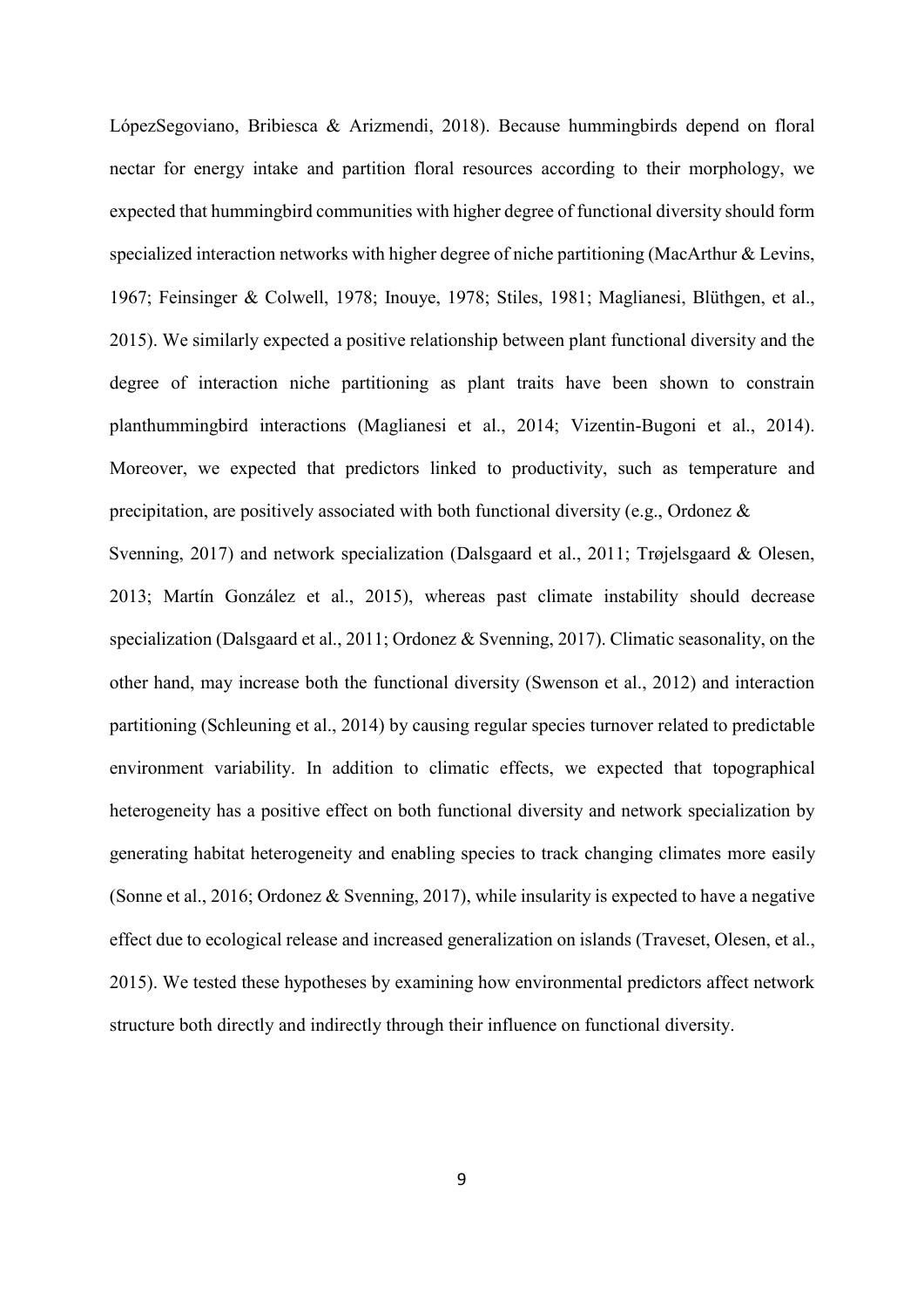#### **2 METHODS**

## **2.1 Plant-hummingbird networks**

We used a dataset of 74 quantitative plant-hummingbird interaction networks distributed across the Americas (Figure 1), from 38°58' North to 31°48' South (updated from Martín González et al., 2015; see Appendix S1 in Supporting Information). Each network describes interactions among plant and hummingbird species for a given community, with interactions summarized as a quantitative bipartite matrix having plants as rows and hummingbirds as columns, and each cell filled with the observed frequency of pairwise interactions. We focused on mutualistic interactions among plants and hummingbirds, and thus excluded instances of nectar robbery or theft, as they characterize other interaction types (Maruyama, Vizentin-Bugoni, Dalsgaard, Sazima & Sazima, 2015). Species names and classification followed The Plant List (www.theplantlist.org) and the International Ornithological

Committee World Bird List (IOC, www.worldbirdnames.org), respectively. In total, our dataset comprised 158 species of hummingbirds (~46% of the 345 species in the IOC Bird List, Appendix S2) and 984 species of plants from 85 families (Appendix S3).

# **2.2. Hummingbird morphological traits and functional diversity**

For all hummingbird species, we compiled information on three morphological traits that influence their interactions with flowers as well as interspecific competition for nectar: bill length, bill curvature and body mass (Snow & Snow, 1972; Feinsinger & Colwell, 1978; Stiles, 1981; Dalsgaard et al., 2009; Maruyama et al., 2014; Vizentin-Bugoni et al., 2014; Maglianesi et al., 2014, Maglianesi, Blüthgen, et al. 2015; López-Segoviano et al., 2018). Bill length and curvature were measured by inspecting an average of 10 adult specimens, both males and females, deposited at museums (see details in Appendix S6); body mass data were gathered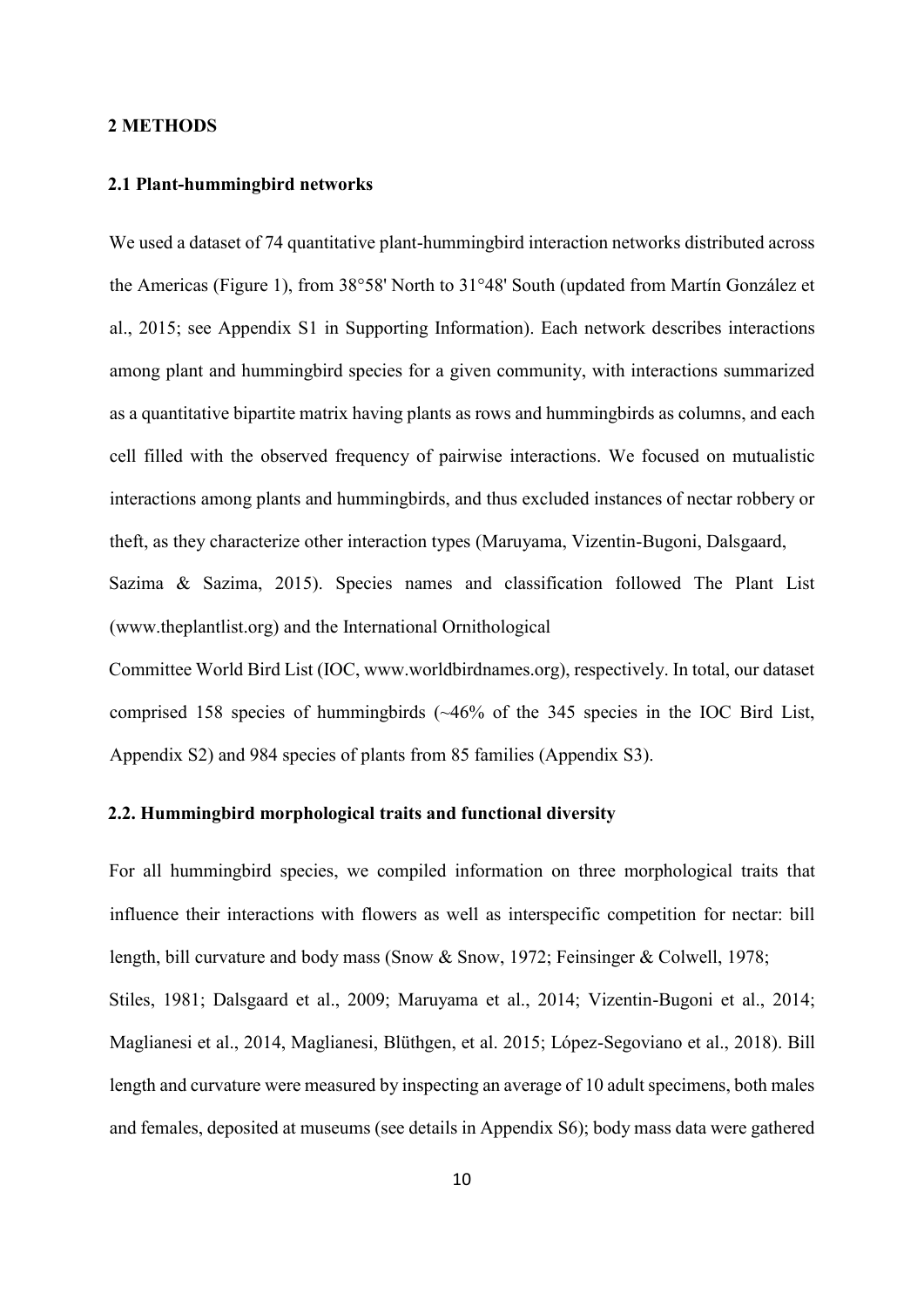from the literature (Appendix S2). For all three traits, we used the mean trait values per species, as interspecific trait variation is larger than intra-specific variation and plays a larger role in determining the division of floral resources among coexisting hummingbird species (Graham et al., 2012; Tinoco, Graham, Aguilar & Schleuning, 2017). In our data, the intraspecific coefficient of variation across all hummingbird species averaged 6.2% for bill length and 8.3% for bill curvature, while interspecific variation amounted to 42.4% and 246.9%, respectively (see also Appendix S2).

To calculate hummingbird FD metrics, we computed the pairwise Euclidean distances between hummingbird species based on their traits. These distances were projected into a functional trait space using a Principal Coordinate Analysis (Villéger, Mason & Mouillot, 2008; Figure 2). Traits were standardized to zero mean and unit variance prior to the calculation of Euclidean distances. We used two measures to quantify distinct facets of FD in hummingbird communities. First, we calculated from the multivariate trait space the sum of the branch length of the Minimum Spanning Tree (MST) connecting all hummingbirds cooccurring in a community. This measure estimates the total trait variability within each community and is similar to functional richness (Villéger et al., 2008), but has the advantage that it can be calculated for communities comprising only two co-existing species (as was the case for some communities in North America and the Caribbean islands). Large MST values indicate the occurrence of species with distinct traits, but do not consider species abundance in its calculations. Second, we calculated the Functional Dispersion (FDis) of each community by computing the mean distance of all species in a community to its centroid in functional trait space (Laliberté & Legendre, 2010). FDis accounts for differences in species' frequencies in the community, by weighting the mean distance and the position of the community centroid with species' abundances. In this study, we approximated hummingbird species abundance by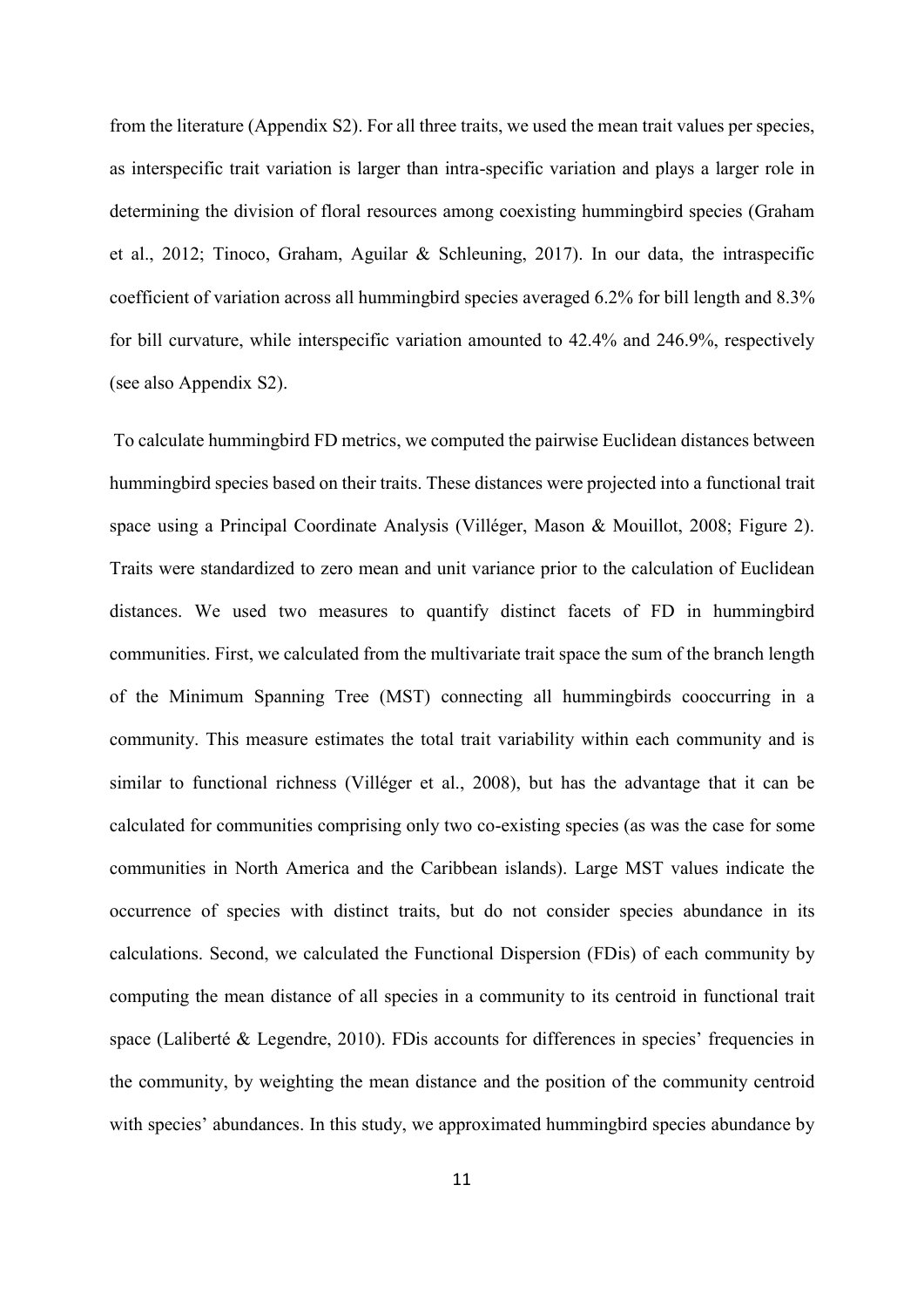using the sum of interactions for each hummingbird species in the interaction matrices (see details in Appendix S7, S8). High values of hummingbird FDis indicate the co-occurrence of hummingbird species with distinct trait combinations (Laliberté & Legendre, 2010).

Calculation of FDis was performed with the function *dbFD* in the R package 'FD' (Laliberté & Legendre, 2010). The two functional indices analyzed in this study

(MST and FDis) represent complementary aspects of FD and are only moderately correlated (Pearson's  $r = 0.57$ ,  $P < 0.05$ ,  $n = 74$  networks). If FDis is calculated without weighting by species abundance, this correlation becomes higher ( $r = 0.80, P < 0.05$ ). Moreover, MST showed a stronger correlation with hummingbird species richness (Pearson's  $r = 0.76$ ,  $P <$ 0.05) than did weighted FDis ( $r = 0.43, P \le 0.05$ ).

#### **2.3. Plant functional diversity**

For a subset of 28 networks, including mainland and island communities and comprising 103 hummingbird and 467 plant species (51.2% and 47.5% of the complete dataset, respectively), we also computed plant functional diversity. We considered three traits that have been associated with hummingbird specialization and partitioning of interactions among flowers: 1) floral corolla length (e.g., Maglianesi et al., 2014; Maruyama et al., 2014); 2) color spectrum visible to human eye of the visited flowers, reflecting different degrees of specialization to ornithophily (Wilson, Castellanos, Hogue, Thomson & Armbruster, 2004; Dalsgaard et al., 2009); and 3) plant life form, reflecting resource availability (Feinsinger & Colwell, 1978) and/or vegetation strata (Jordano, Bascompte & Olesen, 2006; see details on plant trait assessment at Appendix S4-S6). We calculated plant FDis for each network, based on the pairwise Gower distances as suggested for the combination of continuous and categorical trait variables (Laliberté & Legendre, 2010). Weights of individual species in the FDis metric were given by independent measures of local floral abundances (Appendix S6). For this same subset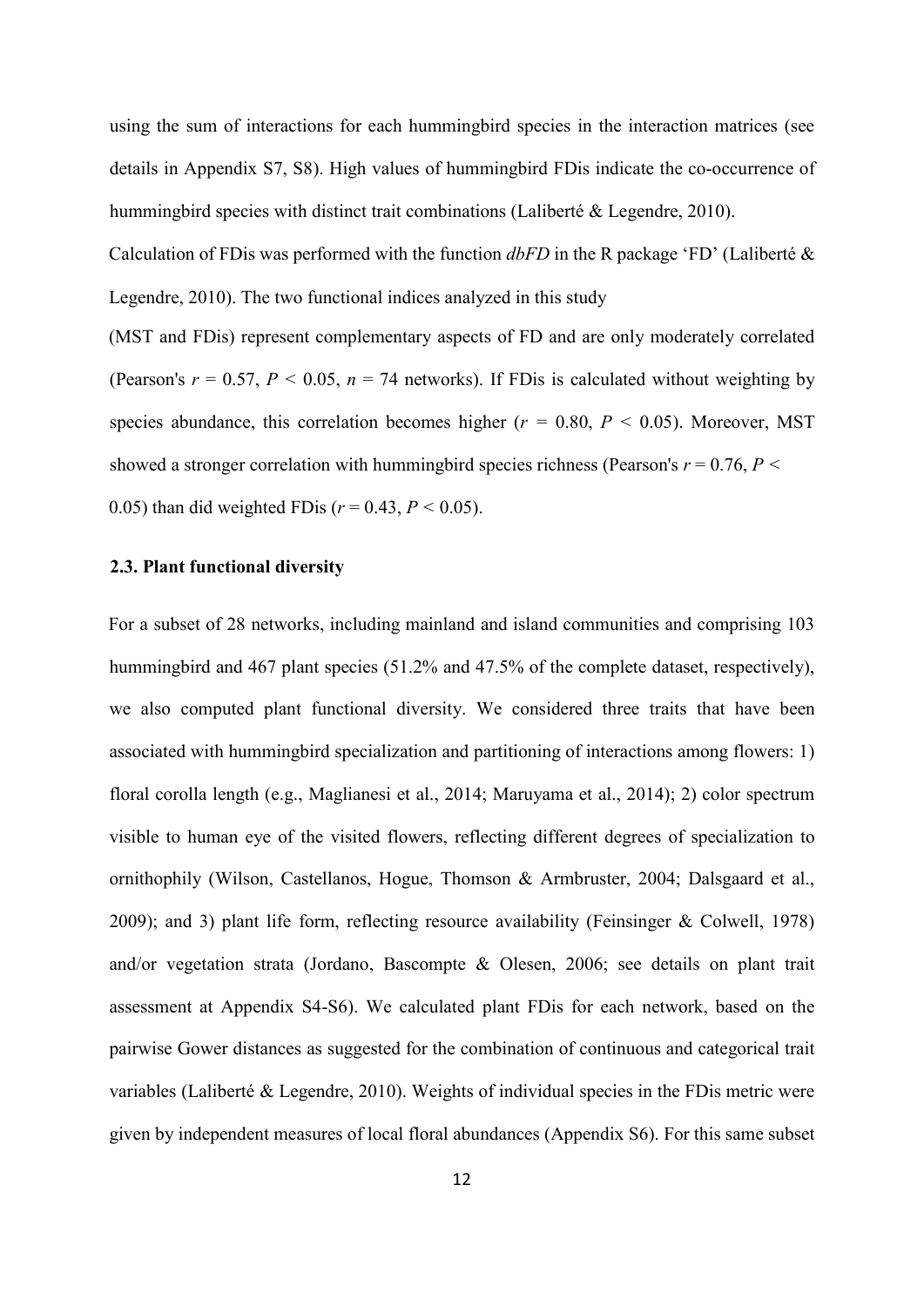of communities, we also re-calculated hummingbird FDis to test whether it relates to plant functional diversity. In addition, we estimated plant and hummingbird FDis based only on corolla and bill length, respectively, as we only had the corolla length as a continuous variable for plants. Results from single-trait analyses were qualitatively identical and are therefore not shown.

#### **2.4 Network indices and sampling intensity**

To characterize network structure, we calculated two quantitative indices widely used in the literature to quantify the extent to which species partition their interactions, namely complementary specialization (*H2'* and *d',* Blüthgen, Menzel & Blüthgen, 2006), and quantitative bipartite modularity (*Q*, Dormann & Strauss, 2014). Although conceptually distinct, these indices characterize a similar ecological pattern from the hummingbird's perspective, namely the partitioning of interactions along a niche dimension represented by the plant species in the network (Blüthgen, 2010). The complementary specialization indices derive from Shannon's entropy and quantify how realized species' interactions differ from those expected in randomly interacting communities relative to partner availability, i.e. reflect the niche partitioning among species (Blüthgen et al., 2006; Blüthgen, 2010). Two variants, the network-wide specialization *H2'* and the species level specialization *d'* are commonly used; a guild level specialization can be estimated as the weighted mean of *d'* across all species from the same guild *<d'>* (Blüthgen et al., 2006). In our dataset, hummingbird specialization *<d'>*  was strongly correlated with network wide specialization  $H_2$ <sup>'</sup> (Pearson's  $r = 0.93$ ,  $P < 0.05$ ). We mostly focused on *<d'>* as we calculated FD based on morphological data for hummingbird species.

A complementary measure of interaction partitioning is modularity *Q,* which quantifies the prevalence of preferentially interacting subgroups in the networks (Dormann & Strauss,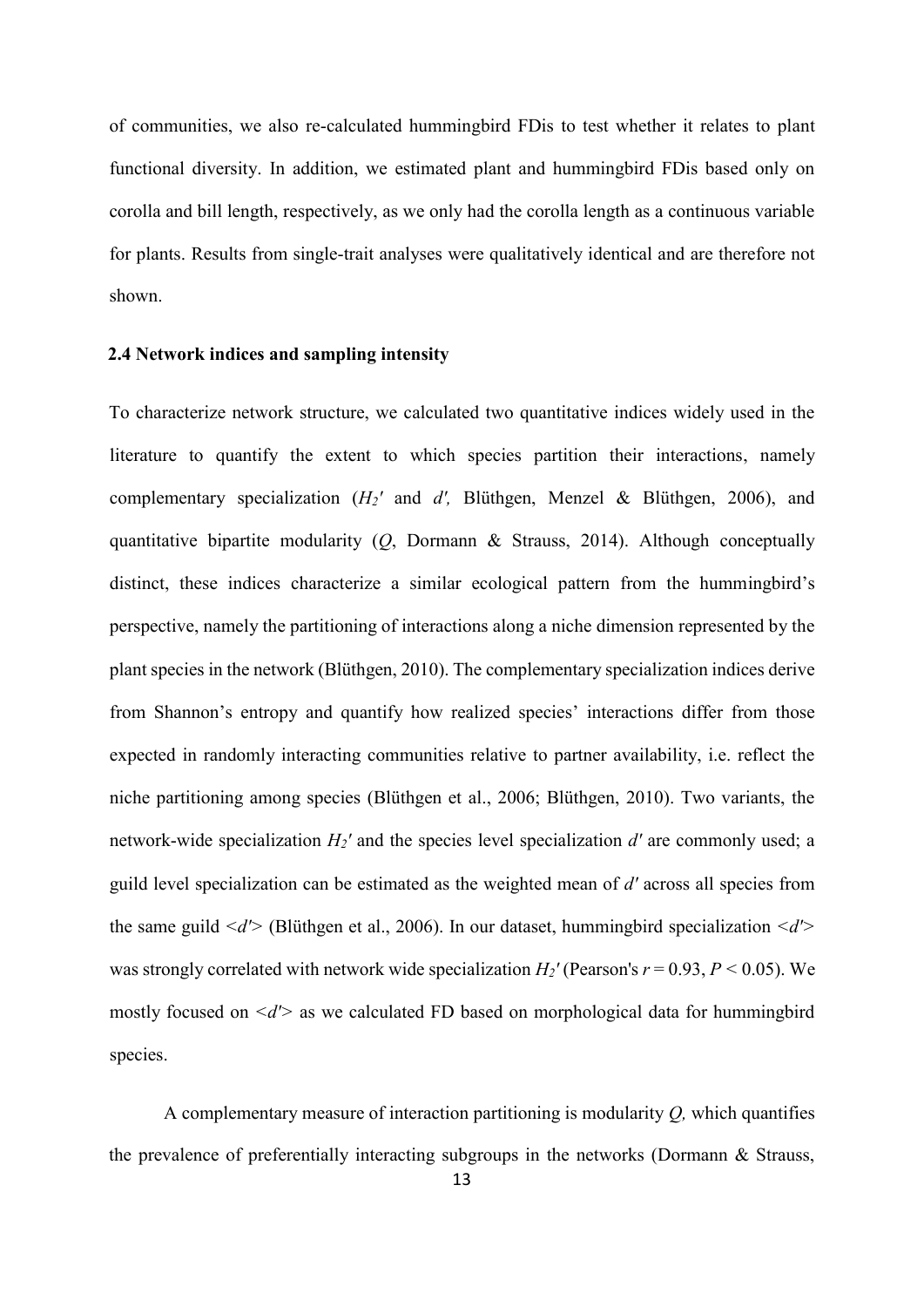2014). The formation of such modules of interacting species can be related to a high degree of trait matching between species (Maruyama et al., 2014, Maruyama, VizentinBugoni, Dalsgaard, Sazima & Sazima, 2015). Here, we used the QuanBiMo, a modularitysearching algorithm specifically designed for quantitative bipartite networks (Dormann & Strauss, 2014). Both *<d'>*  and *Q* scale from 0 to 1, with zero indicating low specialization/modularity and 1 high specialization/modularity (Blüthgen et al., 2006;

Dormann & Strauss, 2014). Network analyses were conducted using the 'bipartite' package in R (Dormann, Fründ, Blüthgen & Gruber, 2008; R Core Team, 2016).

Intrinsic characteristics of the networks, such as size (i.e., number of interacting species) and sampling effort, may affect network indices (Blüthgen et al., 2006; VizentinBugoni et al., 2016). The quantitative network indices used here take species interaction frequencies into account and are less sensitive to sampling insufficiency than metrics based on binary networks that only report the presence or absence of interactions between species pairs (Blüthgen et al., 2006; Vizentin-Bugoni et al., 2016). Nevertheless, to minimize potential biases due to differences in sampling among networks, we Δ-transformed our metrics (Schleuning et al., 2012, Dalsgaard et al., 2017). In this transformation, the mean value of a metric obtained by multiple randomizations of a null network is subtracted from the observed value (Schleuning et al., 2012, Dalsgaard et al., 2017). Here, we used the Patefield null model, which fixes the network size and the marginal totals, i.e. species richness and species' total number of interactions, while shuffling interactions randomly (Dormann et al., 2008). The specialization index *<d'>* is already subject to a correction for the marginal totals of the species in the network (Blüthgen et al., 2006), but modularity is not (Dormann &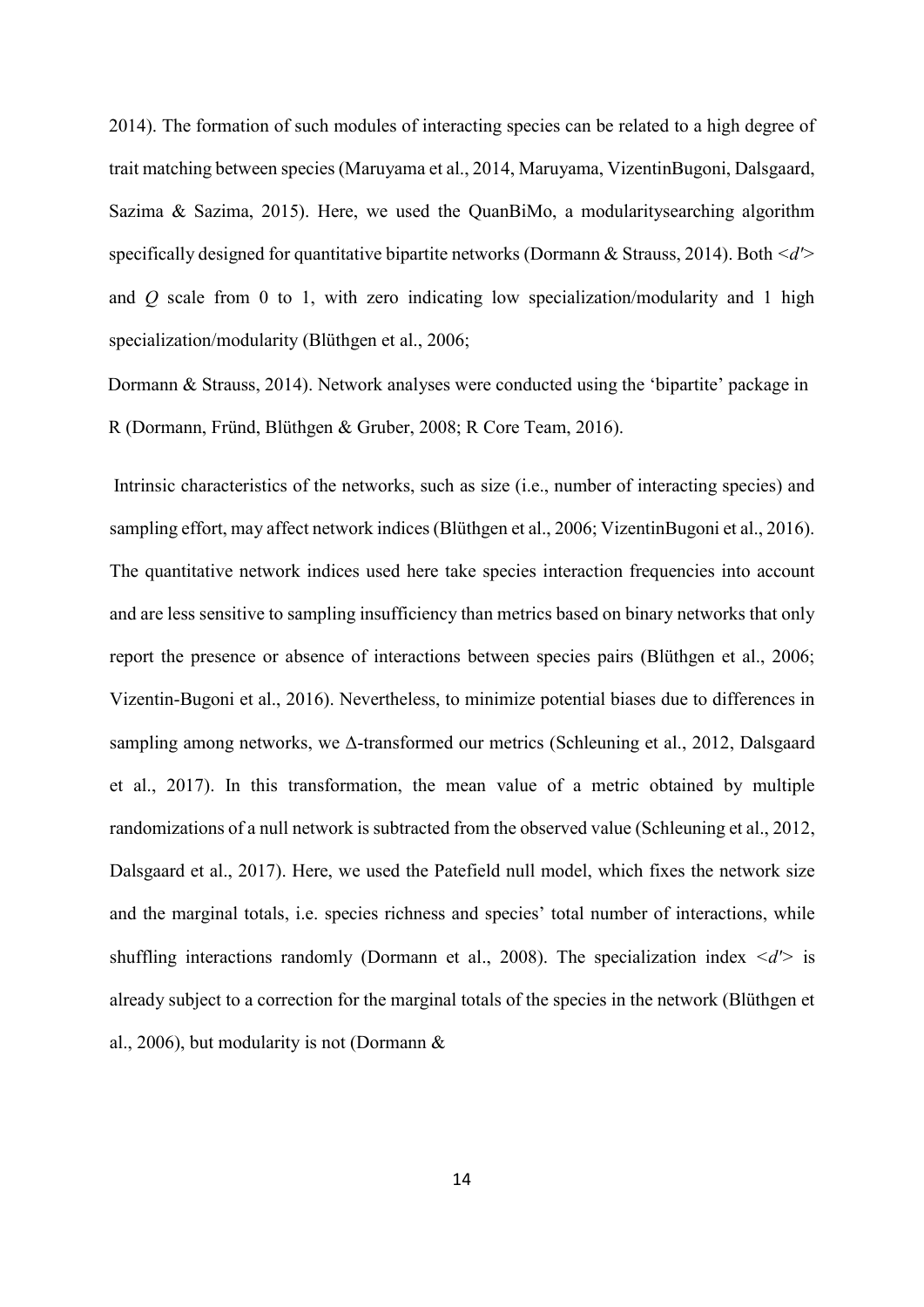Strauss, 2014); thus, we report the null model corrected  $\Delta Q$  values in the main results. Nonetheless, results for both untransformed and Δ-transformed specialization and modularity metrics were similar (see Appendix S9).

In addition to null model corrections, we calculated sampling intensity (SI) and network asymmetry, both of which may affect the degree of specialization (Blüthgen et al., 2006; Schleuning et al., 2012). Sampling intensity is defined as the square root of the number of interaction events divided by the geometric mean of the total species number in the given bipartite network (Schleuning et al., 2012) and network asymmetry is defined as the ratio between hummingbird and plant richness. Since network asymmetry was only weakly related to the calculated metrics ( $r = -0.21$ ,  $P = 0.07$  for  $\langle d' \rangle$  and  $r = -0.09$ ,  $P = 0.42$  for  $\Delta Q$ ), we did not consider it further. However, SI was included in the models (see Table 1).

#### **2.5 Environmental variables**

We extracted information on current climate, topography, and long-term climate stability within a 10 km radius around each study site from WorldClim 30 arc-second rasters (Hijmans, Cameron, Parra, Jones & Jarvis, 2005). Current climate was represented by mean annual temperature (MAT), mean annual precipitation (MAP), temperature seasonality (estimated as the standard deviation across monthly temperatures; TS), and precipitation seasonality (estimated as the coefficient of variation for monthly precipitation means; PS). To determine the topographical variation (Topography) at each study site, we also used the WorldClim digital elevation model (DEM). This combines the SRTM gap-filled 30 arc second DEM (CGIAR http://srtm.csi.cgiar.org/), covering from 60N to 60S with the GTOPO30 DEM

(https://lta.cr.usgs.gov/GTOPO30) for other parts of the world. Topography was represented by the standard deviation of elevation within a 10 km radius around each study site. We described paleoclimate stability using the change in temperature and precipitation from the Last Glacial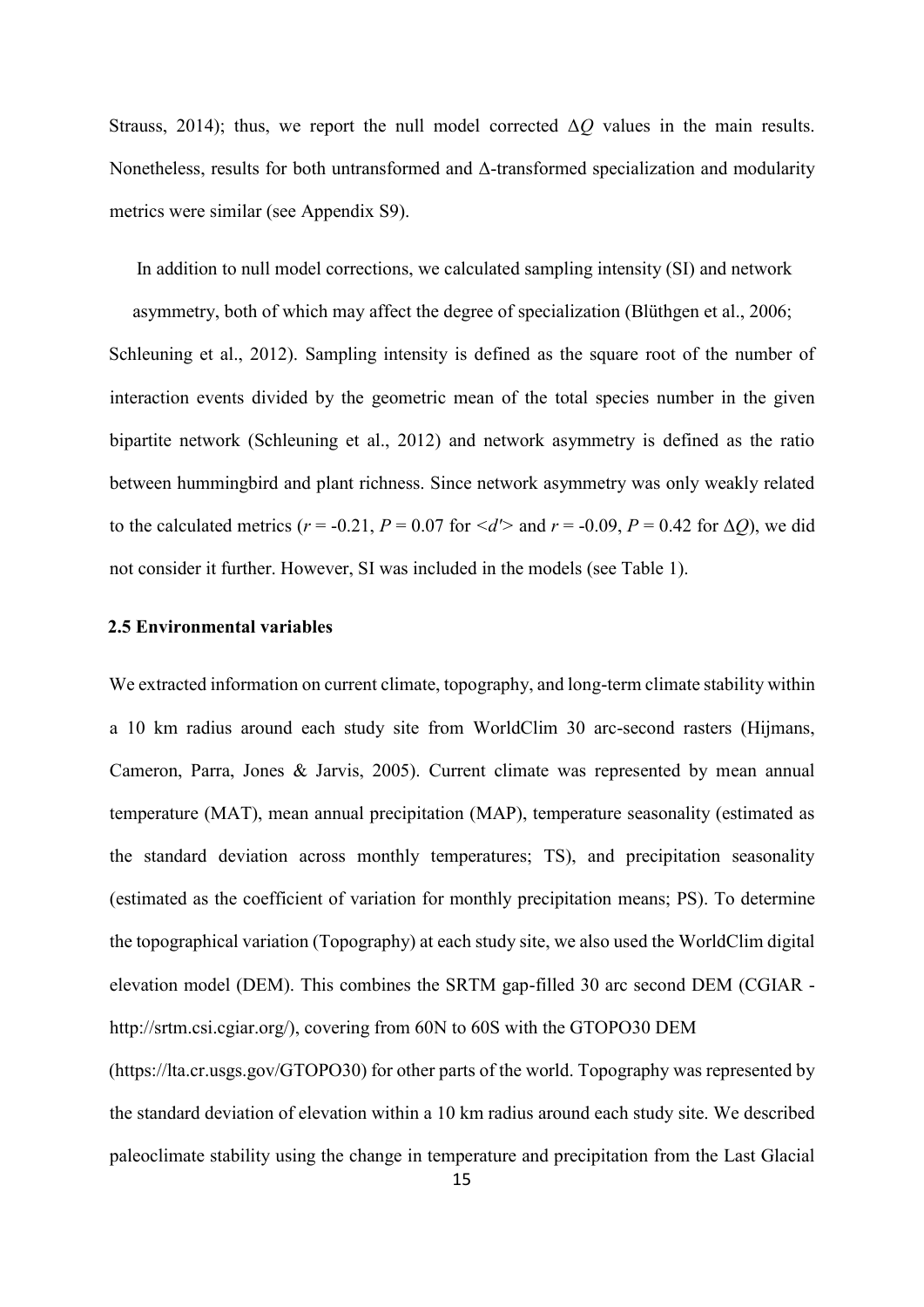Maximum (LGM) to the present, as estimated using two different models, CCSM3 (Collins et al., 2006; Otto-Bleisner et al., 2006) and MIROC 3.2 (K-1 model developers, 2004). For each site, we calculated the change in temperature and precipitation from the LGM to the present (Anomaly), and its spatial rate of displacement

(Velocity) as complementary measures of past to present climate variability (Loarie et al.,

2009). As our data cover a large geographical extent, we assumed that the regionally downscaled climate estimates are good indicators of the variation of local climate among communities. In addition to data on past and current climate and topography, we included insularity as a dummy variable (1 - island, 0 - mainland). To meet statistical assumptions of normality, MAP was square root transformed and TS was log-transformed prior to further analyses. All variables were scaled to zero mean and unit variance. As velocity and anomaly both describe historical climate change, and are derived from the same model projection, we built one model for each of the two measures of historical climate change. As velocity includes topographical heterogeneity in the calculations (Loarie et al., 2009), we did not include velocity and topography in the same models. In the main text, we report the results regarding anomaly and topography; results regarding velocity as an integrated measure of historical climate variability were qualitatively similar and are reported in the Supplement (Appendix S10).

### **2.6 Macroecological analysis**

We divided the macroecological analysis into two steps in order to simplify and reduce the number of predictors in the Structural Equation Models (SEMs). First, we fitted multipredictor linear models for both specialization  $\langle d' \rangle$  and modularity  $\Delta Q$ , considering the two indices for hummingbird FD (MST and FDis), separately, plus hummingbird richness (Hummingbirds). Besides these predictors, we included the following environmental predictors: temperature (MAT), precipitation (MAP), temperature seasonality (TS), precipitation seasonality (PS),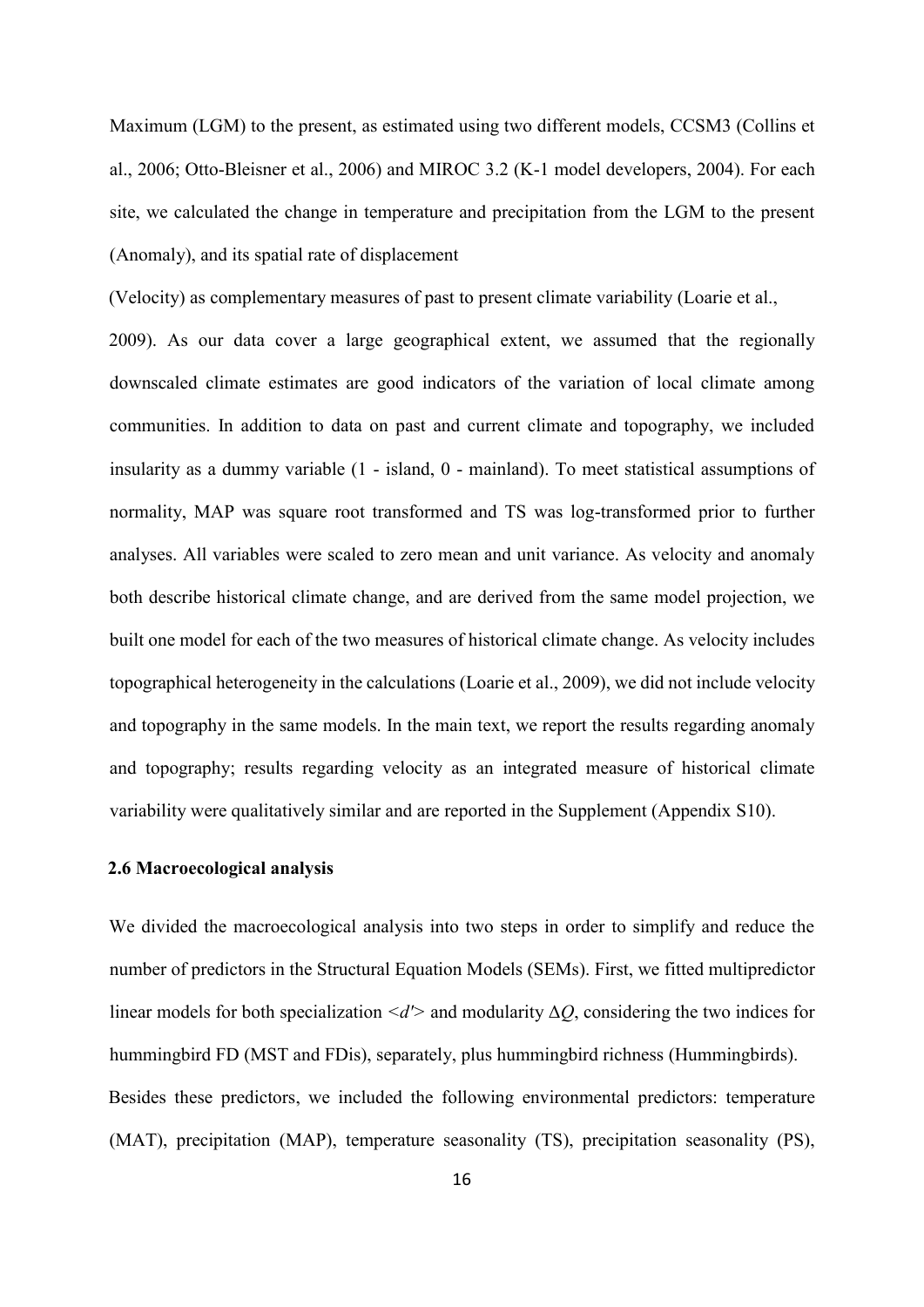topography (Topo), temperature anomaly (AnomT), precipitation anomaly (AnomP) and insularity (Insu). Finally, we included plant species richness (Plants) that has been shown to influence resource partitioning in flower-bird networks (Zanata et al., 2017), potentially independent of floral functional diversity (Souza et al., 2018). For the subset of 28 networks with plant FDis measures, we used linear models to test whether plant FDis predicted network level specialization *H2'* and Δ*Q*. The same procedure was repeated with hummingbird FDis within this subset.

We fitted four principal models incorporating the combinations of two measures of FD (MST and FDis) and the two network indices ( $\langle d' \rangle$  and  $\Delta Q$ ). The two FD measures were always fitted separately as these were correlated; for comparison, we also fitted a model with unweighted FDis (i.e., without incorporating abundance; Appendix S11). We checked for multicollinearity in the full model by evaluating the condition number  $(CN \le 5)$  and the variance inflation factor (VIF  $\leq$  5). This led to the exclusion of MAT and Hummingbird richness as predictors (see additional results in Supporting Information). Models considering hummingbird richness instead of FD measures had less statistical support (Appendix S12).

Model performance of all combinations of predictor variables was assessed based on the Akaike Information Criterion with correction for small samples  $(AIC<sub>C</sub>)$ . Model selections were performed with the function *dredge* in the R package 'MuMIn' (Barton, 2014), according to their AIC<sub>C</sub>. In all cases, multiple models presented  $\Delta AIC_C$  values  $\leq 2.0$  in relation to the best model, i.e., no single best model was identified (Burnham & Anderson, 2002). Hence, model averaging was performed across all possible models using the function *model.avg* in 'MuMIn' (Barton, 2014). We report the averaged coefficient values and the relative importance of each predictor variable by summing the Akaike weights across the models including the respective variable across all possible models (i.e., Σ*wi*; Burnham & Anderson, 2002). We did not include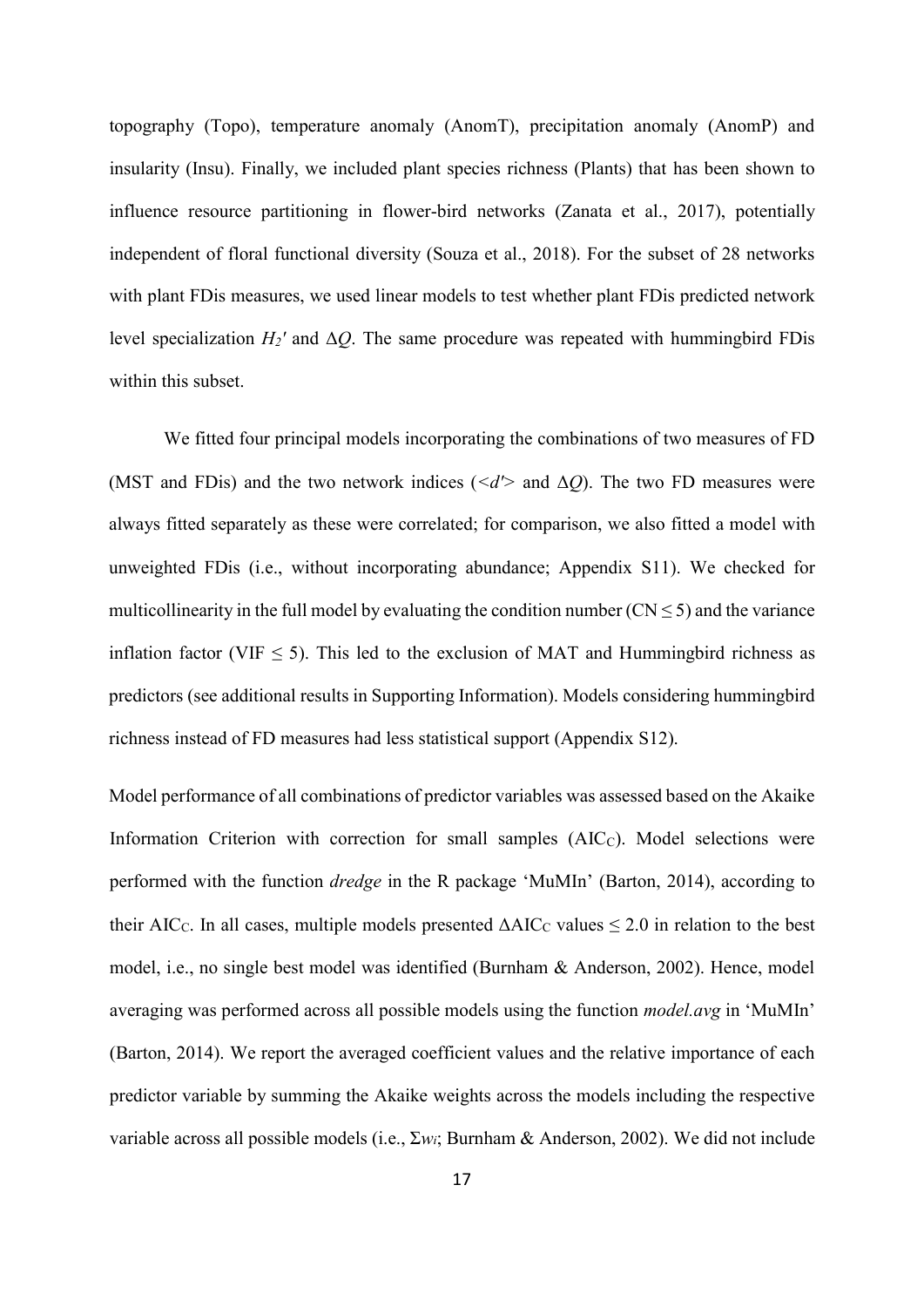interaction terms between predictors in our models due to the lack of a clear hypothesis justifying their inclusion. Spatial autocorrelation in models' residuals was assessed by computing Moran's *I* correlograms using the 'ncf' package in R (Bjornstad, 2016), with distance classes of 500 km and a truncation distance of 5000 km. The linear model with specialization *<d'>* showed significant positive spatial autocorrelation. Therefore, we re-ran this model using a simultaneous autoregressive (SAR) model that specifies the autoregressive processes within the error term (Kissling & Carl, 2008). The SAR modeling was conducted using the "spdep" package in R (Bivand & Piras, 2015). The spatial connections between networks were determined as the three nearest neighbors. For the SAR model, no significant spatial auto correlation remained in the residuals (see also Appendix S6).

The second step of our analysis used SEMs to quantify the extent to which predictors influence network structure directly or indirectly via FD. The advantage of SEMs is that both direct and indirect associations among variables are considered simultaneously, hence allowing a hierarchical model structure (Shipley, 2002). We constructed two sets of SEMs for each of the network metrics: (i) one based on the hypothesis that environmental and species richness predictors affect FD and network metrics in parallel, resulting in covariation between FD and network metrics, and (ii) another based on the hypothesis that FD directly affects network metrics (no covariation between FD and network metrics). *A priori* SEMs were constructed based on results from the previous model selection, which consistently demonstrated that insularity, MAP and plant richness had the greatest importance in determining network structure. All other predictors, except hummingbird FDis, had consistently low importance values, usually with a  $\Sigma w_i$  below 0.3, and thus were not included in the SEMs (see Table 1, S9– S12). As MST was found not to influence *<d'>* or Δ*Q,* only SEMs for FDis were constructed. By including the same set of predictors in each SEM, models were directly comparable,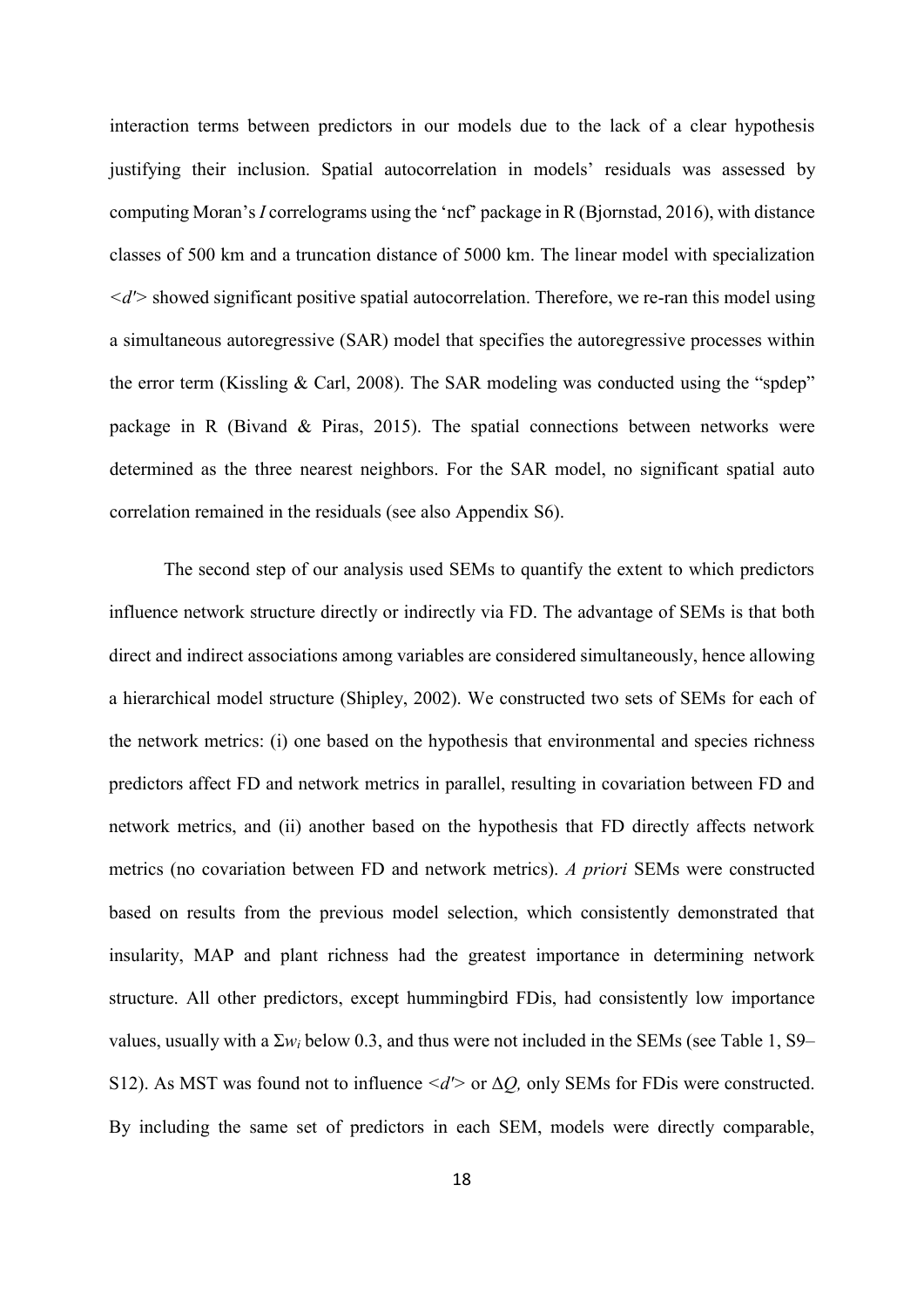enabling a direct interpretation of whether environmental factors and plant richness are likely to affect network structure directly or indirectly through the functional composition of morphological traits (Shipley, 2002). Appropriate fits for SEMs were obtained by including error covariance links based on high modification indices and large residual correlations. Model fit was evaluated with a chi-square test, a comparative fit index (CFI), and a Root Mean Square Error of Approximation (RMSA). The chi-square test measures the coincidence between the empirical and the fitted variance-covariance structure in the data. Here, models were accepted if  $P > 0.05$ . The CFI relates the chi-square of the model, with the chi-square value of an independent model assuming zero correlation among variables while also accounting for sample size (Shipley, 2002). CFI ranges between 0 and 1, and models with CFI > 0.09 were considered to have an appropriate fit (Shipley, 2002). Finally, the RMSA index was included due to its sensitivity to the number of fitted parameters. A  $\text{RMSA} < 0.07$  indicated an appropriate model fit (Shipley, 2002). All SEM analyses were conducted using the 'lavaan' package (Rosseel, 2012) in R (R Core Team, 2016).

## **3 RESULTS**

Communities varied considerably in measures of hummingbird functional diversity (coefficient of variation - CV; MST =  $55.3\%$ ; FDis =  $43.4\%$ ) and network structure (CV;  $\langle d' \rangle$  $= 53.1\%$ ;  $Q = 48.5\%$ , Figure 1). No strong latitudinal trend was observed for these variables (linear models with absolute latitude as a predictor; hummingbird FDis:  $R^2 = 0.08$ ,  $P = 0.02$ ;  $d'$ :  $R^2 = 0.05$ ,  $P = 0.05$ ;  $Q$ :  $R^2 = 0.09$ ,  $P < 0.01$ ), although MST was higher at low latitudes  $(R<sup>2</sup> = 0.37, P < 0.01).$ 

All best-fitting models included hummingbird FDis as a predictor, showing a positive association with both hummingbird complementary specialization  $\langle d' \rangle$  and network modularity Δ*Q* (Table 1; Figures 1–2). Moreover, FDis was the only variable that consistently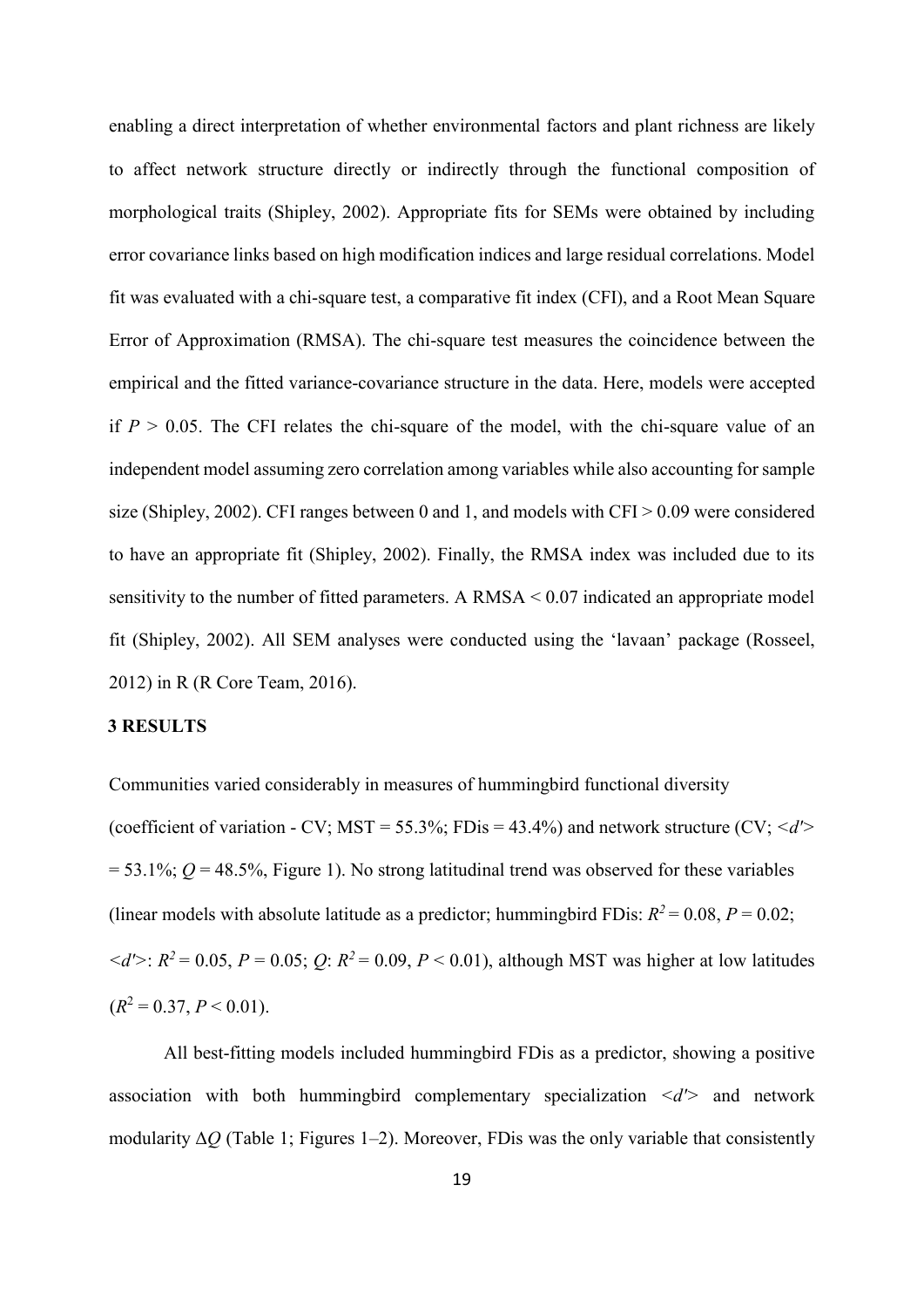had high importance values across different models, with a positive effect on both untransformed and Δ-transformed network indices (Table 1, Appendix S9). On the other hand, MST had a negligible importance in predicting network structure (Table 1), as did unweighted FDis (Appendix S11) and hummingbird richness (Appendix S12). MAP was positively related to hummingbird specialization *<d'>* (Table 1)*,* whereas plant richness was positively and insularity negatively related to modularity Δ*Q* (Table 1). Other environmental variables were not important in any of our models.

For the subset of 28 networks with plant abundance and trait data, plant FDis showed less variation than hummingbird FDis (Coefficient of Variation = 24.2% *vs*. CV = 43.2%, Appendix S5). Plant FDis was unrelated to plant richness ( $R^2 = 0.01$ ,  $P = 0.51$ ) and hummingbird FDis ( $r = 0.07, P = 0.70$ ), and also to network structure ( $H_2$ <sup>'</sup>:  $R^2 = 0.01, P = 0.54$ ;  $\Delta Q$ :  $R^2 = 0.04$ ,  $P = 0.34$ ). Within this subset, hummingbird FD is was positively associated with the degree of interaction partitioning (*H*<sub>2</sub><sup>*'*</sup>: *R*<sup>2</sup> = 0.36, *P* < 0.01; Δ*Q*: *R*<sup>2</sup> = 0.55,

*P* < 0.01), consistent with the analysis across all networks.

SEMs indicated that the combined influence of precipitation, insularity and plant richness explained a larger amount of the variation in specialization and modularity than in FDis (Figure 3a, c). Notably, including hummingbird FDis as predictor of network structure

(Figure 3b, d) increased the overall explanatory power of the models (adjusted  $\mathbb{R}^2$ , Figure 3). Environmental predictors affected network structure more strongly through direct links, but also had indirect effects through their influence on functional diversity. Precipitation (MAP) affected specialization both directly ( $\beta$  = 0.32; Figure 3b) and indirectly through FDis (indirect coefficients are obtained by multiplication of coefficients, i.e.,  $0.41 \times 0.31 = 0.13$ ; Figure 3b). In the case of modularity, the indirect association with precipitation (0.41  $\times$  0.39 =

0.16; Figure 3d) was similar to the direct one  $(\beta = 0.14;$  Figure 3d). Plant species richness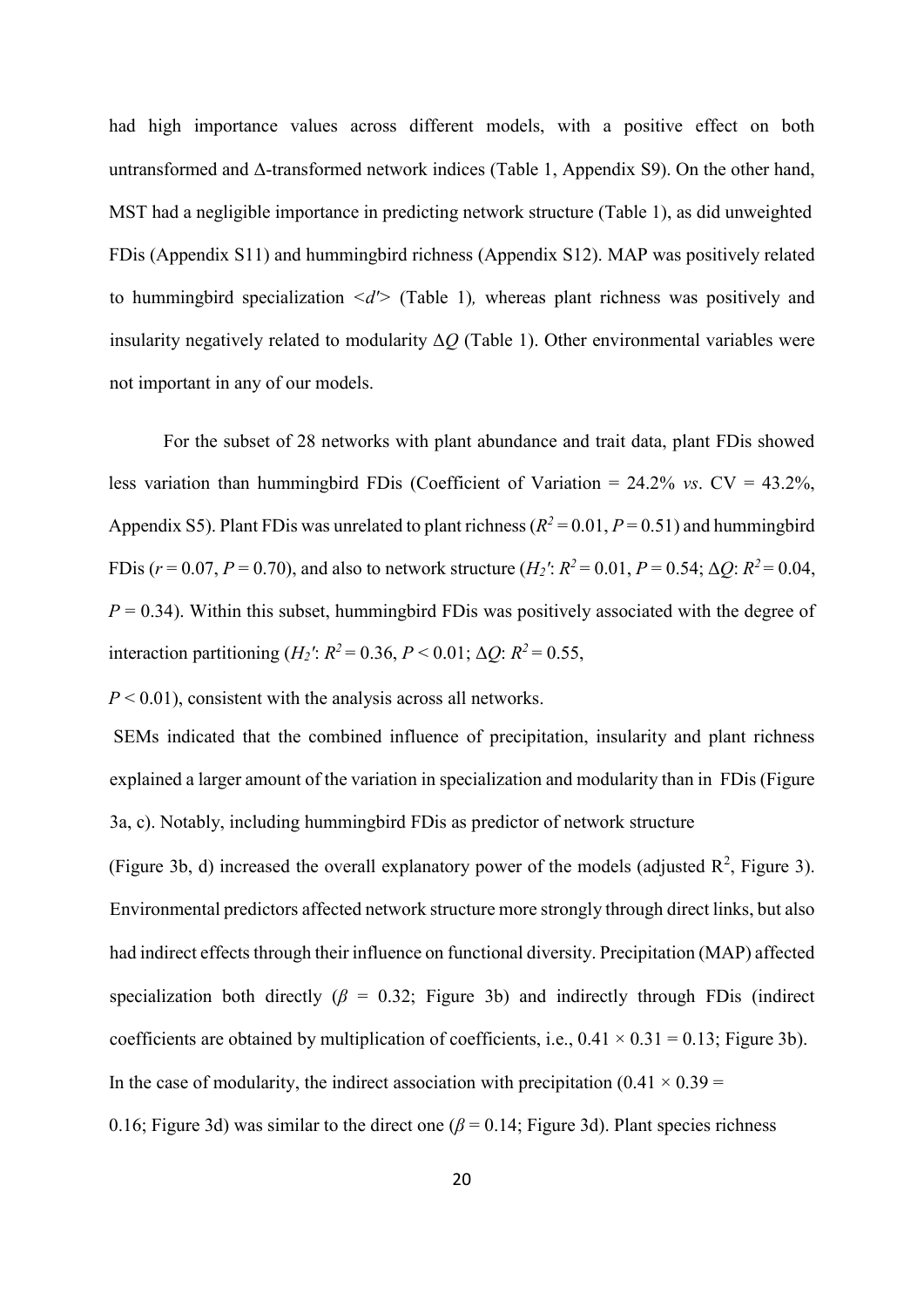(specialization: direct =  $0.19$ , indirect =  $0.07$ ; modularity: direct =  $0.27$ , indirect 0.09; Figure 3b, d) and insularity (specialization: direct =  $-0.21$ , indirect =  $-0.06$ ; modularity: direct =  $-0.28$ , indirect -0.07; Figure 3b, d) showed stronger direct and weaker indirect associations with network metrics.

#### **4 DISCUSSION**

Functional diversity of hummingbirds was correlated with network structure in planthummingbird communities across the Americas, with hummingbird communities composed of functionally distinct species (i.e., those with a high functional dispersion) forming specialized and modular interaction networks with their nectar plants. In contrast, plant functional diversity was unrelated to network structure. Our result that precipitation was both directly and indirectly related to network structure through its association with hummingbird functional diversity illustrates how the environment, through its effects on community trait composition, may influence the realization of species interactions within local communities (McGill, Enquist, Weiher & Westoby, 2006).

In addition to precipitation, we show that plant richness was positively related to the extent to which hummingbirds partition floral resources, with both direct and indirect effects through hummingbird functional diversity. This association may be driven by the resource diversity for hummingbirds, and partly be related to precipitation since the annual number of days with rainfall – a variable closely related to annual precipitation – is one of the major drivers of global vascular plant richness (Kreft & Jetz, 2007). This notion is reinforced by the importance of plant species richness in our models, and its covariation with precipitation (Table 1, Figure 3). A global analysis of nectarivorous birds, including hummingbirds, honeyeaters and sunbirds (Zanata et al., 2017), had previously reported a positive relationship between plant richness and network specialization. Interestingly, the association between plant richness and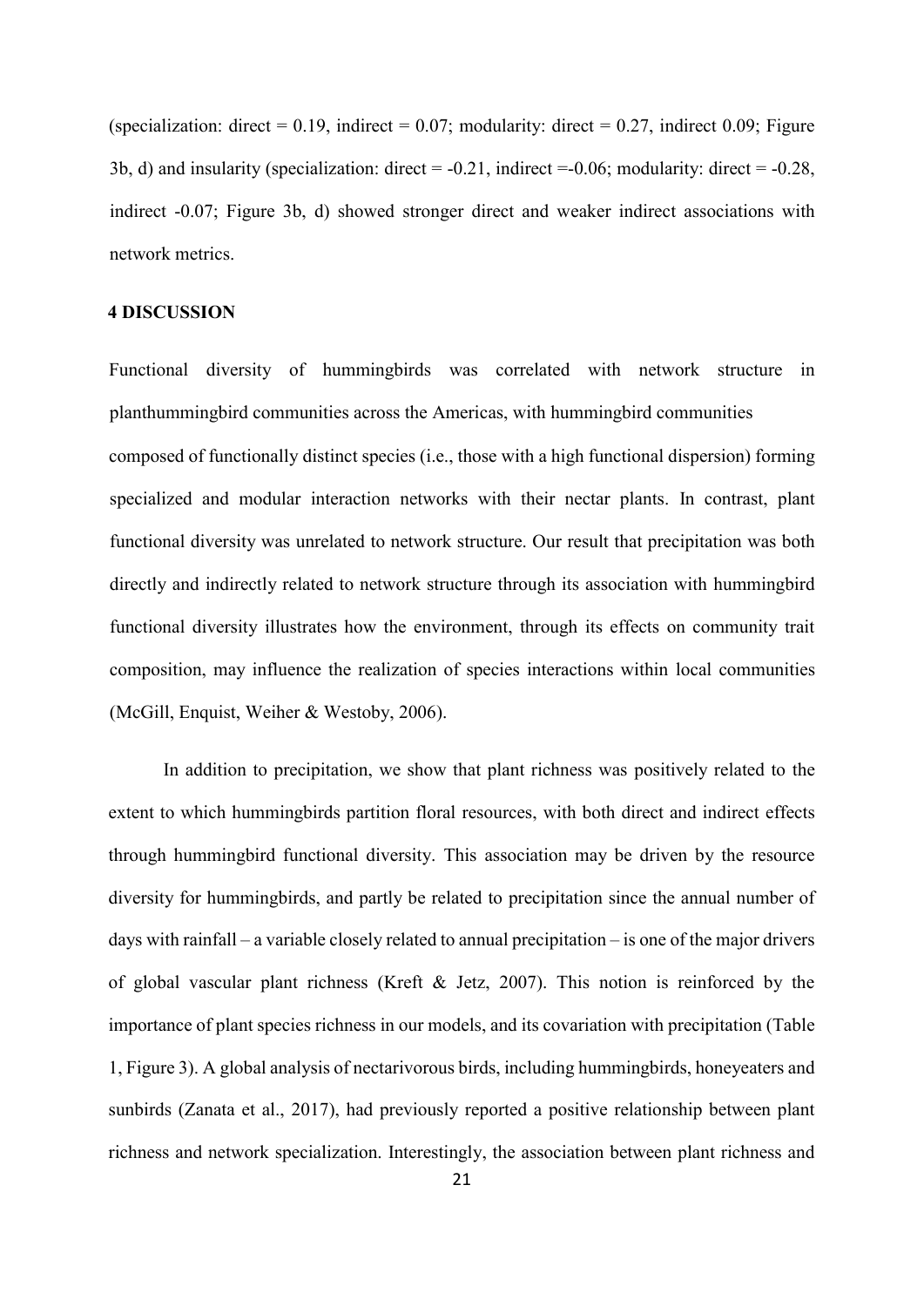network structure was not mirrored by co-variation between network structure and plant functional diversity (see also Souza et al., 2018). One possible reason for this is that, in contrast to birds, interaction frequencies of plants usually do not reflect their abundances (VizentinBugoni et al., 2014; Weinstein & Graham et al., 2017). For instance, plant species with long corollas often have low abundances (see Vizentin-Bugoni et al., 2016), thus contributing little to abundance-weighted estimates of plant FDis. However, long corolla flowers are frequently visited by abundant long-billed hummingbirds, thus generating interaction partitioning

(Maruyama et al., 2014; Maglianesi, Böhning-Gaese et al., 2015; Weinstein & Graham et al., 2017). This potentially results in a mismatch between the functionally most distinct plant species and those that provide most floral resources, i.e., higher floral abundance. A closer association between consumer FD and network specialization may also result from phenological differences between plants and animals.

While most hummingbirds stay in the community for most of the year, plant species flowering turnover is usually high, meaning that morphologically specialized plant species are temporarily replaced by other functionally similar ones (Bergamo et al., 2017). This means that from the plant side, there is higher redundancy between species and the processes driving niche partitioning may differ between plants and animals. For instance, hummingbirds often compete for floral resources, as exemplified by their frequent aggressive defense of floral resources (Feinsinger & Colwell, 1978), which likely enforces niche partitioning among birds more than among co-flowering plant species. Overall, our results indicate that total resource/niche space, as expressed by plant richness, allows for a finer division of resources (Dalsgaard et al. 2011)

In addition to the positive effect of precipitation and plant richness, insularity had a negative association with functional diversity and network metrics (Figure 3). Although the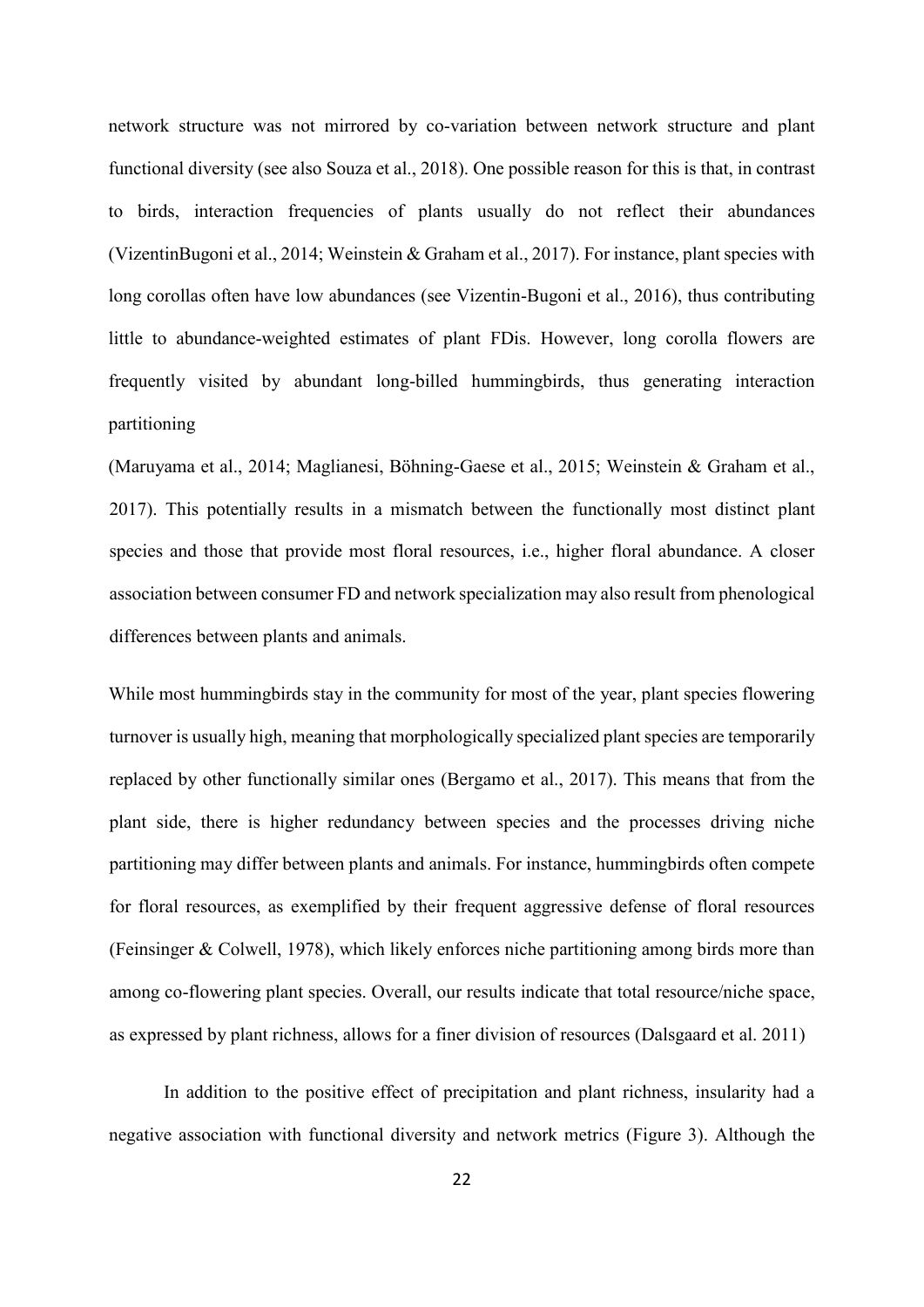direct links between insularity, specialization and modularity were stronger than the indirect effects, we could also detect indirect relationships between network structure and insularity through bird functional diversity. Island communities, especially from oceanic islands, tend to show a high degree of generalization, consistent with an interaction release and niche expansion in improvised communities (Traveset, Olesen, et al., 2015). Consequently, plantpollinator interaction networks on these islands can be less specialized than those on continents, for instance by showing higher pollinator overlap among plants (Traveset, Tur, et al., 2015). In accordance with this, higher generalization has been previously shown for insular planthummingbird networks (Martín González et al., 2015), and our results here indicate that part of this higher generalization is associated with the lower functional diversity of hummingbirds on islands.

The incorporation of functional diversity constitutes an important step towards identifying determinants of network structure at large spatial scales and is particularly promising for scaling up our understanding of natural systems from local to global scales (Kissling & Schleuning, 2015; Gravel et al., 2016). Furthermore, it may allow a better assessment of the association between community structure, ecosystem functioning and responses to disturbance (Fontaine et al., 2005; Fründ et al., 2013; Mouillot et al., 2013; Schleuning et al., 2015; Tylianakis & Morris, 2017). For instance, niche partitioning among morphologically distinct hummingbirds may promote optimal foraging, as trait-matching leads to an increased efficiency in floral resource use (Maglianesi et al., 2014). In addition, an increase in floral niche partitioning among pollinators is likely to increase the quality of pollination services among plants through an increase in conspecific pollen transfer (Inouye, 1978; Brosi & Briggs, 2013). Hence, if pollinator functional diversity is reduced in response to climate change or direct human-induced disturbances (e.g., Grass et al., 2014; Rader et al., 2014), this is likely to result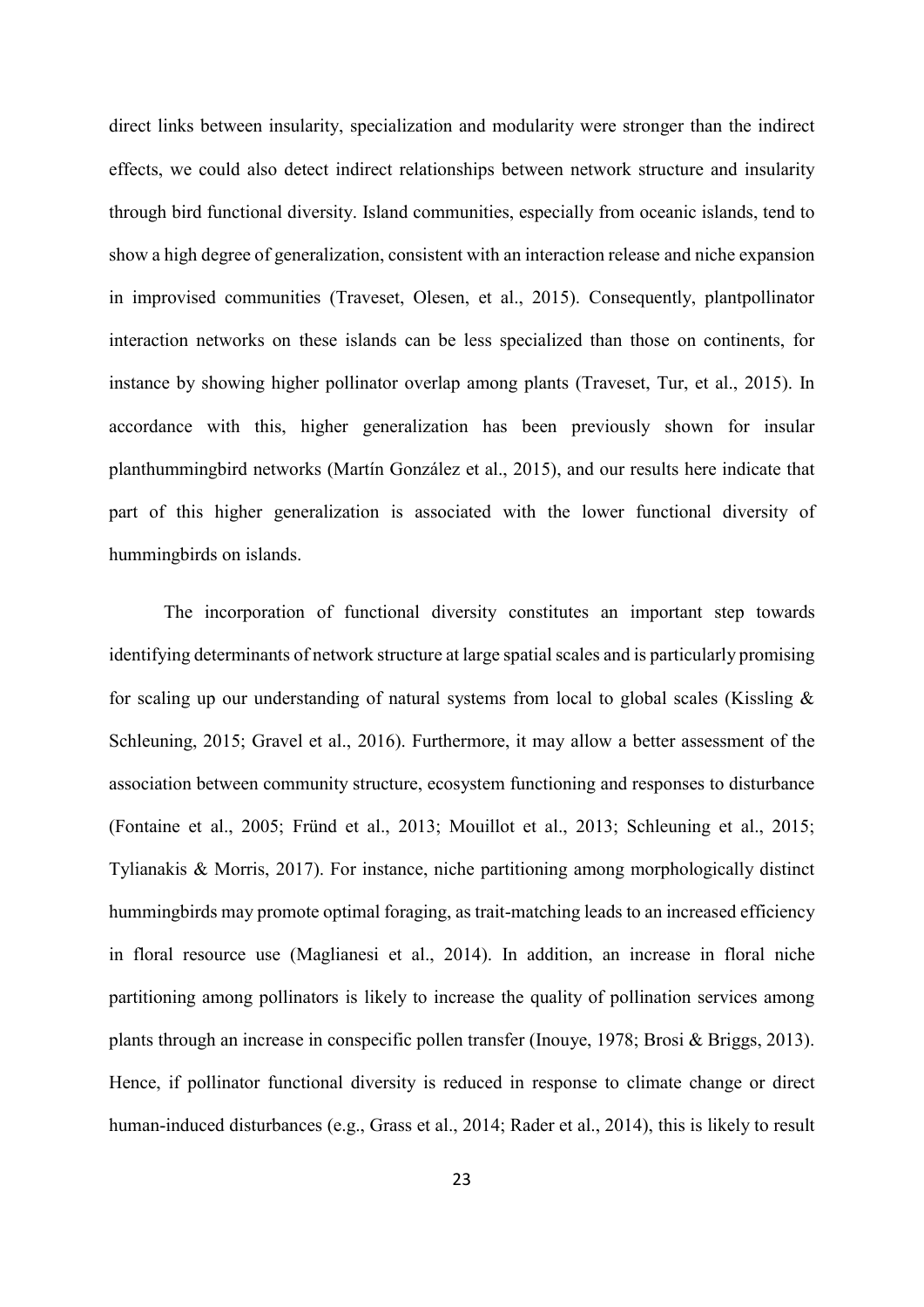in a reduced resource partitioning among pollinators and lower pollination effectiveness (Fontaine et al., 2005; Fründ et al., 2013; Schleuning et al., 2015). In this regard, we note that not only species traits, but also species' abundances seem to be relevant, as unweighted functional diversity metrics (MST and unweighted FDis) were only weakly associated with network structure. Other studies have similarly found that unweighted functional diversity indices were only weakly associated with ecosystem functions delivered by animal communities (e.g., Gagic et al., 2015). Therefore, functionally distinct species in a community must be sufficiently abundant to fulfill their functional roles in interactions networks and contribute to ecosystem functioning. The apparent asymmetry between plant and bird functional diversity could stem from generally low floral abundances of morphologically specialized plant species, each playing a minor role at the community level, compared to functionally specialized hummingbirds with high abundances, which fulfill critical ecological roles in many communities.

Taken together, our results show an association between environmental factors, pollinator functional diversity, and network structure at a continental scale, in which environmental and species richness predictors determined network structure both directly and indirectly through functional trait diversity. Moving forward, studies should investigate how interaction networks affect the evolution of the traits of the species embedded in networks (Guimarães, Jordano & Thompson, 2011) and the assembly of interacting species within communities (Bartomeus et al., 2016). For instance, simulation studies may be able to evaluate how present network structure will affect the diversity of species and their functional traits in potential future communities, which in turn should feedback on the structure of interaction networks (Guimarães et al., 2011, Bartomeus et al., 2016). In conclusion, we believe that our results showing that environmental factors exert indirect effects on interaction niche partitioning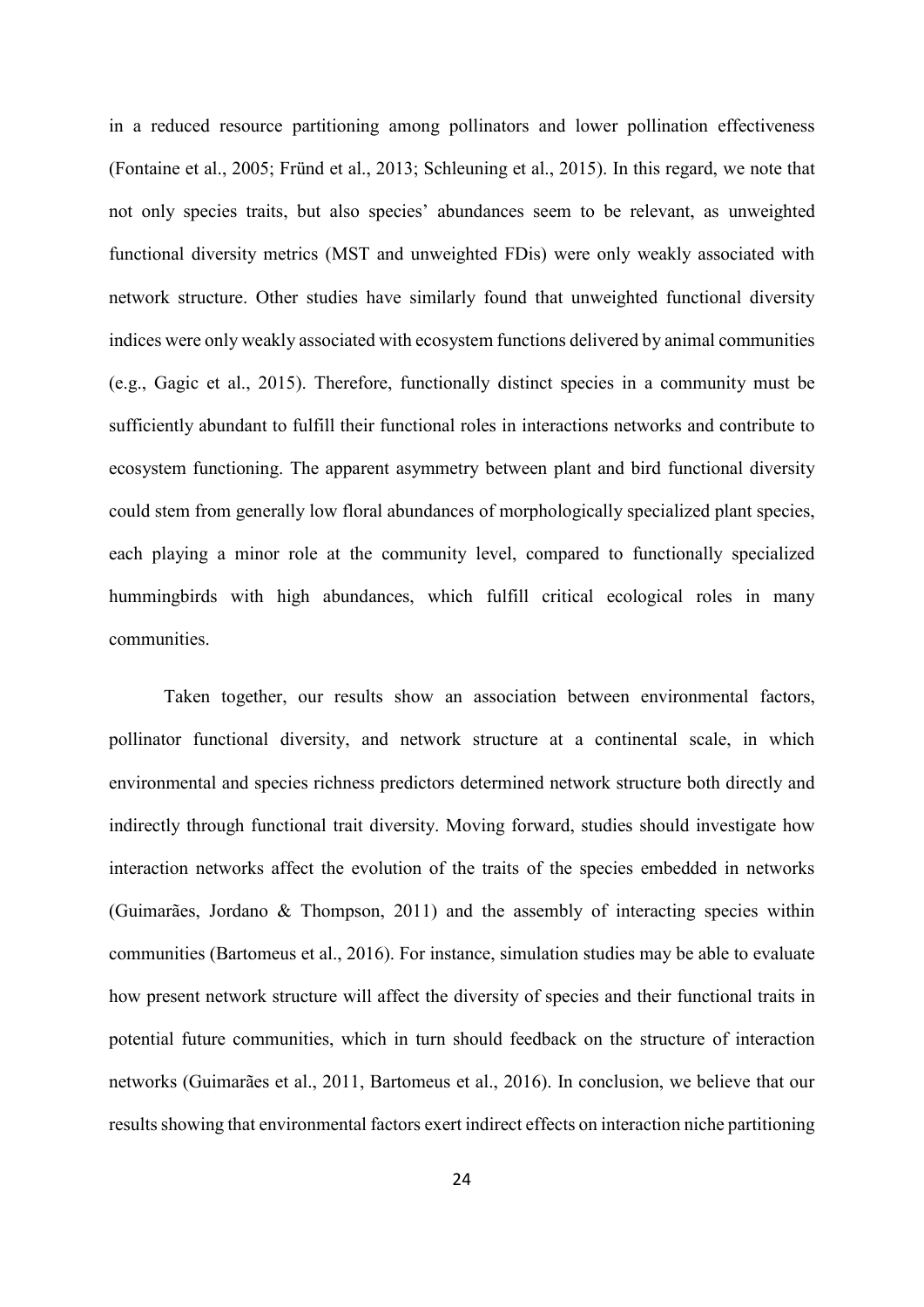mediated by consumer trait diversity yield a first step towards a mechanistic understanding of how the environment influences the structure of species interaction networks. Hence, potential future changes in pollinator functional diversity are expected to alter the structure of interaction networks and associated ecosystem functions such as pollination.

### **REFERENCES**

Bartomeus, I., Gravel, D., Tylianakis, J. M., Aizen, M. A., Dickie, I. A., & Bernard‐Verdier, M. (2016). A common framework for identifying linkage rules across different types of interactions. *Functional Ecology*, *30,* 1894–1903.

Barton, K. (2014). MuMIn: Multi-model inference. *R package version 1.10.5*.

- Bergamo, P. J., Wolowski, M., Maruyama, P. K., Vizentin‐Bugoni, J., Carvalheiro, L. G., & Sazima, M. (2017). The potential indirect effects among plants via shared hummingbird pollinators are structured by phenotypic similarity. *Ecology, 98,* 1849– 1858.
- Bjornstad, O. N. (2016) ncf: spatial nonparametric covariance functions. *R package version 1.1–7*
- Blüthgen, N. (2010). Why network analysis is often disconnected from community ecology: a critique and an ecologist's guide. *Basic and Applied Ecology*, *11,* 185–195.
- Blüthgen, N., Menzel. F., & Blüthgen, N. (2006). Measuring specialization in species interaction networks. *BMC Ecology, 6,* 9.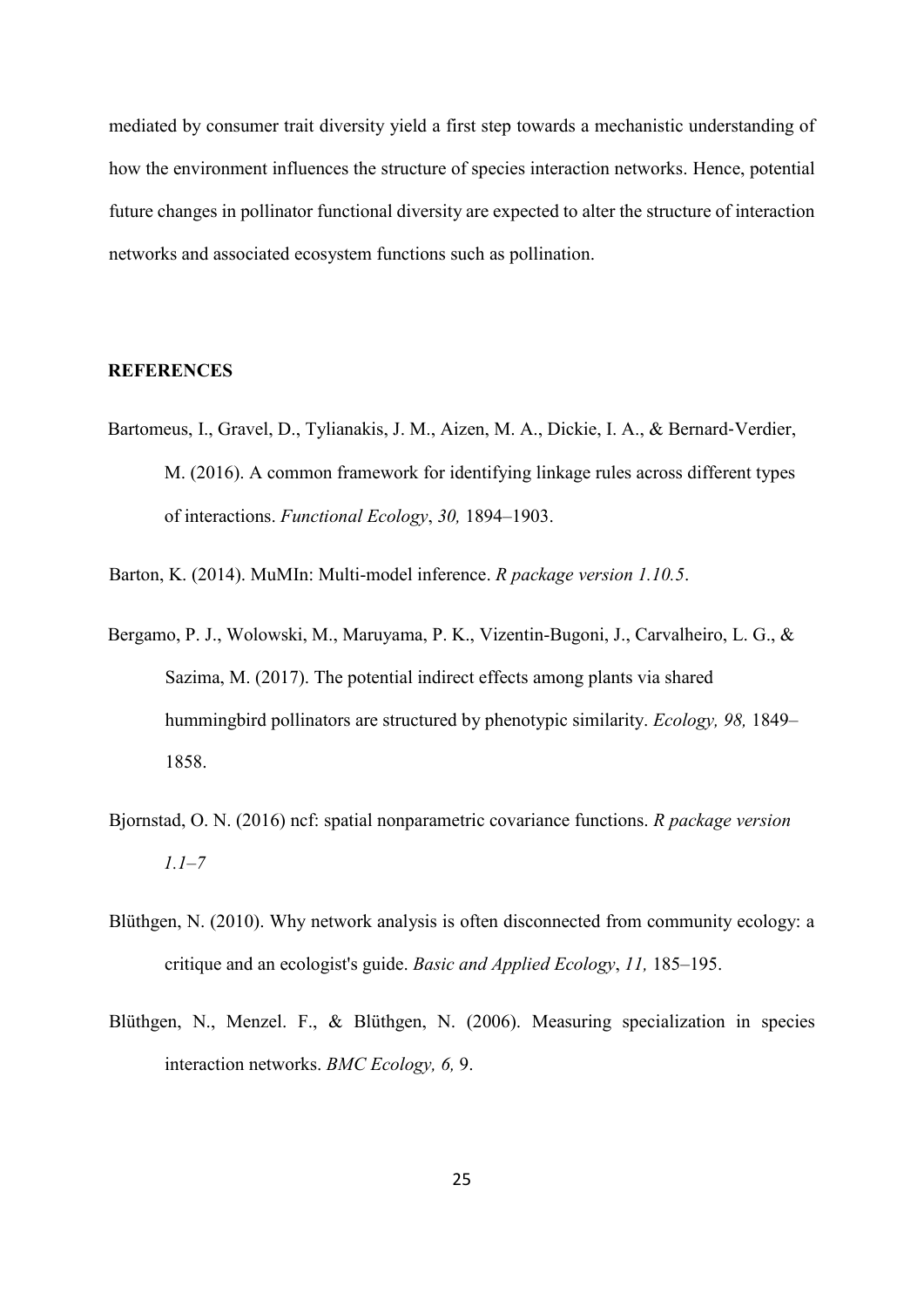- Brosi, B. J., & Briggs, H. M. (2013). Single pollinator species losses reduce floral fidelity and plant reproductive function. *Proceedings of the National Academy of Sciences USA, 110,* 13044–13048.
- Burnham, K. P., & Anderson, D. R. (2002). *Model selection and multimodel inference*. 2nd edn. Springer-Verlag, New York, USA.
- Bivand, R., & Piras, G. (2015). Comparing implementations of estimation methods for spatial econometrics. *Journal of Statistical Software*, *63,* 1–36.
- Collins, W. D., Bitz, C. M., Blackmon, M. L., Bonan, G. B., Bretherton, C. S., Carton, J. A., …Smith, R. D. (2006). The community climate system model version 3 (CCSM3). *Journal of Climate*, *19,* 2122–2143.
- Cronk, Q., & Ojeda, I. (2008). Bird-pollinated flowers in an evolutionary and molecular context. *Journal of Experimental Botany, 59,* 715–727.
- Dalsgaard, B., Martín González, A. M., Olesen, J. M., Ollerton, J., Timmermann, A., Andersen, L. H., & Tossas, A. G. (2009). Plant–hummingbird interactions in the West Indies: floral specialisation gradients associated with environment and hummingbird size. *Oecologia*, *159,* 757–766.
- Dalsgaard, B., Magård, E., Fjeldså, J., Martín González, A. M., Rahbek, C., Olesen, J. M., … Svenning, J. C. (2011). Specialization in plant-hummingbird networks is associated with species richness, contemporary precipitation and Quaternary climate-change velocity. *PLoS ONE, 6,* e25891.
- Dalsgaard, B., Schleuning, M., Maruyama, P. K., Dehling, D. M., Sonne, J., Vizentin-Bugoni, J., ... Rahbek, C. (2017). Opposed latitudinal patterns of network-derived and dietary specialization in avian plant-frugivore interaction systems. *Ecography*, *40*, 1395–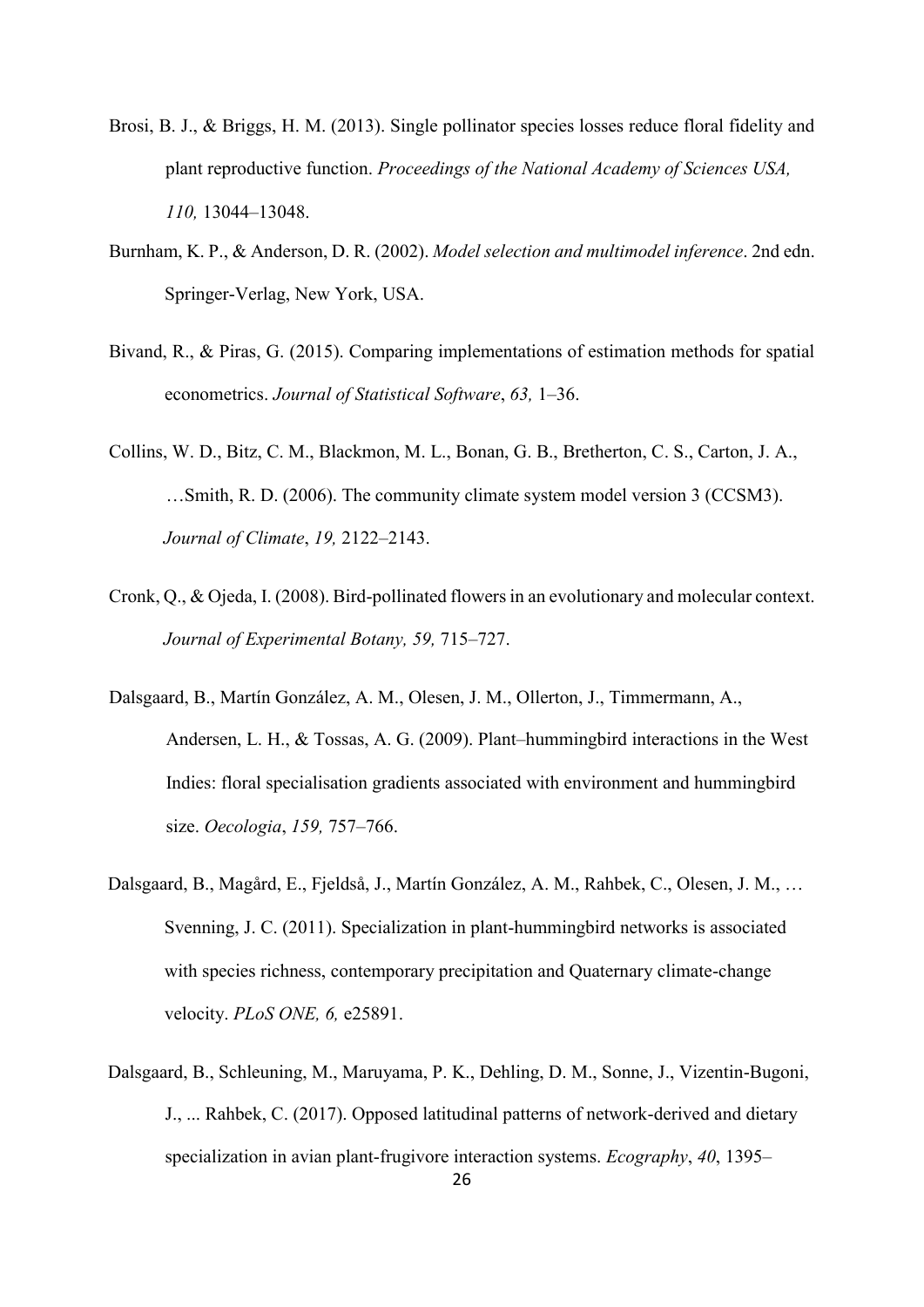1401.

- Dormann, C.F., & Strauss, R. (2014). A method for detecting modules in quantitative bipartite networks. *Methods in Ecology and Evolution, 5,* 90–98.
- Dormann, C. F., Fründ, J., Blüthgen, N., & Gruber, B. (2008). Indices, graphs and null models: analyzing bipartite ecological networks. *Open Ecology Journal*, *2,* 7–24.
- Feinsinger, P., & Colwell R. K. (1978). Community organization among Neotropical nectarfeeding birds. *American Zoologist, 18,* 779–795.
- Fontaine, C., Dajoz, I., Meriguet, J., & Loreau, M. (2005). Functional diversity of plant– pollinator interaction webs enhances the persistence of plant communities. *PLoS Biology*, *4,* e1.
- Fründ, J., Dormann, C. F., Holzschuh, A., & Tscharntke, T. (2013). Bee diversity effects on pollination depend on functional complementarity and niche shifts. *Ecology*, *94,* 2042– 2054.
- Gagic, V., Bartomeus, I., Jonsson, T., Taylor, A., Winqvist, C., Fischer, C., … Bommarco, R. (2015). Functional identity and diversity of animals predict ecosystem functioning better than species-based indices. *Proceedings of the Royal Society Biological Sciences*, *282,* 20142620.
- Graham, C. H., Parra, J. L., Tinoco, B. A., Stiles, F. G., & McGuire, J. (2012). Untangling the influence of ecological and evolutionary factors on trait variation across hummingbird assemblages. *Ecology*, *93,* S99–S111.
- Grass, I., Berens, D. G., & Farwig, N. (2014). Natural habitat loss and exotic plants reduce the functional diversity of flower visitors in a heterogeneous subtropical landscape.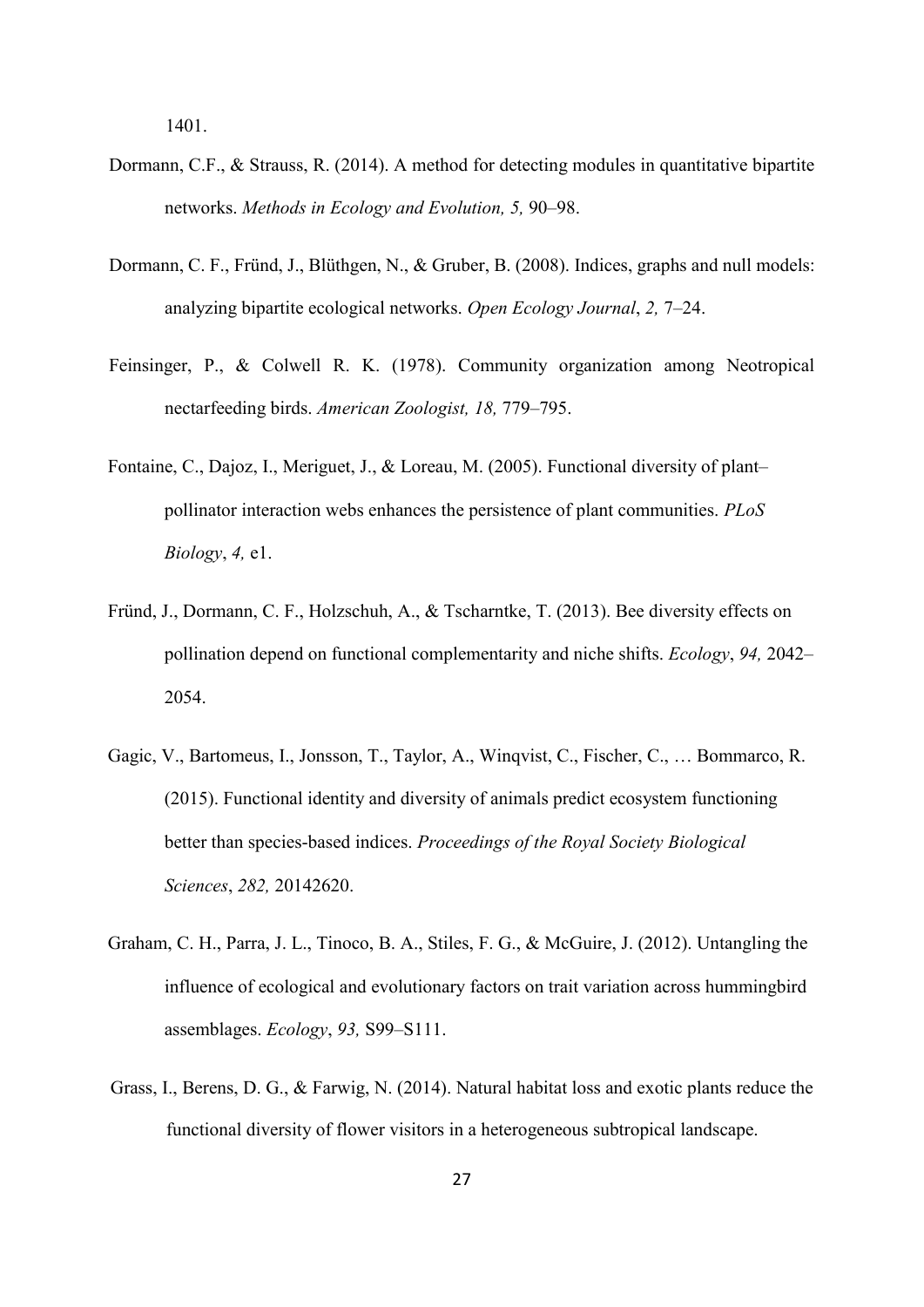*Functional Ecology*, *28,* 1117–1126.

- Gravel, D., Albouy, C., & Thuiller, W. (2016). The meaning of functional trait composition of food webs for ecosystem functioning. *Philosophical Transactions of the Royal Society Biological Sciences, 371,* 20150268.
- Guimarães Jr, P. R., Jordano, P., & Thompson, J. N. (2011). Evolution and coevolution in mutualistic networks*. Ecology Letters*, *14,* 877–885.
- Hijmans, R. J., Cameron, S. E., Parra, J. L., Jones, P. G., & Jarvis, A. (2005). Very high resolution interpolated climate surfaces for global land areas. *International Journal of Climatology*, *25,* 1965–1978.
- Inouye, D.W. (1978). Resource partitioning in bumblebees: experimental studies of foraging behavior. *Ecology*, *59,* 672–678.
- Jordano, P., Bascompte, J., & Olesen, J. M. (2006). The ecological consequences of complex topology and nested structure in pollination webs. In N. M. Waser & J. Ollerton (Eds.), *Plant-pollinator interactions: From specialization to generalization* (pp. 173– 199). Chicago, IL: University of Chicago Press.
- Junker, R. R., Blüthgen, N., Brehm, T., Binkenstein, J., Paulus, J., Schaefer, M. H., & Stang, M. (2013). Specialization on traits as basis for the niche-breadth of flower visitors and as structuring mechanism of ecological networks. *Functional Ecology*, *27,* 329–341.
- Junker, R. R., Blüthgen, N., & Keller, A. (2015). Functional and phylogenetic diversity of plant communities differently affect the structure of flower-visitor interactions and reveal convergences in floral traits. *Evolutionary Ecology*, *29*, 437–450.
- K-1 Model Developers. (2004). K-1 Coupled GCM (MIROC) description. *K-1 Technical Report*, No.1.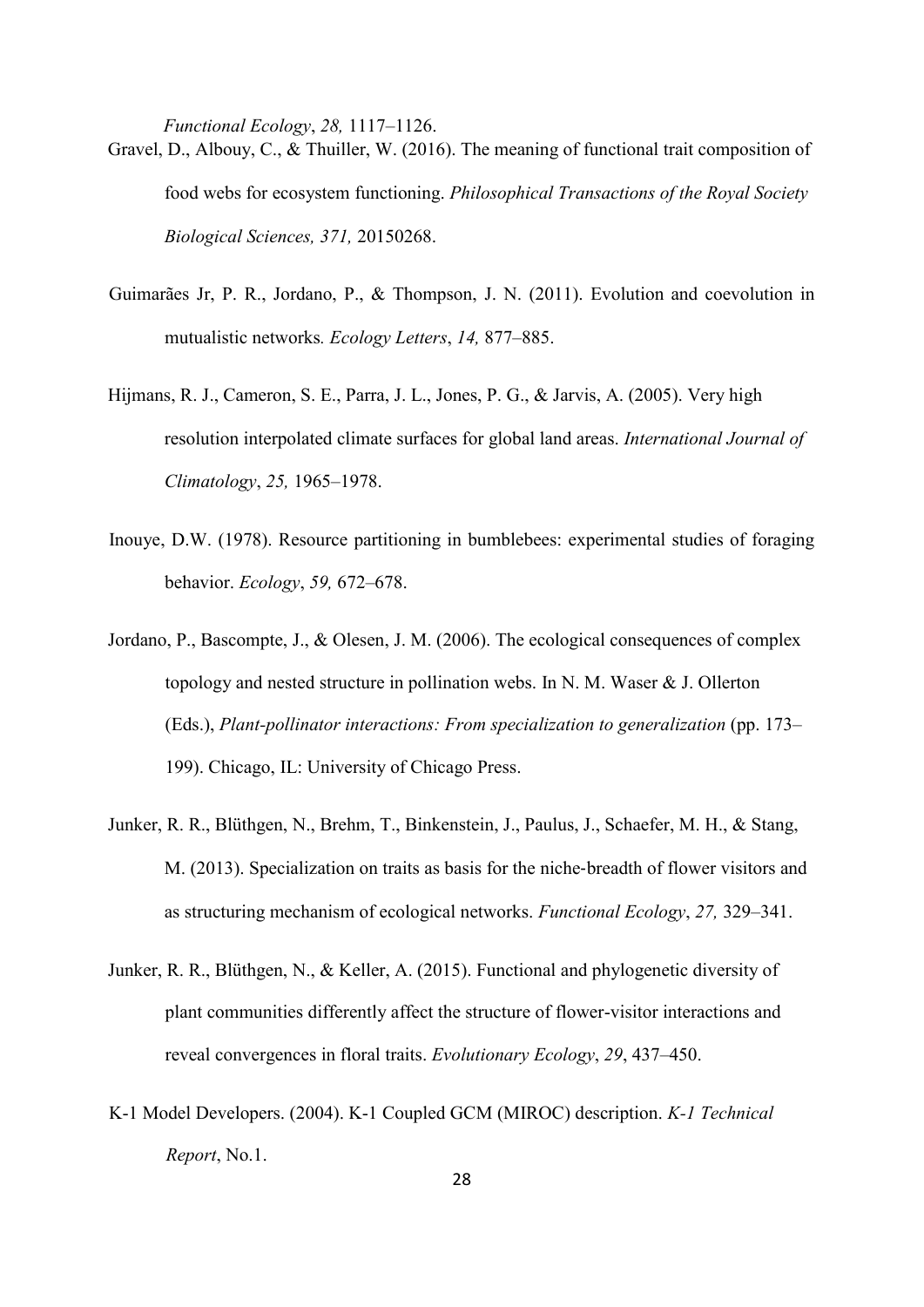- Kissling, W. D., & Schleuning, M. (2015). Multispecies interactions across trophic levels at macroscales: retrospective and future directions. *Ecography, 38,* 346–357.
- Kissling, W. D., & Carl, G. (2008). Spatial autocorrelation and the selection of simultaneous autoregressive models. *Global Ecology and Biogeography*, *17,* 59–71.
- Kreft, H., & Jetz, W. (2007). Global patterns and determinants of vascular plant diversity. *Proceedings of the National Academy of Sciences USA*, *104,* 5925–5930.
- Laliberté, E., & Legendre, P. (2010). A distance-based framework for measuring functional diversity from multiple traits. *Ecology, 91,* 299–305.
- Loarie, S. R., Duffy, P. B., Hamilton, H., Asner, G. P., Field, C. B., & Ackerly, D. D. (2009). The velocity of climate change. *Nature, 462,* 1052–1055.
- López-Segoviano, G., Bribiesca, R., & Arizmendi, M. C. (2018). The role of size and dominance in the feeding behavior of coexisting hummingbirds. *Ibis*, *160*, 283–292.
- MacArthur, R. H., & Levins, R. (1967). Limiting similarity convergence and divergence of coexisting species. *The American Naturalist*, *101,* 377–385.
- Maglianesi, M. A., Blüthgen, N., Böhning-Gaese, K., & Schleuning, M. (2014). Morphological traits determine specialization and resource use in plant-hummingbird networks in the Neotropics. *Ecology*, *95,* 3325–3334.
- Maglianesi, M. A., Böhning-Gaese, K., & Schleuning, M. (2015). Different foraging preferences of hummingbirds on artificial and natural flowers reveal mechanisms structuring plant–pollinator interactions. *Journal of Animal Ecology*, *84,* 655–664.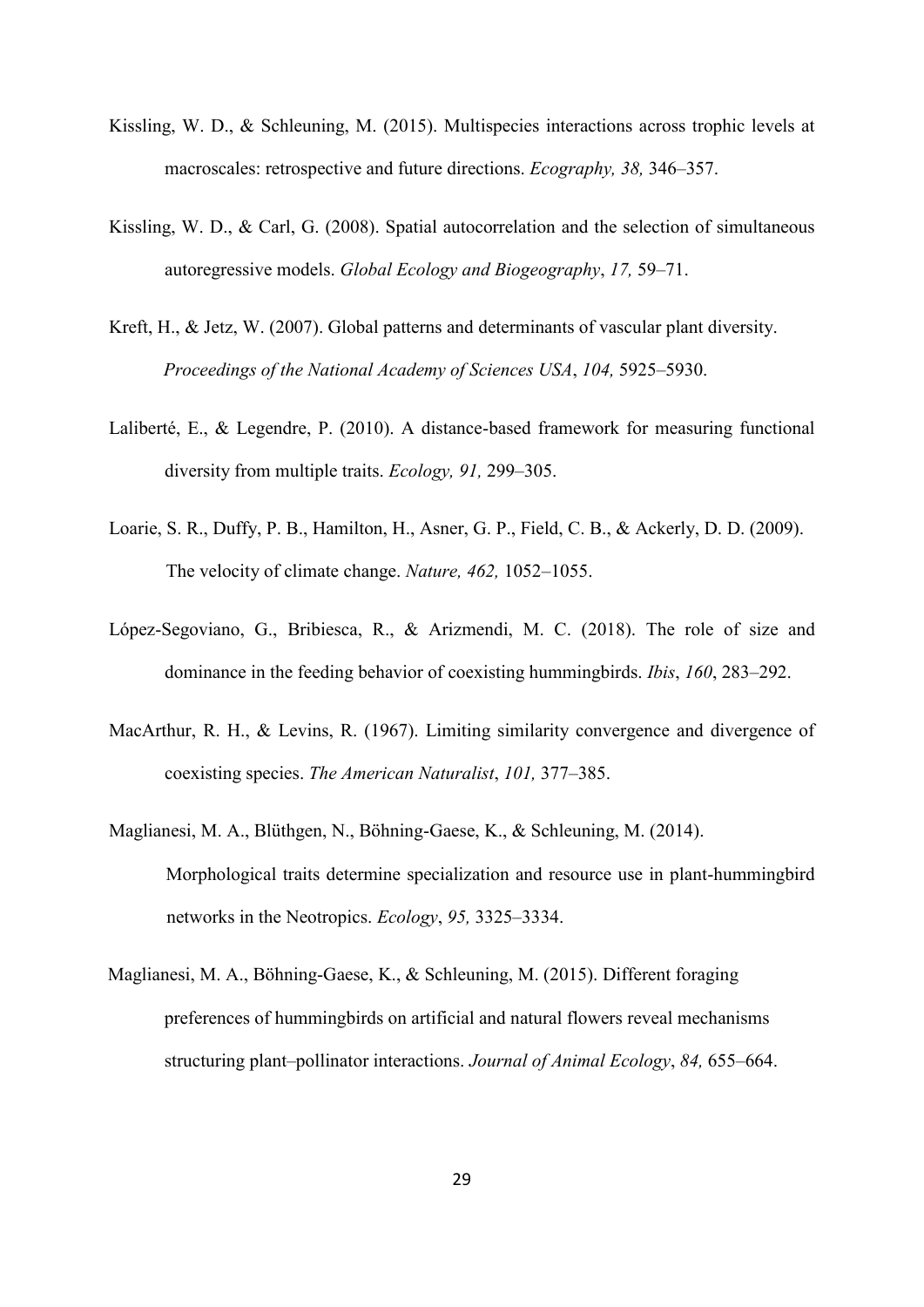- Maglianesi M. A., Blüthgen, N., Böhning-Gaese, K., & Schleuning, M. (2015). Functional structure and specialization in three tropical plant-hummingbird interaction networks across an elevational gradient in Costa Rica. *Ecography, 38,* 1119–1128.
- Martín González, A. M, Dalsgaard, B., Nogués-Bravo, D., Graham, C. H*.*, Schleuning, M., Maruyama, P. K., … Martinez, N. D. (2015). The macroecology of phylogenetically structured hummingbird-plant networks. *Global Ecology and Biogeography, 24,* 1212– 1224.
- Maruyama, P. K., Vizentin-Bugoni, J., Dalsgaard, B., Sazima, I., & Sazima, M. (2015). Nectar robbery by a hermit hummingbird: association to floral phenotype and its influence on flowers and network structure. *Oecologia*, *178,* 783–793.
- Maruyama, P. K., Vizentin-Bugoni, J., Oliveira, G. M., Oliveira, P. E., & Dalsgaard, B. (2014). Morphological and spatio-temporal mismatches shape a Neotropical savanna plant-hummingbird network. *Biotropica, 46,* 740–747.
- McGill, B., Enquist, B. J., Weiher, E., & Westoby, M. (2006) Rebuilding community ecology from functional traits. *Trends in Ecology and Evolution, 21,* 178–185.
- Mouillot, D., Graham, N. A., Villéger, S., Mason, N. W. & Bellwood, D. R. (2013). A functional approach reveals community responses to disturbances. *Trends in Ecology and Evolution, 28,* 167–177.
- Olson, V. A., Davies, R. G., Orme, C. D. L., Thomas, G. H., Meiri, S., Blackburn, T. M., … Bennett, P. M. (2009). Global biogeography and ecology of body size in birds. *Ecology Letters*, *12,* 249–259.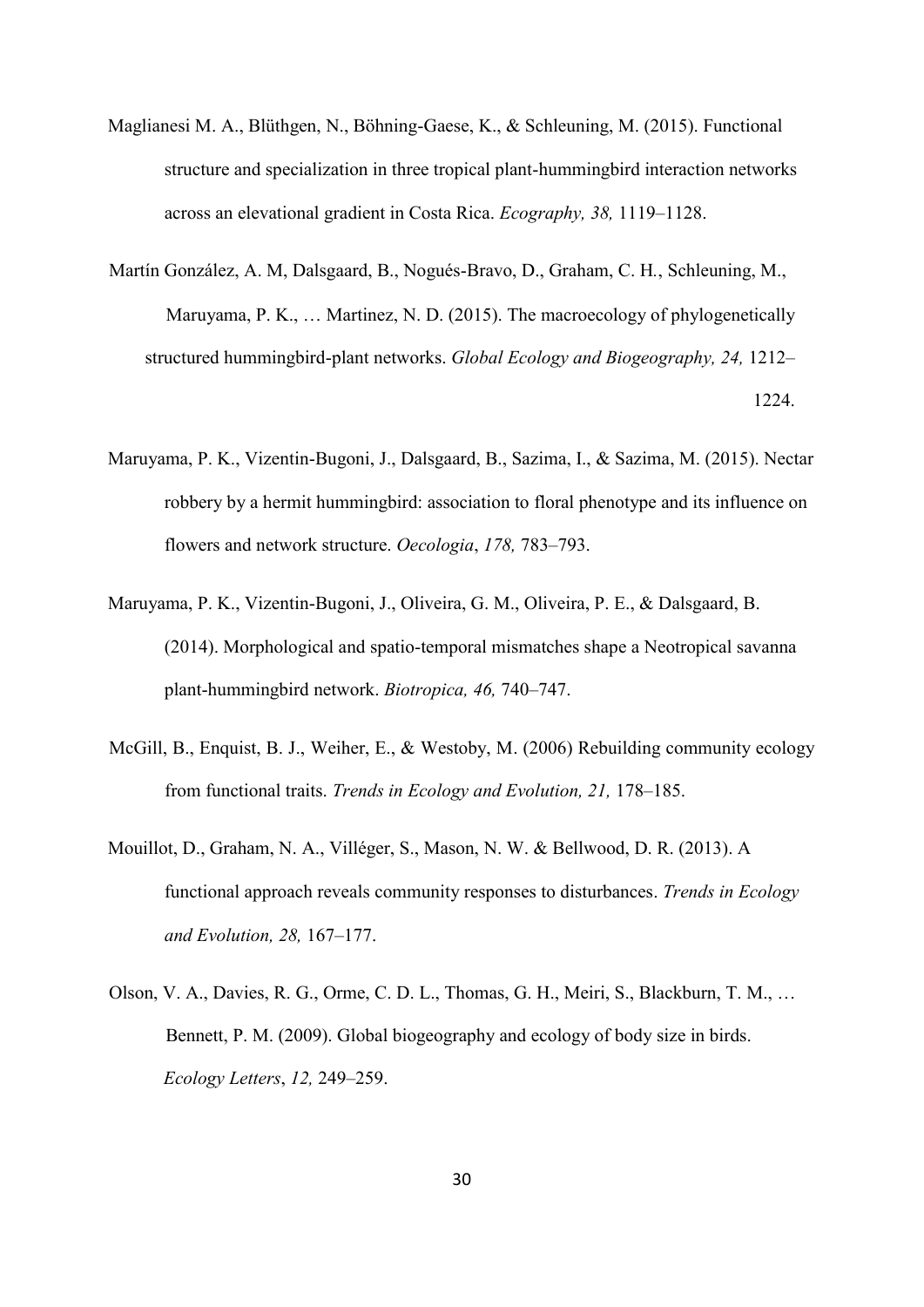- Ordonez, A., & Svenning, J.C. (2017). Consistent role of Quaternary climate change in shaping current plant functional diversity patterns across European plant orders. *Scientific Reports, 7,* 42988.
- Otto-Bliesner, B. L., Brady, E. C., Clauzet, G., Tomas, R., Levis, S., & Kothavala, Z. (2006). Last glacial maximum and Holocene climate in CCSM3. *Journal of Climate*, *19,* 2526–2544.
- R Core Team (2016). *R: A language and environment for statistical computing.* R Foundation for Statistical Computing, Vienna, Austria.
- Rader, R., Bartomeus, I., Tylianakis, J. M., & Laliberté, E. (2014). The winners and losers of land use intensification: pollinator community disassembly is non-random and alters functional diversity. *Diversity and Distributions*, *20,* 908–917.
- Rosseel, Y. (2012). lavaan: An R Package for structural Equation Modeling. *Journal of Statistical Software, 48,* 1–36.
- Schleuning, M., Fründ, J., & Garcia, D. (2015). Predicting ecosystem functions from biodiversity and mutualistic networks: an extension of trait-based concepts to plant– animal interactions. *Ecography, 38,* 380–392.
- Schleuning, M., Fründ, J., Klein, A. M., Abrahamczyk, S., Alarcón, R., Albecht, M., ... Blüthgen, N. (2012). Specialization of mutualistic interaction networks decreases towards tropical latitudes. *Current Biology*, *22,* 1925–408.
- Schleuning, M., Ingmann, L., Strauss, R., Fritz, S. A., Dalsgaard, B., Dehling, D. M., … Dormann, C. (2014). Ecological, historical and evolutionary determinants of modularity in weighted seed‐dispersal networks*. Ecology Letters*, *17,* 454–463.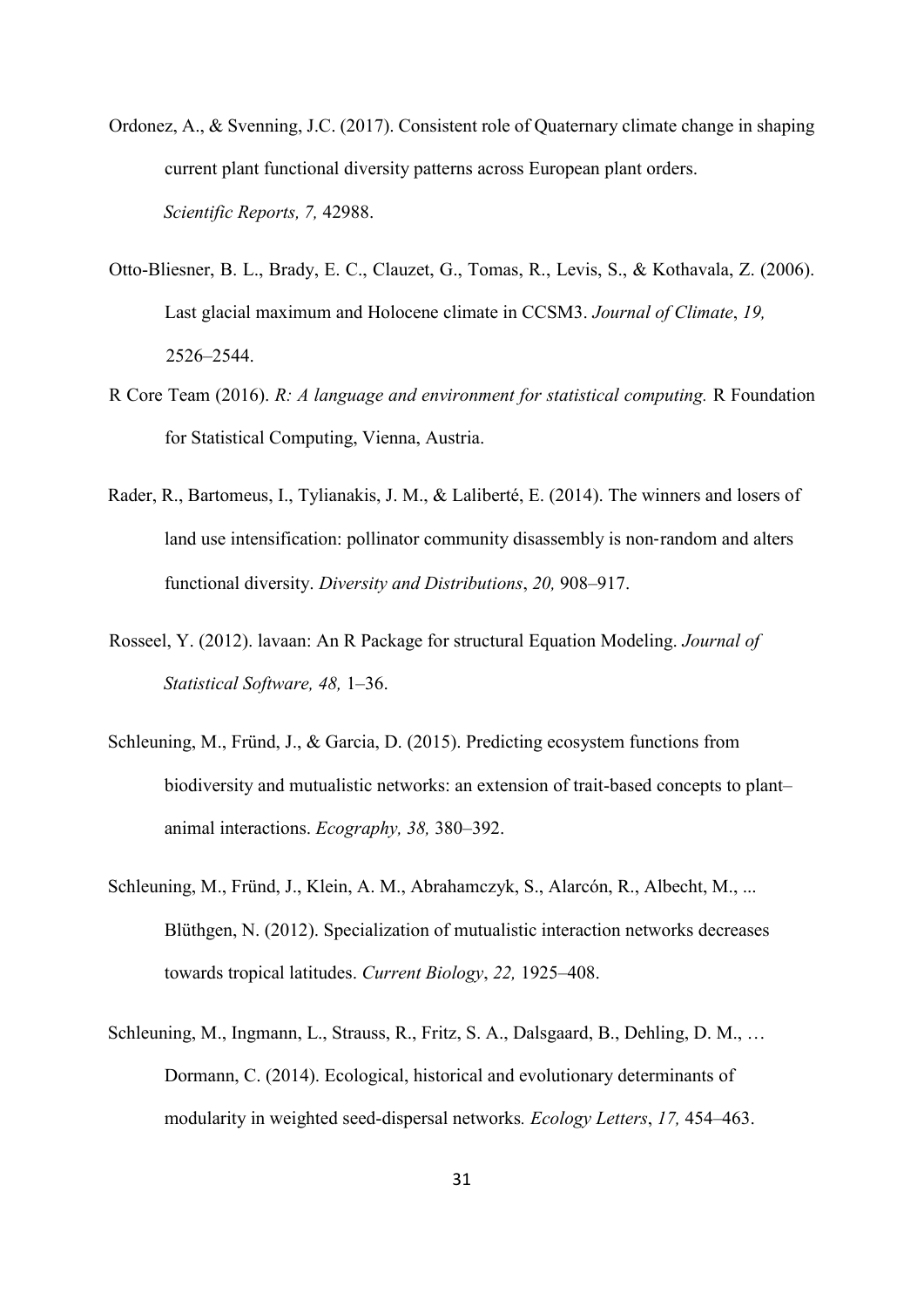- Shipley, B. (2002). *Cause and correlation in biology: a user's guide to path analysis, structural equations and causal inference*. Cambridge University Press, UK.
- Souza, C. S., Maruyama, P. K., Aoki, C., Sigrist, M. R., Raizer, J., Gross, C., & Araujo, A. C. (2018). Temporal variation in plant-pollinator networks from seasonal tropical environments: higher specialization when resources are scarce. *Journal of Ecology*, in press.
- Snow, B. K., & Snow, D. W. (1972). Feeding niches of hummingbirds in a Trinidad valley. *Journal of Animal Ecology*, *41,* 471–485.
- Sonne, J., Martín González, A. M., Maruyama, P. K., Sandel, B., Vizentin-Bugoni, J., Schleuning, M., … Dalsgaard, B. (2016). High proportion of smaller-ranged hummingbird species coincides with ecological specialization across the Americas. *Proceedings of the Royal Society Biological Sciences, 283,* 20152512.
- Stiles, F.G. (1981). Geographical aspects of bird-flower coevolution, with particular reference to Central America. *Annals of the Missouri Botanical Garden, 68,* 323–351.
- Swenson, N. G., Enquist, B. J., Pither, J., Kerkhoff, A. J., Boyle, B., Weiser, M. D., … Nolting, K. M. (2012). The biogeography and filtering of woody plant functional diversity in North and South America. *Global Ecology and Biogeography*, *21,* 798– 808.
- Tinoco, B. A., Graham, C. H., Aguilar, J. M., & Schleuning, M. (2017). Effects of hummingbird morphology on specialization in pollination networks vary with resource availability. *Oikos, 126,* 52–60.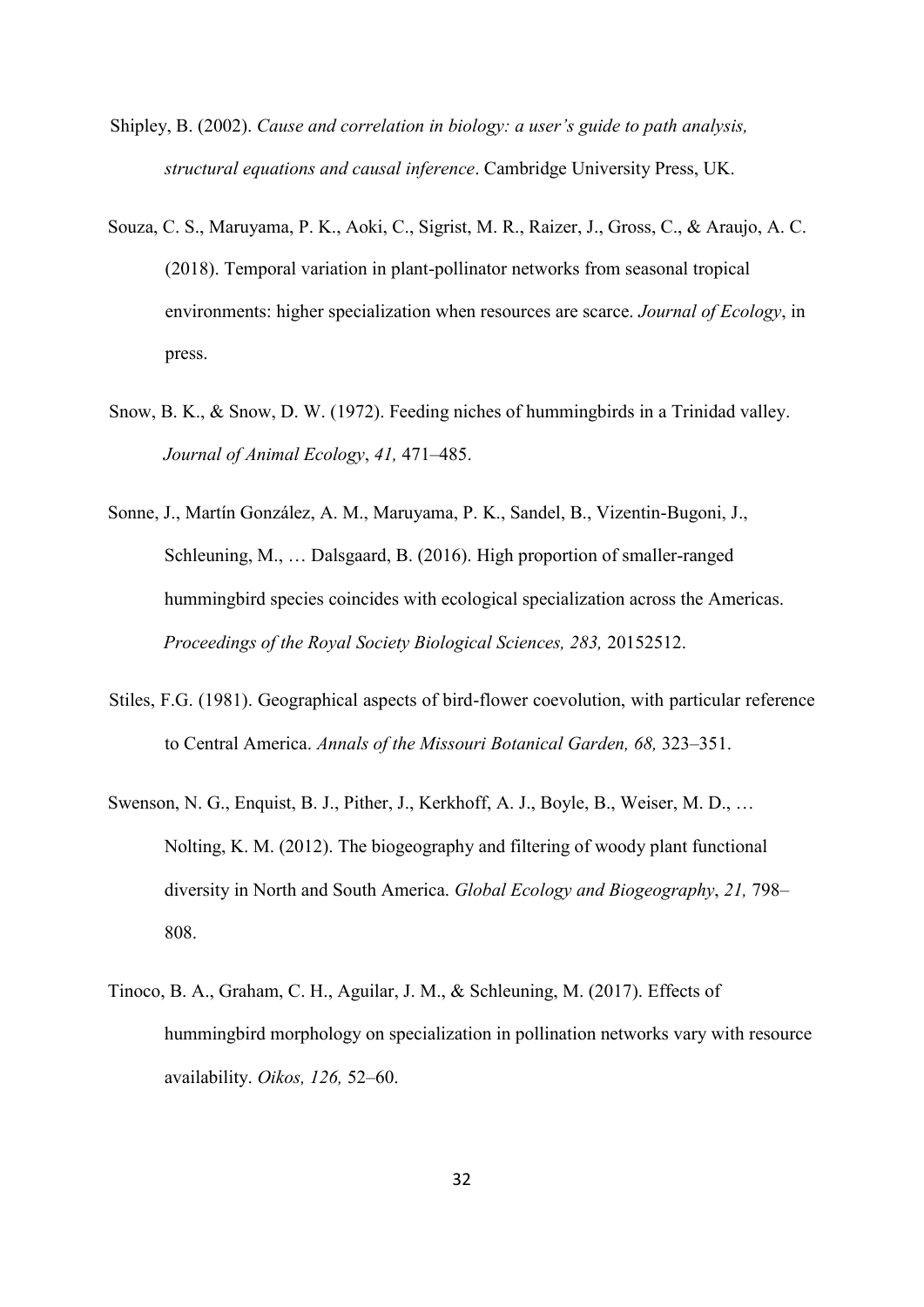- Traveset, A., Olesen, J. M., Nogales, M., Vargas, P., Jaramillo, P., Antolín, E., ... Heleno, R. (2015). Bird–flower visitation networks in the Galápagos unveil a widespread interaction release. *Nature Communications, 6,* 6376.
- Traveset, A., Tur, C., Trøjelsgaard, K., Heleno, R., Castro-Urgal, R., & Olesen, J. M. (2015). Global patterns of mainland and insular pollination networks. *Global Ecology and Biogeography, 25,* 880–890.
- Trøjelsgaard, K., & Olesen, J. M. (2013). Macroecology of pollination networks. *Global Ecology and Biogeography, 22,* 149–162.
- Trøjelsgaard, K., & Olesen, J. M. (2016). Ecological networks in motion: micro‐and macroscopic variability across scales. *Functional Ecology*, *30,* 1926–1935.
- Tylianakis, J. M. & Morris, R. J. (2017). Ecological networks across environmental gradients. *Annual Review of Ecology, Evolution, and Systematics,* 48, 25–48.
- Vamosi, J. C., Knight, T. M., Steets, J. A., Mazer, S. J., Burd, M., & Ashman, T. L. (2006). Pollination decays in biodiversity hotspots. *Proceedings of the National Academy of Sciences USA, 103,* 956–961.
- Villéger, S., Mason, N. W. H., & Mouillot, D. (2008). New multidimensional functional diversity indices for a multifaceted framework in functional ecology. *Ecology, 89,* 2290–2301.
- Vizentin-Bugoni, J., Maruyama, P. K., & Sazima, M. (2014). Processes entangling interactions in communities: forbidden links are more important than abundance in a hummingbird–plant network. *Proceedings of the Royal Society Biological Sciences, 281,* 20132397.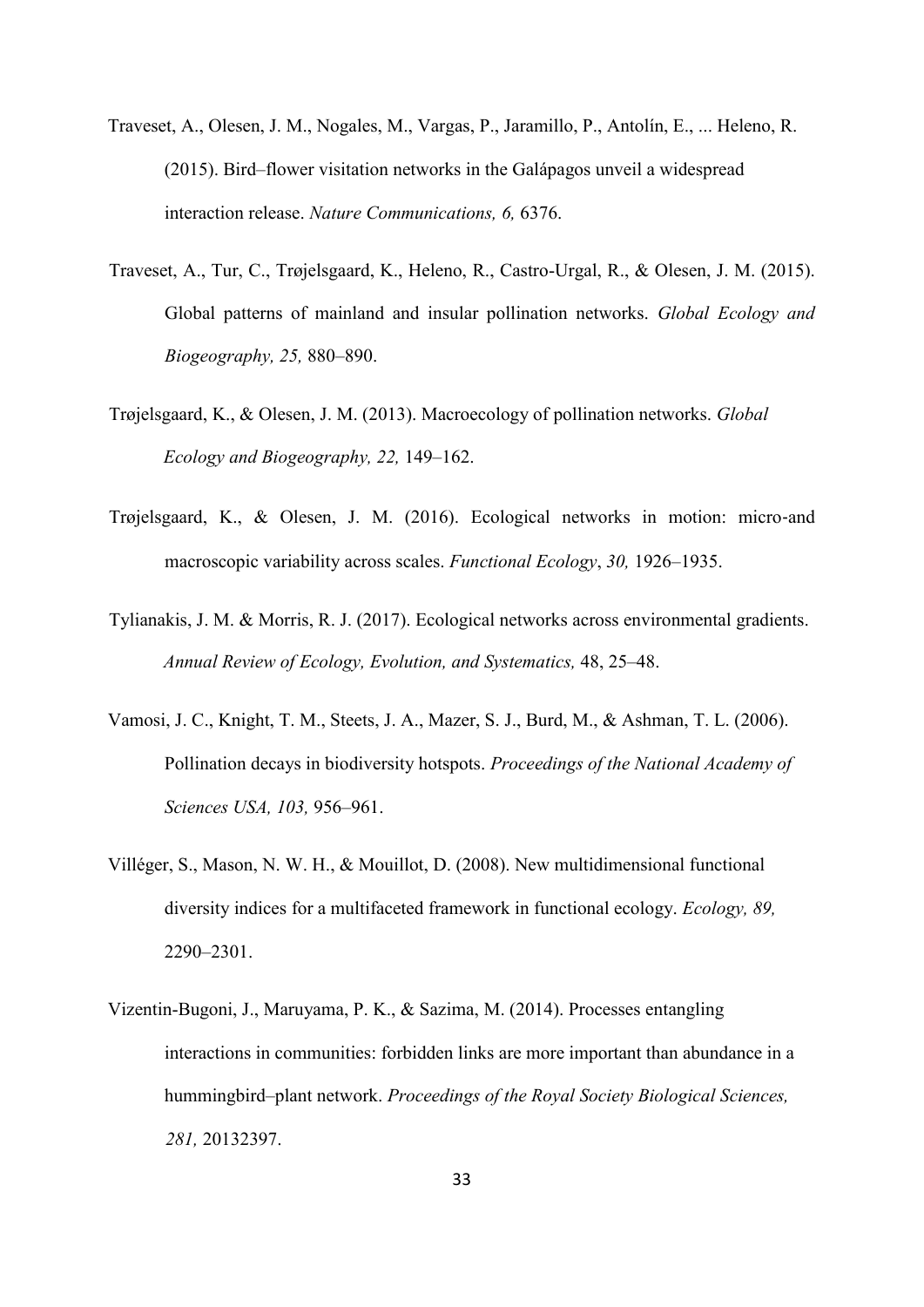- Vizentin-Bugoni, J., Maruyama, P. K., Debastiani, V. J., Duarte, L. S., Dalsgaard, B., & Sazima, M. (2016). Influences of sampling effort on detected patterns and structuring processes of a Neotropical plant-hummingbird network. *Journal of Animal Ecology*, *85,* 262–272.
- Weinstein, B. G., & Graham, C. H. (2017). On comparing traits and abundance for predicting species interactions with imperfect detection. *Food Webs*, *11*, 17–25.
- Wilson, P., Castellanos, M. C., Hogue, J. N., Thomson, J. D., & Armbruster, W. S. (2004). A multivariate search for pollination syndromes among penstemons. *Oikos, 104*, 345– 361.
- Zanata, T. B., Dalsgaard, B., Passos, F. C., Cotton, P. A., Roper, J. J., Maruyama, P. K., ..., Varassin, I. G. (2017). Global patterns of interaction specialization in bird–flower networks. *Journal of Biogeography, 44,* 1891–1910**.**

#### **Data Accessibility statement**

All the predictors and network indices used for the macroecological analysis, as well as hummingbird trait data are supplied as supporting information and will be uploaded to Figshare upon acceptance of the manuscript in the journal (Here we will provide the link).

# **Biosketch**

Pietro K. Maruyama is an ecologist, with a broad interest ranging from natural history to macroecology of plant–animal mutualistic interactions. This study is part of the HumLab research team (www.humlab.weebly.com), an ongoing research collaboration on plant–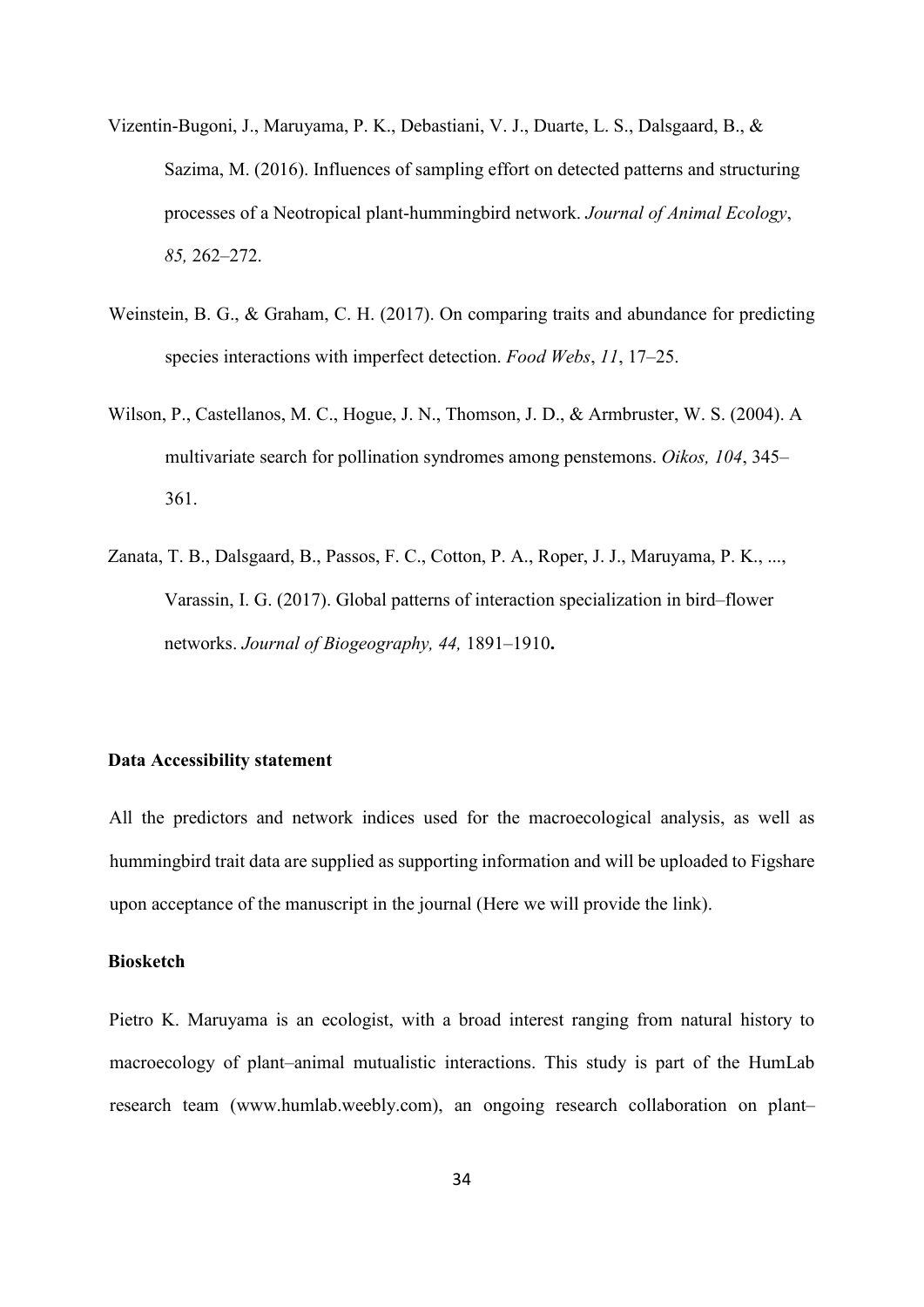hummingbird networks across the Americas involving numerous researchers from a wide range of institutions and countries.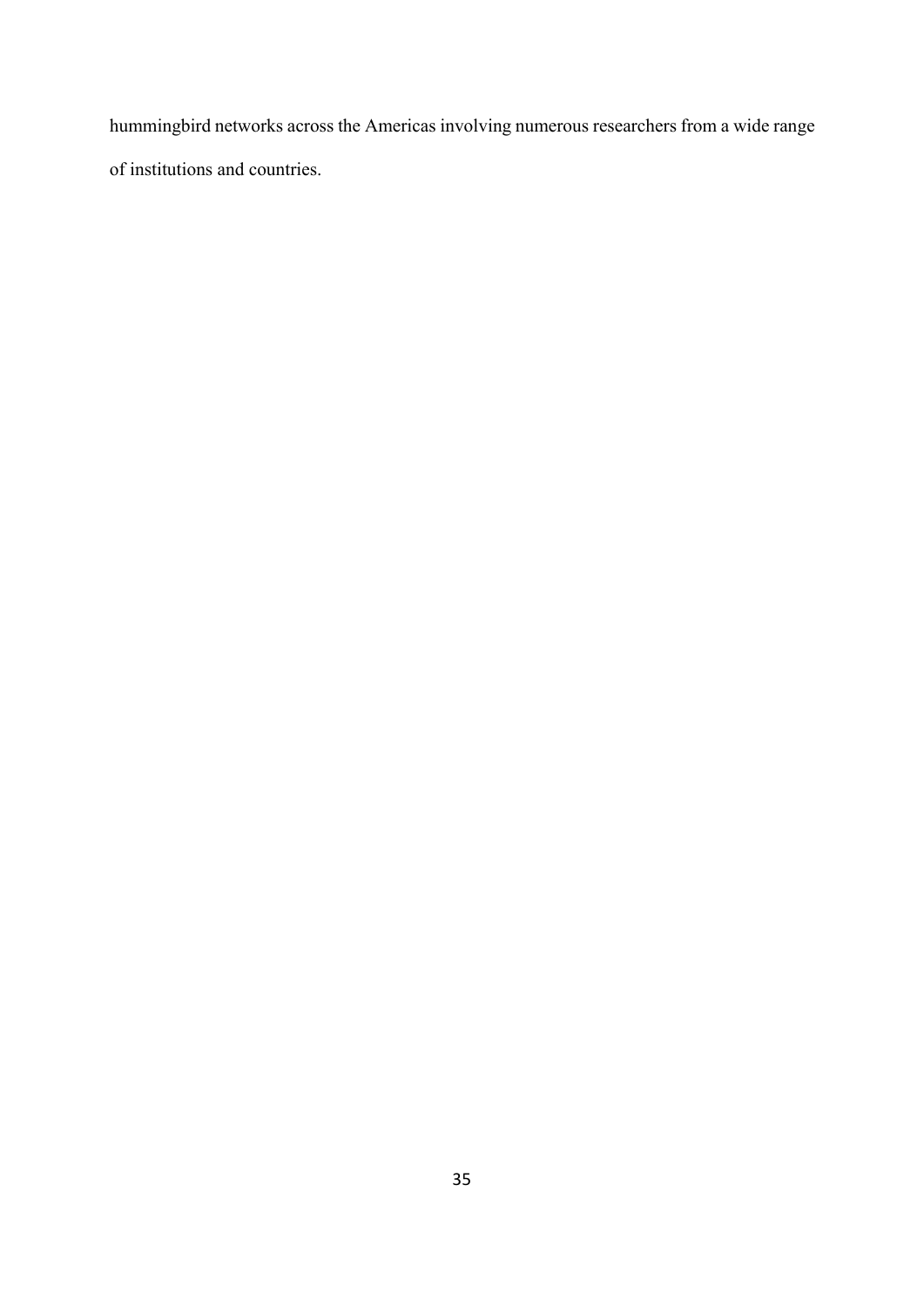**TABLE 1** Model selection and averaging results of the multi-predictor linear models explaining the variation of hummingbird specialization

| Plants     | $0.75$ 0.16       |                | 0.19                     | 0.89 | 0.23                 | 0.26                     | 0.98 | 0.28    | 0.28                     | 0.34<br>0.98  | 0.35           |
|------------|-------------------|----------------|--------------------------|------|----------------------|--------------------------|------|---------|--------------------------|---------------|----------------|
| <b>MAP</b> | 0.92              | 0.30           | 0.33                     | 0.99 | 0.44                 | 0.45                     | 0.32 | 0.03    | $\frac{1}{2}$            | 0.70 0.17     | 0.30           |
| <b>TS</b>  | $0.32 \quad 0.03$ |                | $\overline{a}$           |      | $0.30\ 0.03$         | $\blacksquare$           | 0.23 | $-0.01$ | $\overline{a}$           | $0.25$ 0.01   | $\blacksquare$ |
| <b>PS</b>  | 0.23              | $-0.01$        | $\bar{\phantom{a}}$      |      | $0.23$ 0.01          | $\overline{\phantom{a}}$ | 0.54 | $-0.08$ | $-0.16$                  | $0.36 - 0.04$ | $\sim$         |
| AnomT      | 0.27              | $-0.02$        | $\blacksquare$           |      | $0.26 - 0.02$        | $\sim$                   | 0.26 | 0.01    | $\frac{1}{2}$            | $0.27$ 0.02   |                |
| AnomP      | 0.29              | $-0.02$        | $\overline{\phantom{a}}$ |      | $0.25 - 0.01$        | $\sim$                   | 0.44 | $-0.06$ | $\bar{\phantom{a}}$      | $0.38 - 0.05$ | $\sim$         |
| Topography | 0.32              | 0.03           | $\overline{\phantom{a}}$ |      | $0.33$ 0.03          |                          | 0.27 | $-0.02$ | $\overline{a}$           | $0.26 - 0.02$ |                |
| Insularity | 0.77              | $-0.17 - 0.21$ |                          |      | $0.86 - 0.22 - 0.27$ |                          | 0.99 | $-0.31$ | $-0.28$                  | $0.97 - 0.32$ | $-0.35$        |
| <b>SI</b>  | 0.29              | $-0.02$        | $\overline{a}$           |      | $0.38 - 0.05$        | $\overline{\phantom{a}}$ | 0.52 | 0.08    | $\overline{\phantom{a}}$ | 0.31 0.03     |                |

-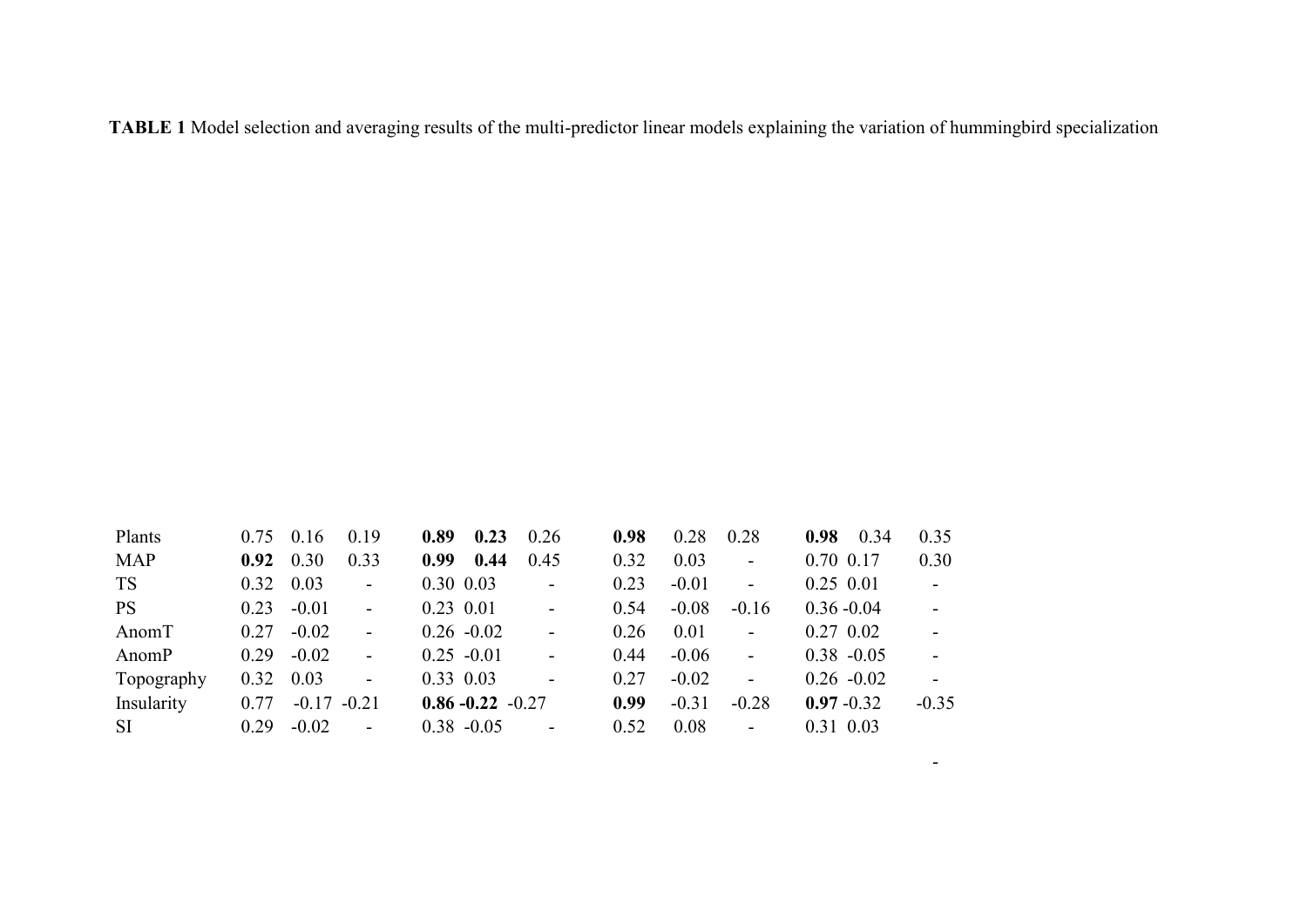| $R_2$ adj                                                                                                                                                  | 0.42 | 0.36 | 0.48                                                                                                                         | 0.37 $\langle d' \rangle$ and network modularity<br>0.37 $\Delta Q$ , corrected by the Patefield                                       |  |  |  |  |
|------------------------------------------------------------------------------------------------------------------------------------------------------------|------|------|------------------------------------------------------------------------------------------------------------------------------|----------------------------------------------------------------------------------------------------------------------------------------|--|--|--|--|
| null model. We used two functional diversity measures, functional dispersion (FDis) and minimum spanning tree (MST) reflecting different                   |      |      |                                                                                                                              |                                                                                                                                        |  |  |  |  |
| aspects of trait diversity in hummingbird communities. Important predictors in explaining network indices variation ( $\Sigma w_i > 0.8$ ) are highlighted |      |      |                                                                                                                              |                                                                                                                                        |  |  |  |  |
| in bold. We also show the AICc: corrected Akaike's information criterion; AVM: standardized coefficients of the averaged model across all                  |      |      |                                                                                                                              |                                                                                                                                        |  |  |  |  |
| models; MAM: standardized coefficients of the minimum adequate model with the lowest AICc value; $R^2$ adj: variation explained by the                     |      |      |                                                                                                                              |                                                                                                                                        |  |  |  |  |
| minimum adequate model with the lowest AICc. Acronyms of the predictors - FDis: functional dispersion; MST: minimum spanning tree;                         |      |      |                                                                                                                              |                                                                                                                                        |  |  |  |  |
|                                                                                                                                                            |      |      |                                                                                                                              | Plants: plant richness; MAP: mean annual precipitation; TS: temperature seasonality; PS: precipitation seasonality; AnomT: temperature |  |  |  |  |
|                                                                                                                                                            |      |      | anomaly; AnomP: precipitation anomaly; Topography: topographical variation; SI: sampling intensity. See Methods for details. |                                                                                                                                        |  |  |  |  |

|          | omplementary         |                          | Modularity $\Delta Q$ |                                          |  |
|----------|----------------------|--------------------------|-----------------------|------------------------------------------|--|
|          | ecialization         | <u>MST</u><br><b>AVM</b> | FDis                  | <b>MST</b>                               |  |
|          | FDis                 | <b>MAM</b>               | AVM MAM               |                                          |  |
|          | $\Sigma w_i$ AVM MAM | $\Sigma$ <i>wi</i>       | $\Sigma$ wi           | $\Sigma w_i$ AVM MAM                     |  |
| FD index | 0.33<br>0.97<br>0.31 | 0.28<br>0.02<br>۰.       | 1.00<br>0.43<br>0.43  | 0.12<br>0.55<br>$\overline{\phantom{a}}$ |  |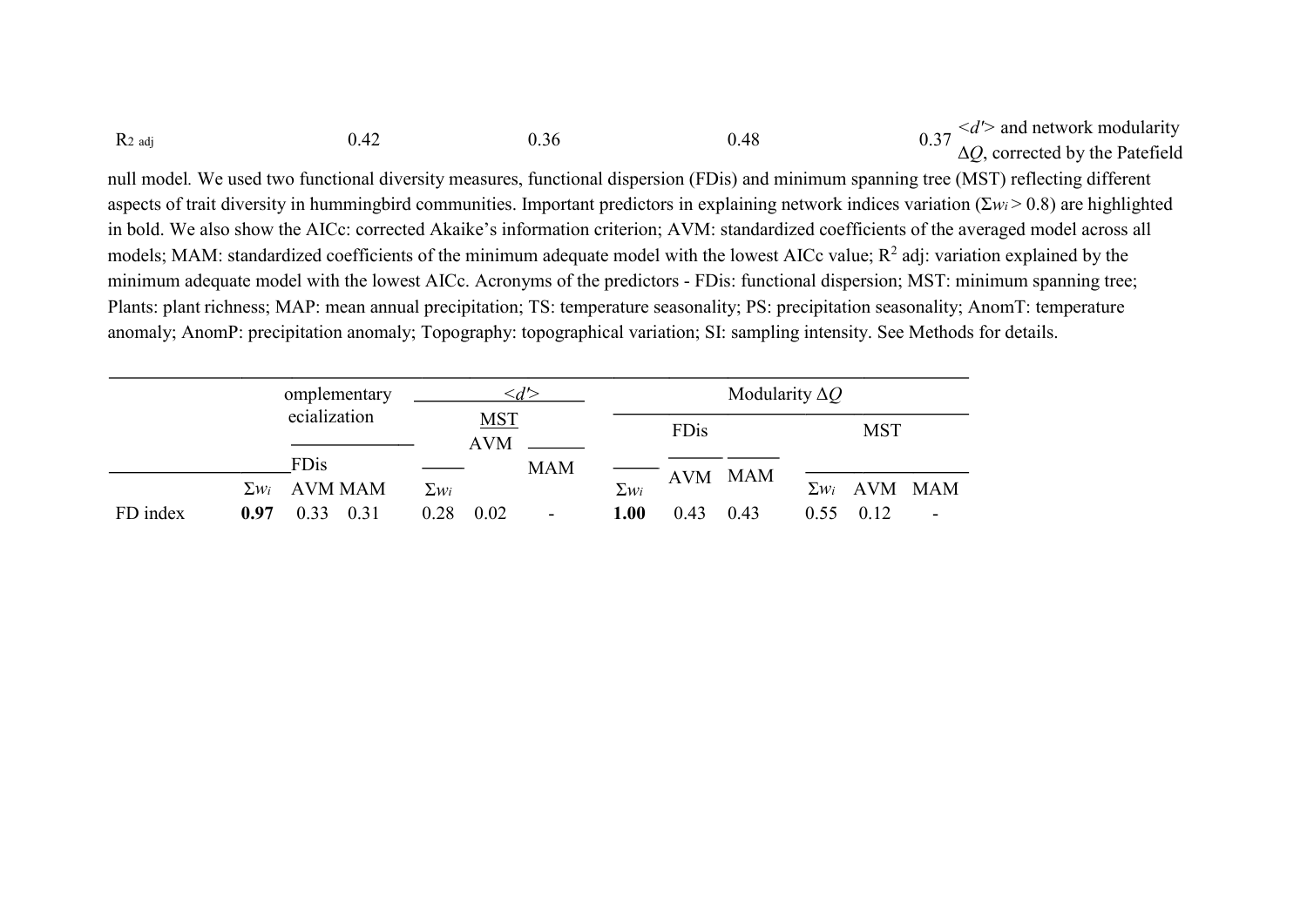| AICc | $. \pi \pi$ $\sim$<br>ر . | 183.8 | $\sim$ $\sim$<br>168.5 | $\sim$ $\sim$ $\sim$<br>182. |
|------|---------------------------|-------|------------------------|------------------------------|
|      |                           |       |                        |                              |

36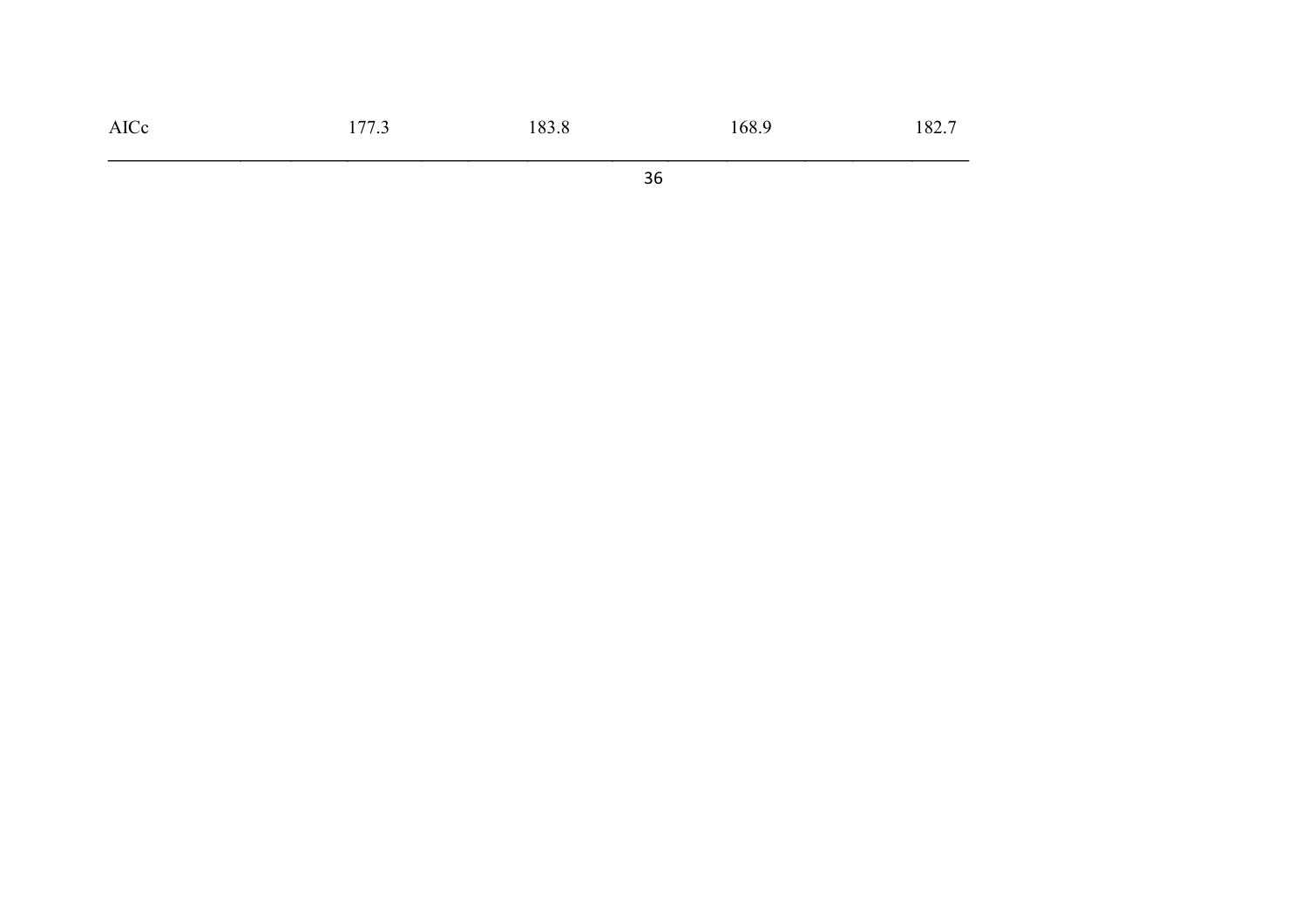#### **FIGURE**

**1** The location of the 74 plant-hummingbird networks used in the study, showing the relationship between hummingbird specialization *<d'>* and functional dispersion. For clarity, circles for some study sites were moved slightly to minimize overlap. The illustration on the right depicts how hummingbirds with distinct morphologies partition their interactions by associating with flowers of corresponding morphology (from network ID 52; Top: Planalto Hermit, *Phaethornis pretrei* and *Manettia cordifolia* with long curved corolla; Bottom: Glittering-throated Emerald, *Amazilia fimbriata* and *Palicourea rigida* with a short corolla). Points along the white-grey-black gradient indicate communities with better correspondence between functional dispersion and specialization.



**2** The relationship between hummingbird functional dispersion (FDis) and network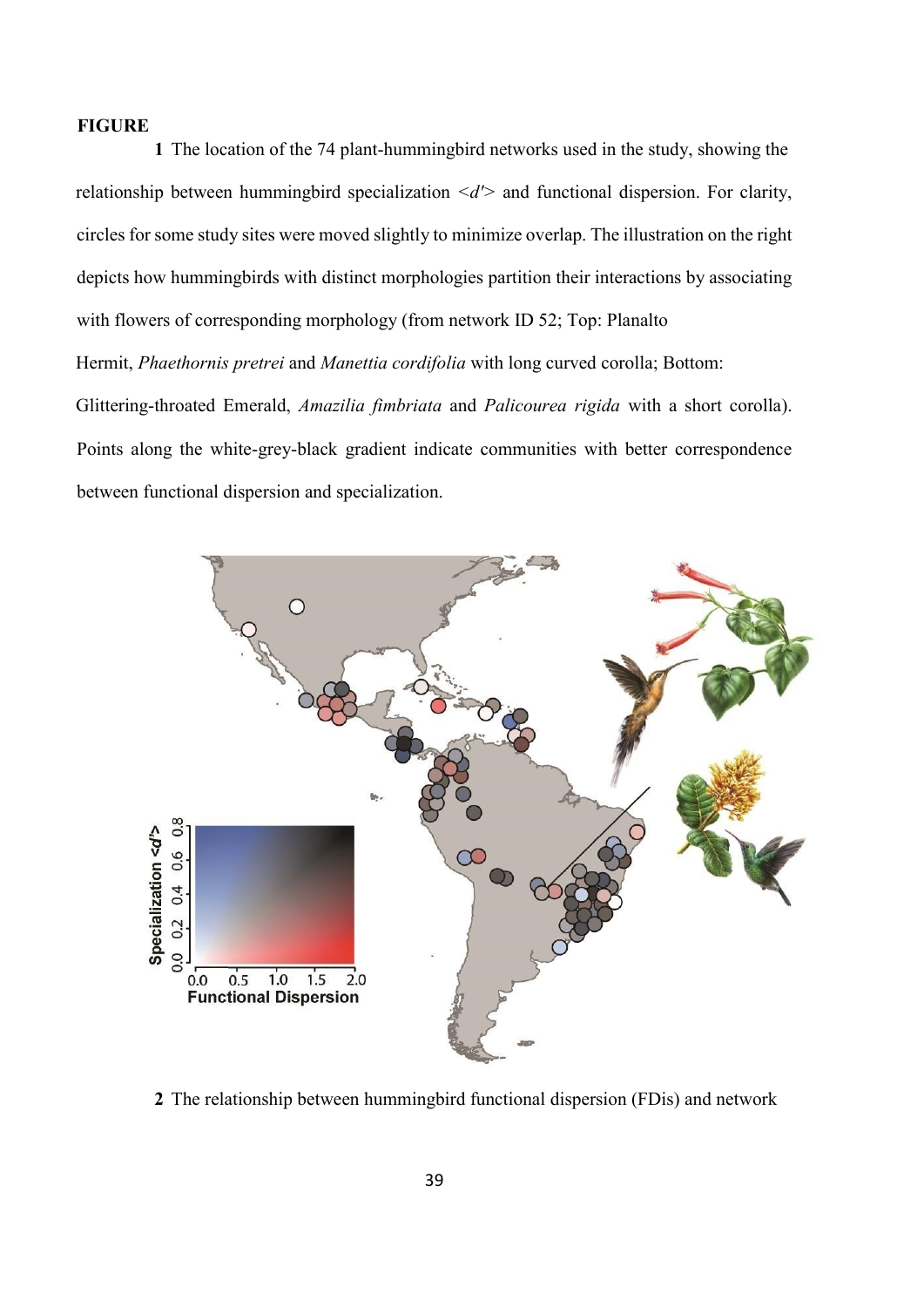#### **FIGURE**

structure. (a) An example illustrating two networks with similar number of hummingbird species (Net  $74 = 7$ , Net  $22 = 8$ ), but with contrasting FDis. Networks on top depict the interaction networks with hummingbird species indicated by red and blue boxes at the top and plant species indicated by black boxes at the bottom (with the interactions indicated by grey lines). (b) FDis is measured as the mean of the distance (*Zi*) of a species (small circles) to its community centroid (large circles) in multivariate trait space generated by a Principal Coordinate Analysis. Notice that the community from Costa Rica (blue/right) includes several species located distantly from the community centroid, in contrast to the community from

Southern Brazil (red/left). Linear regressions showing the relationship between hummingbird (c) specialization <*d'*> and (d) modularity Δ*Q* with FDis. Note that the two networks from (a) are indicated with their respective colors.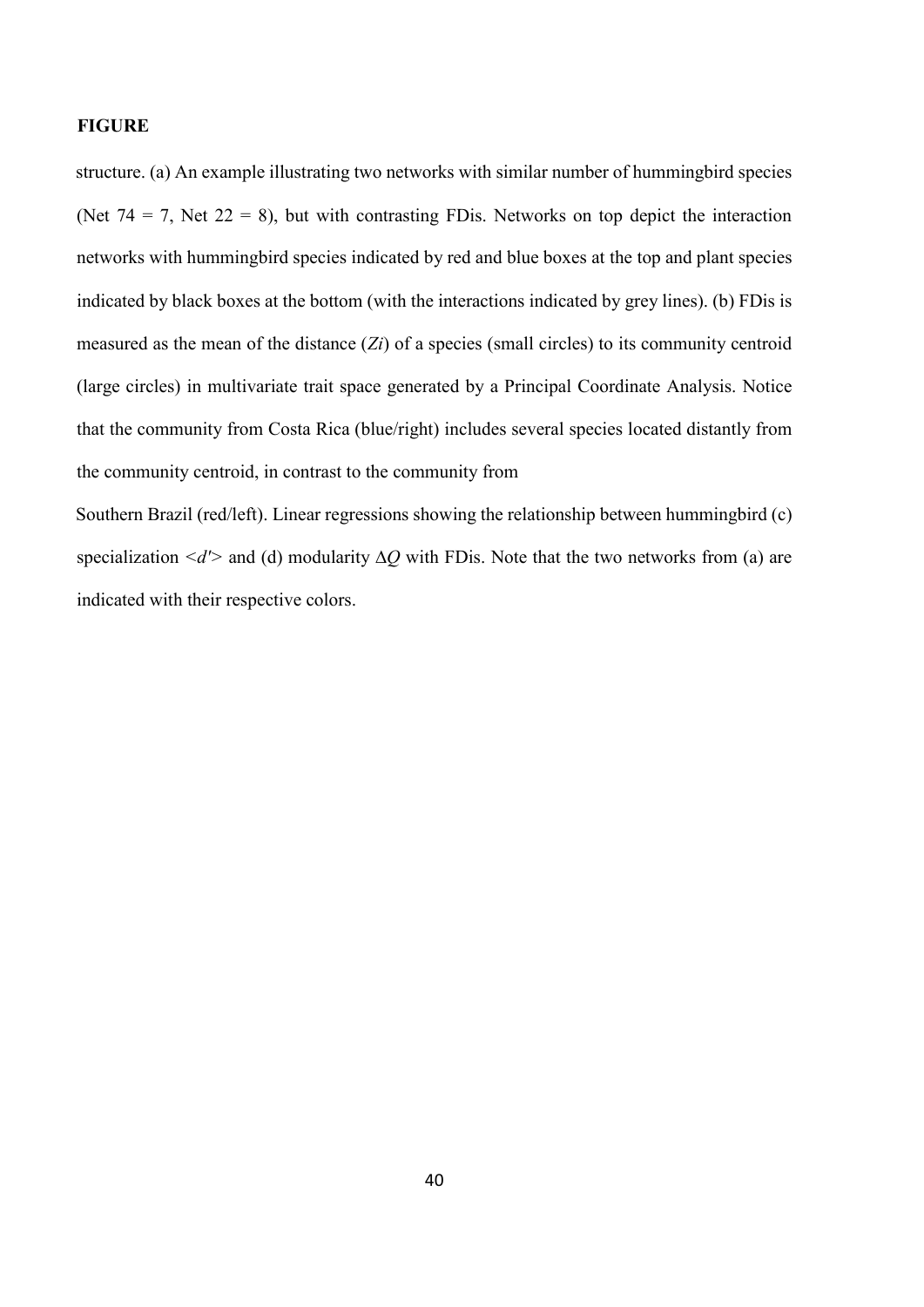

among environmental and richness predictors, functional dispersion (FDis) with complementary specialization ( $\langle d' \rangle$ ; 3a, b) and modularity ( $\Delta Q$ ; 3c, d). Models in (a) and (c) assume a covariation between FDis and networks structure, while (b) and (d) consider a directional relationship between FD is and network structure. In both cases, the value of  $R^2$  is substantially higher in the models that include the direct link between FDis and network metrics. Black arrows indicate positive relationships while red arrows indicate negative relationships, with the thickness of each arrow reflecting their standardized path coefficients.

Double-headed grey arrows indicate covariance links.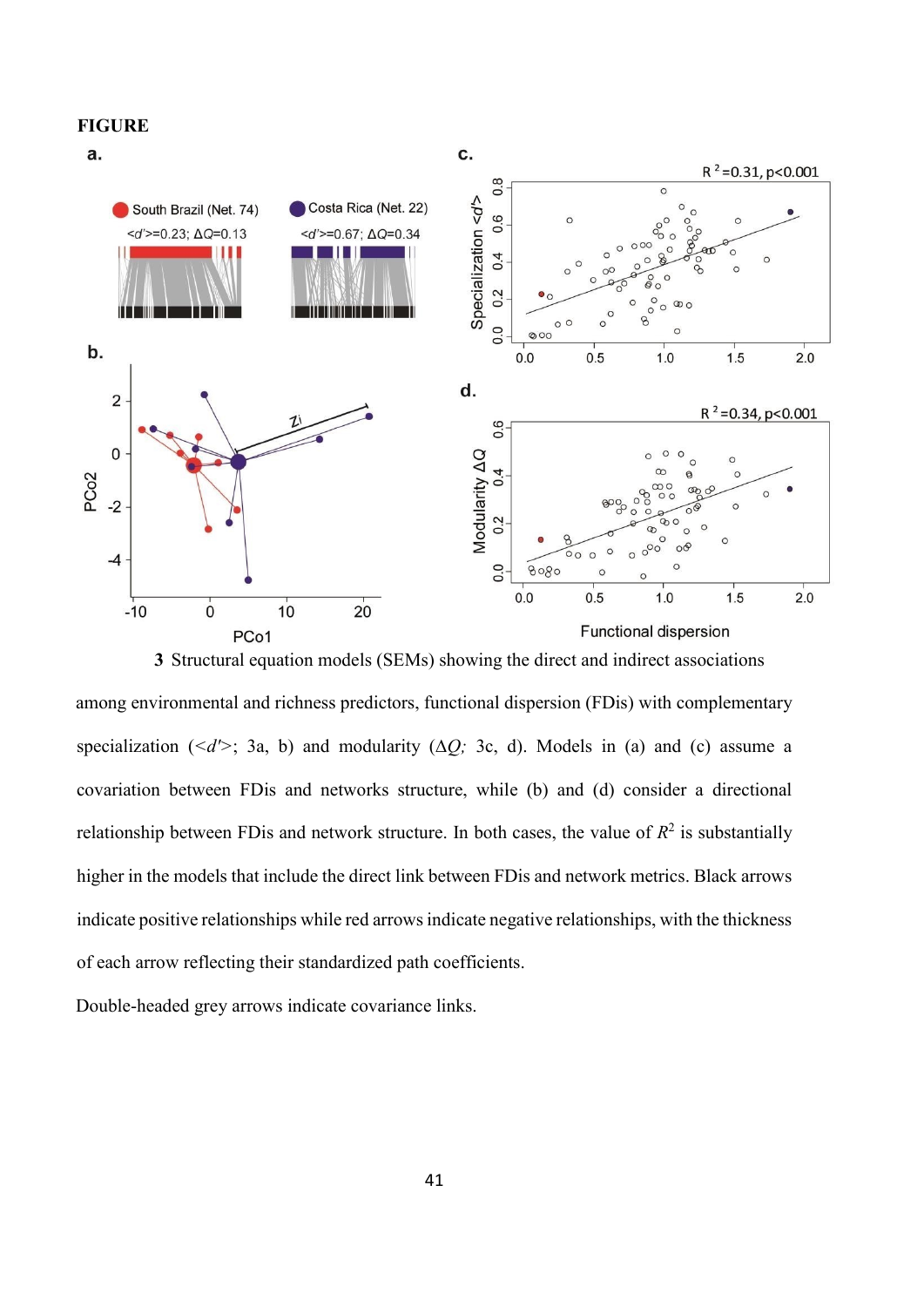## **FIGURE**







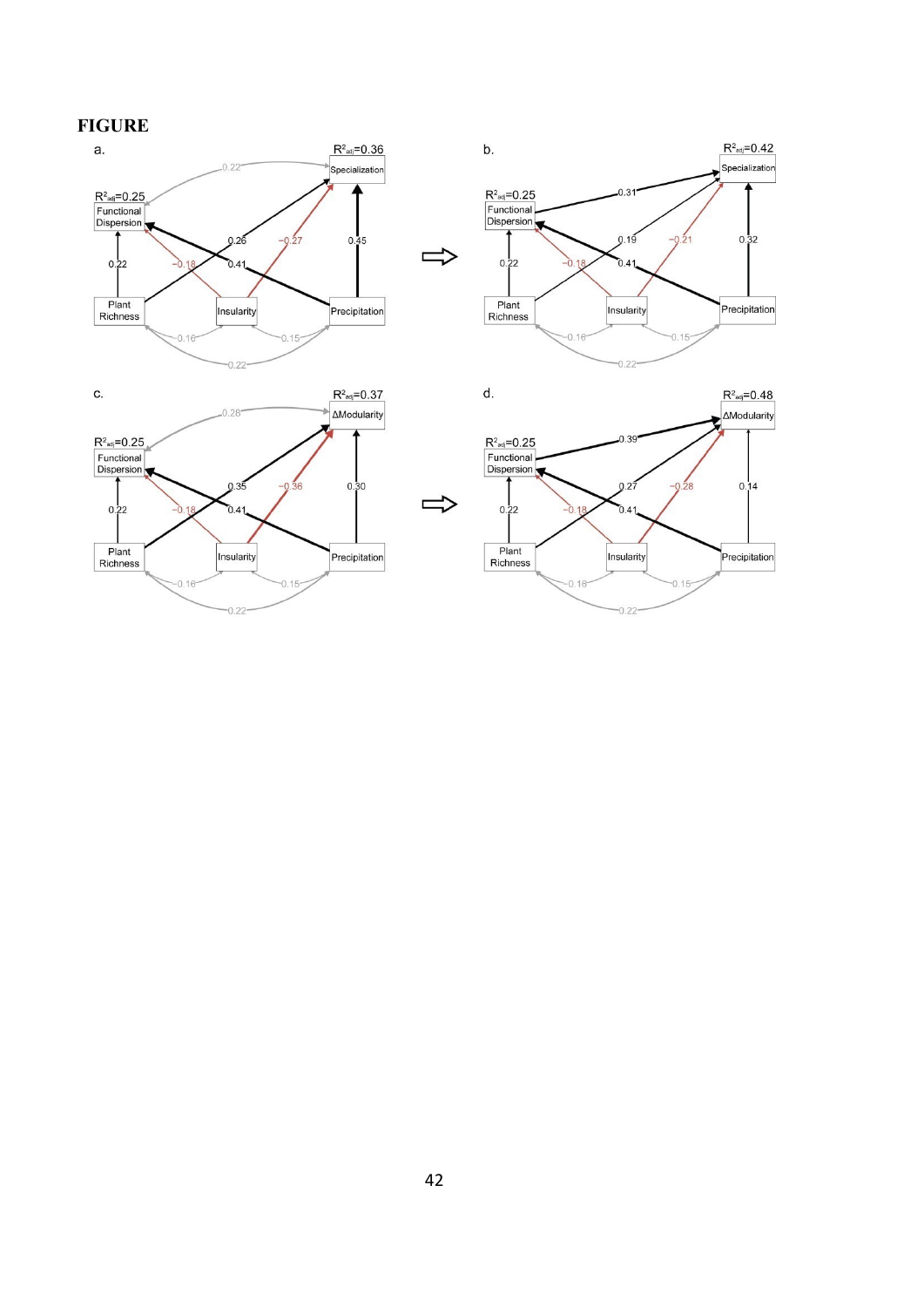#### **APPENDIX 1: Data sources and supporting references**

- Abrahamczyk, S., & Kessler, M. (2010). Hummingbird diversity, food niche characters, and assemblage composition along a latitudinal precipitation gradient in the Bolivian lowlands. *Journal of Ornithology*, *151,* 615–625.
- Abreu, C. R. M., & Vieira, M. F. (2004). Os beija-flores e seus recursos florais em um fragmento florestal de Viçosa, sudeste brasileiro. *Lundiana, 5,* 129–134.
- Alarcón, R., Waser, N. M., & Ollerton, J. (2008). Year-to-year variation in the topology of a plant-pollinator interaction network. *Oikos*, *117,* 1796–1807.
- Araujo, A. C., & Sazima, M. (2003). The assemblage of flowers visited by hummingbirds in the "capões" of Southern Pantanal, Mato Grosso do Sul, Brazil. *Flora*, *198,* 427–435.
- Araújo, F. P., Barbosa, A. A. A., & Oliveira, P. E. (2011). Floral resources and hummingbirds on an island of flooded forest in Central Brazil. *Flora*, *206,* 827–835.
- Araújo, F. P., Sazima, M., & Oliveira, P. E. (2013). The assembly of plants used as nectar sources by hummingbirds in a Cerrado area of Central Brazil. *Plant Systematics and Evolution*, *299,* 1119–1133.
- Arizmendi, M. C., & Ornelas, J. F. (1990). Hummingbirds and their floral resources in a tropical dry forest in Mexico. *Biotropica*, *22,* 172–180.
- Barbosa-Filho, W. G., & Araujo, A. C. (2013). Flowers visited by hummingbirds in an urban Cerrado fragment, Mato Grosso do Sul, Brazil. *Biota Neotropica*, *13,* 21–27.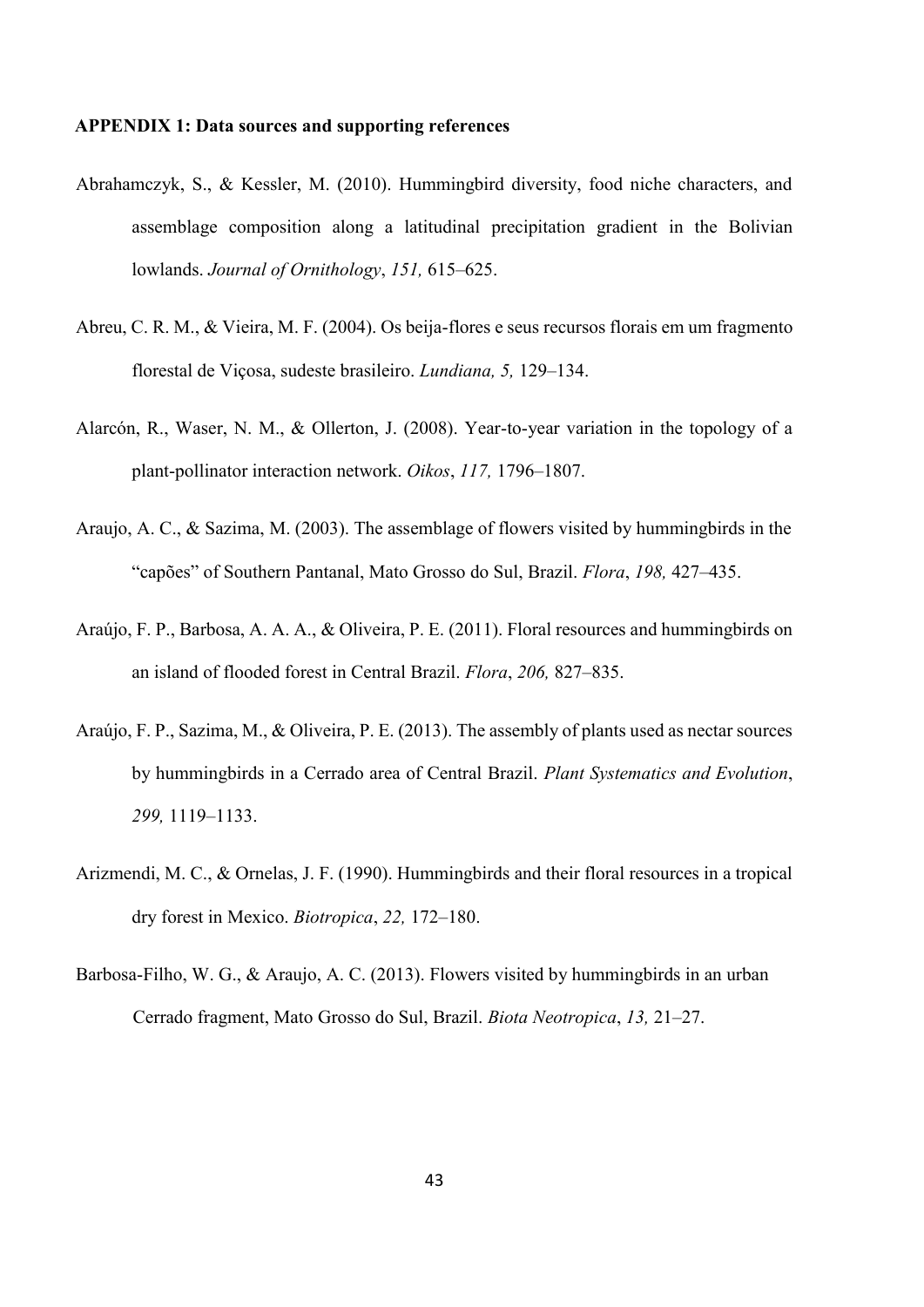- Berns, C. M., & Adams, D. C. (2010). Bill shape and sexual shape dimorphism between two species of temperate hummingbirds: Black-Chinned hummingbird (*Archilochus alexandri*) and Ruby-Throated hummingbird (*A. colubris). The Auk*, *127,* 626–635.
- Cotton, P. A. (2007). Seasonal resource tracking by Amazonian hummingbirds. *Ibis*, *149,* 135– 142.
- Cotton, P. A. (1998). The hummingbird community of a lowland Amazonian rainforest. *Ibis*, *140,* 512–521.
- Dunning Jr., J. B. (2007). *CRC Handbook of Avian Body Masses*, 2nd edition. Purdue University, West Lafayette, Indiana, USA.
- Fonseca, L. C., Vizentin-Bugoni, J., Rech, A. R. & Alves, M. A. S. (2015). Plant-hummingbird interactions and temporal nectar availability in arestinga from Brazil. *Anais da Academia Brasileira de Ciências*, *87,* 2163–2175.

Grantsau, R. (1988). *Os beija-flores do Brasil*. Expressão e Cultura.

- Lara, C. (2006). Temporal dynamics of flower use by hummingbirds in a highland temperate forest in México. *Ecoscience*, *13,* 23–29.
- Las Casas, F. M. G., Azevedo Júnior, S. M., & Dias Filho, M. M. (2012). The community of hummingbirds (Aves: Trochilidae) and the assemblage of flowers in a Caatinga vegetation. *Brazilian Journal of Biology*, *72,* 51–58.
- Machado, A. O., & Oliveira, P. E. (2015). β-Diversity of hummingbird plants in cerrado areas of Central Brazil. *Rodriguésia*, *66,* 1–19.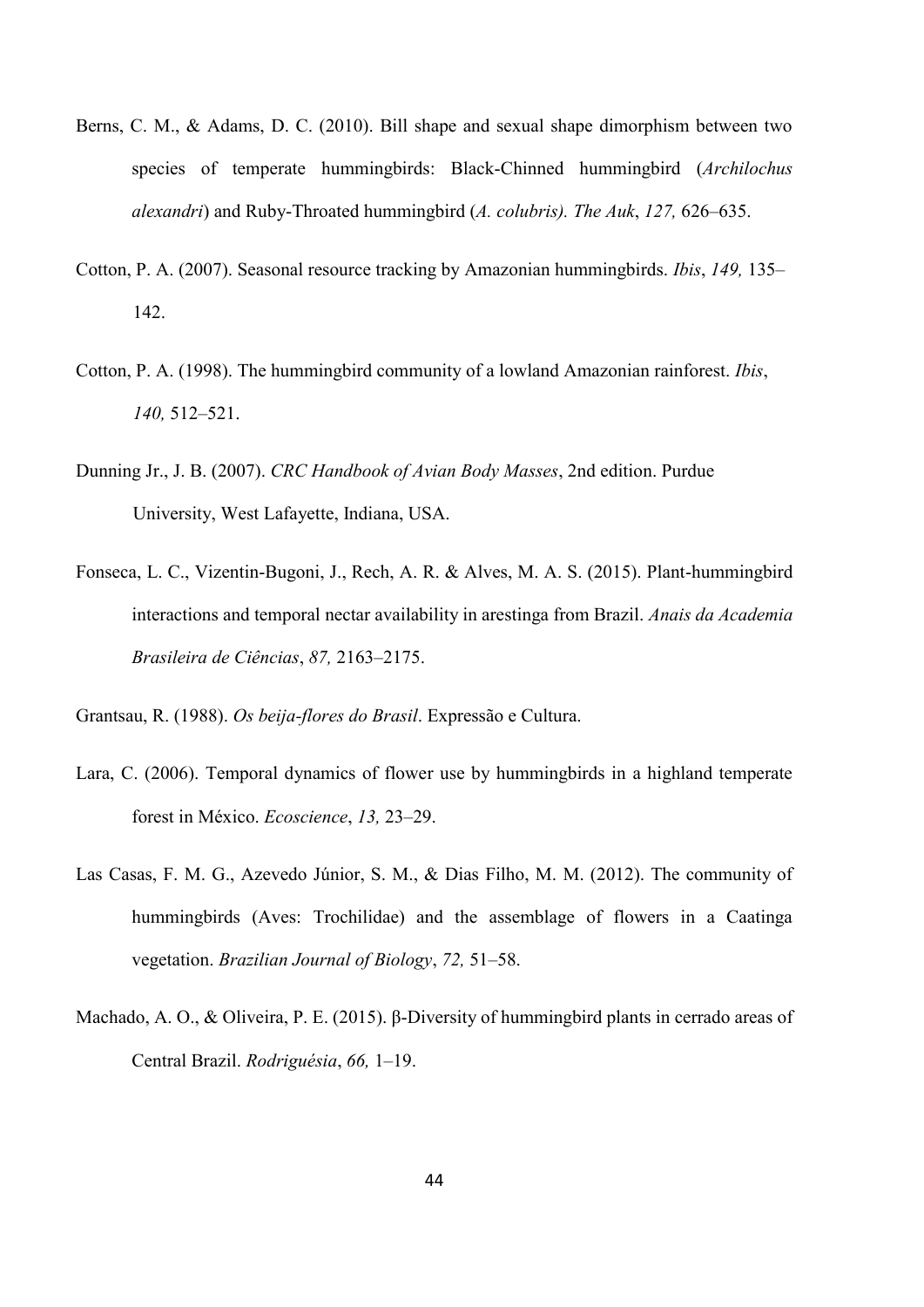- Machado, C. G. (2009). Hummingbirds (Aves: Trochilidae) and their floral resources in an area of caatinga vegetation in the Chapada Diamantina, Bahia State, Northeast Brazil. *Zoologia*, *26,* 55–65.
- Machado, C. G. (2014). The hummingbird community and the plants which they visit at a savannah in the Chapada Diamantina, Bahia, Brazil. *Bioscience Journal*, *30,* 1578– 1587.
- Machado, C. G., Coelho, A. G., Santana, C. S. & Rodrigues, M. (2007). Hummingbirds and their flowers in the 'campos rupestres' of Chapada Diamantina, Bahia, northeastern Brazil. *Revista Brasileira de Ornitologia*, *15,* 215–227.
- Martínez-García, V., & Ortiz-Pulido, R. (2014). Redes mutualistas colibrí-planta: comparación en dos escalas espaciales, *Ornitologia Neotropical, 25,* 273–289.
- Maruyama, P. K., Oliveira, G. M., Ferreira, C., Dalsgaard, B. & Oliveira, P. E. (2013). Pollination syndromes ignored: importance of non-ornithophilous flowers to Neotropical savanna hummingbirds. *Naturwissenschaften*, *100,* 1061–1068.
- Patefield, W. M. (1981). An efficient method of generating random RxC tables with given row and column totals. *Applied Statistics*, *30,* 91–97.
- Plein, M., Längsfeld, L., Neuschulz, E. L., Schultheiß, C., Ingmann, L., Töpfer, T., … Schleuning, M. (2013). Constant properties of plant-frugivore networks despite fluctuations in fruit and bird communities in space and time. *Ecology*, *94,* 1296–1306.
- Ramírez-Burbano, M. B., Stiles, F. G., González, C., Amorim, F. W., Dalsgaard, B., Maruyama, P. K. (2017). The role of the endemic and critically endangered Colorful Puffleg *Eriocnemis mirabilis* in plant-hummingbird networks of Colombian Andes. *Biotropica*, *49,* 555–564**.**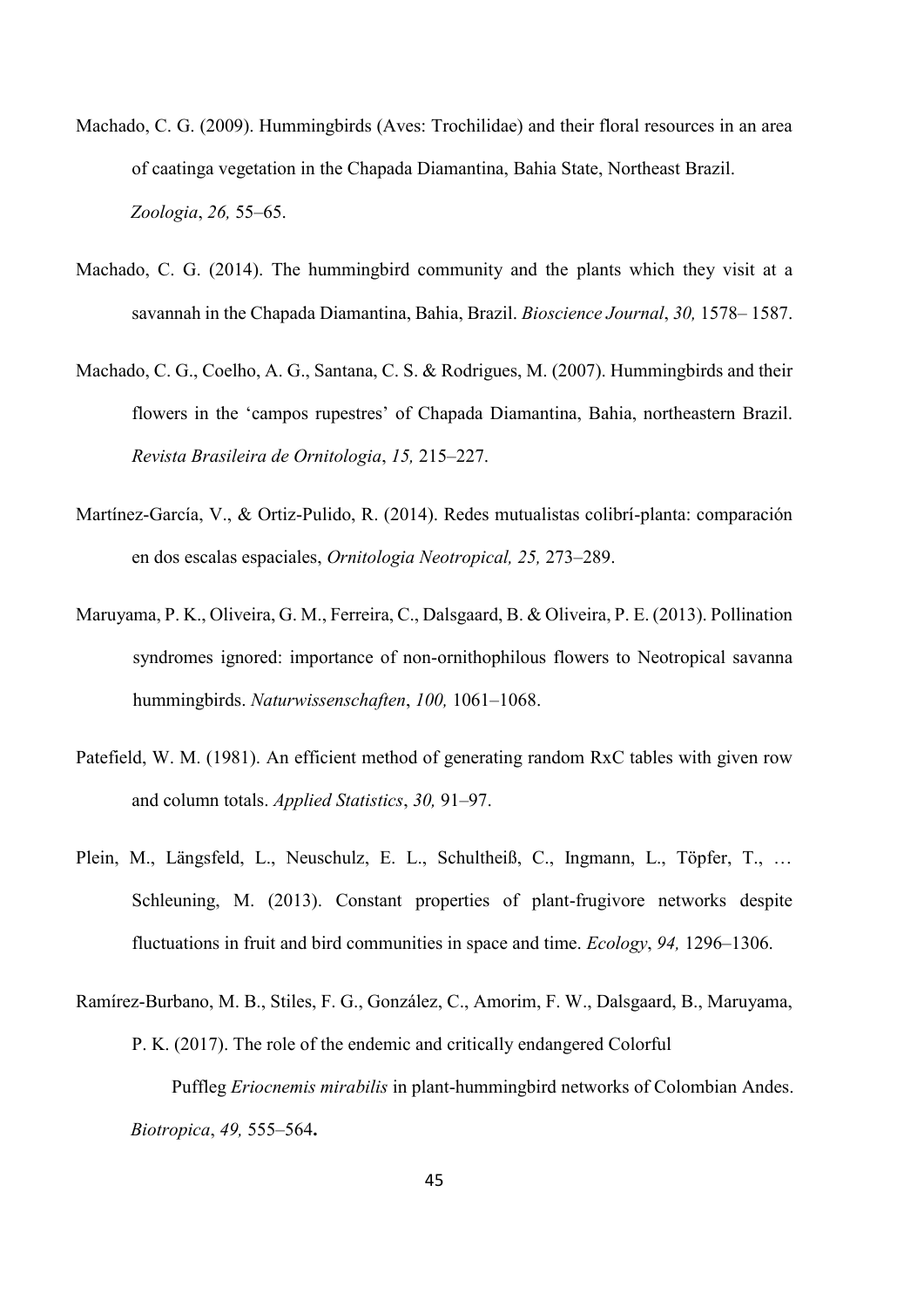- Rodrigues, L. C., & Araujo, A. C. (2011). The hummingbird community and their floral resources in an urban forest remnant in Brazil. *Brazilian Journal of Biology*, *71,* 611– 622.
- Rodrigues, L. C., & Rodrigues, M. (2014). Flowers visited by hummingbirds in the open habitats of the southeastern Brazilian moutaintops: species composition and seasonality. *Brazilian Journal of Biology*, *74,* 659–676.
- Rosero-Lasprilla, L., & Sazima, M. (2004). Interacciones planta-colibrí en tres comunidades vegetales de la parte suroriental del Parque Nacional Natural Chiribiquete, Colombia. *Ornitologia Neotropical*, *15,* 183–190.
- Sazima, I., Buzato, S., & Sazima, M. (1996). An assemblage of hummingbird-pollinated flowers in a montane forest in southeastern Brazil. *Botanica Acta*, *109,* 149–160.
- Schneider, C. A., Rasband, W. S., & Eliceiri, K. W. (2012). NIH Image to ImageJ: 25 years of image analysis. *Nature Methods*, *9,* 671–675.
- Snow D. W., & Snow, B. K. (1986). Feeding ecology of hummingbirds in the Serra do Mar, southeastern Brazil. *Hornero*, *12,* 286–296.
- Snow, D. W., & Snow, B. K. (1980). Relationships between hummingbirds and flowers in the Andes of Colombia. *Bulletin of the British Museum of Natural History (Zoology)*, *38,* 105–139.
- Vasconcelos, M. F., & Lombardi, J. A. (1999). Padrão sazonal na ocorrência de deis espécie de beija-flores (Apodiformes: Trochilidae) em uma localidade de campo rupestre na Serra do Curral, Minas Gerais. *Ararajuba*, *7,* 71–79.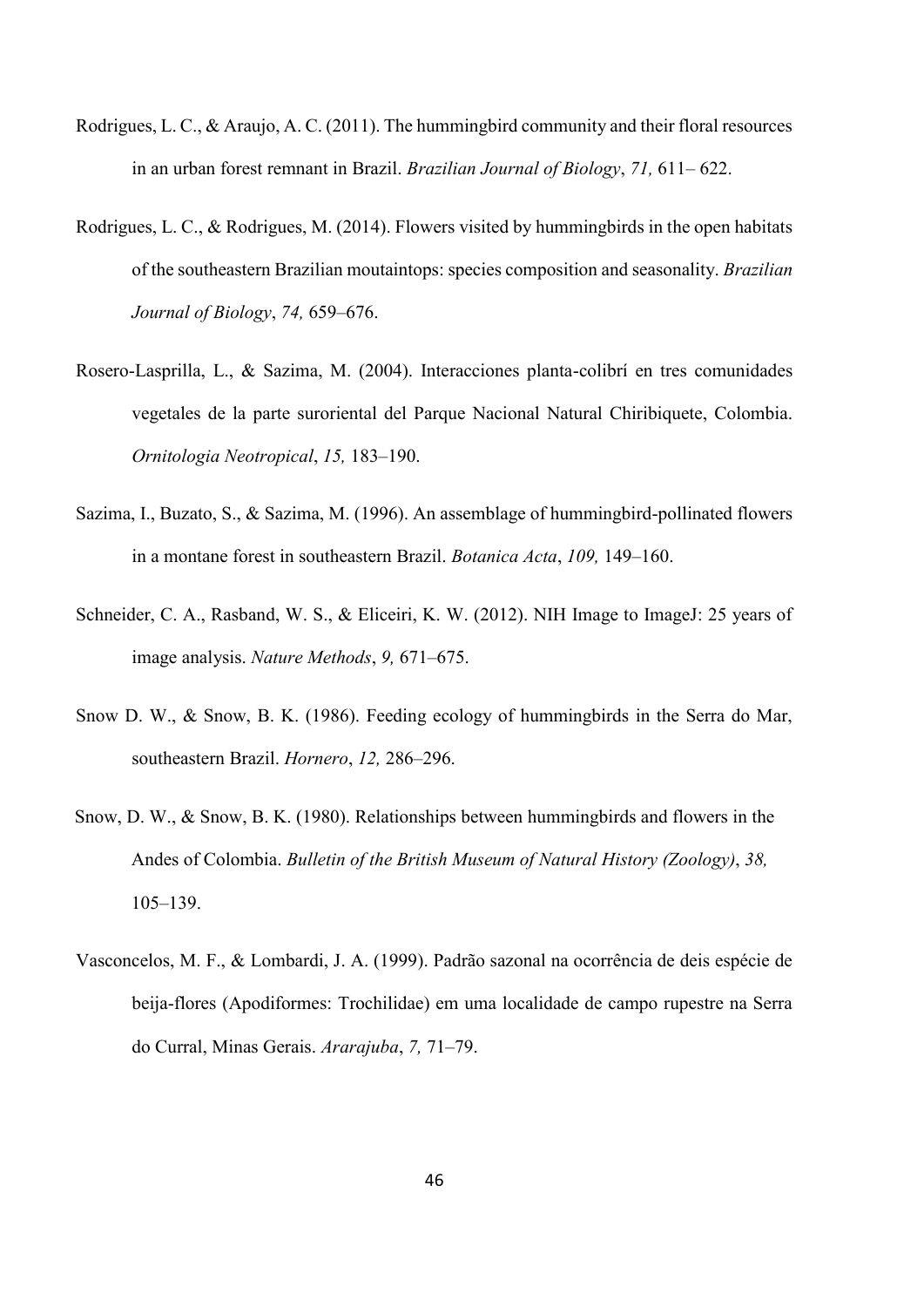- Walther, B. A., & Brieschke, H. (2001). Hummingbird-flower relationships in a mid-elevation rainforest near Mindo, northwestern Ecuador. *International Journal of Ornithology*, *4,* 115–135.
- Wolf, L. L., Stiles, F. G., & Hainsworth, F. R. (1976). Ecological organization of a tropical, highland hummingbird community. *Journal of Animal Ecology*, *45,* 349–379.